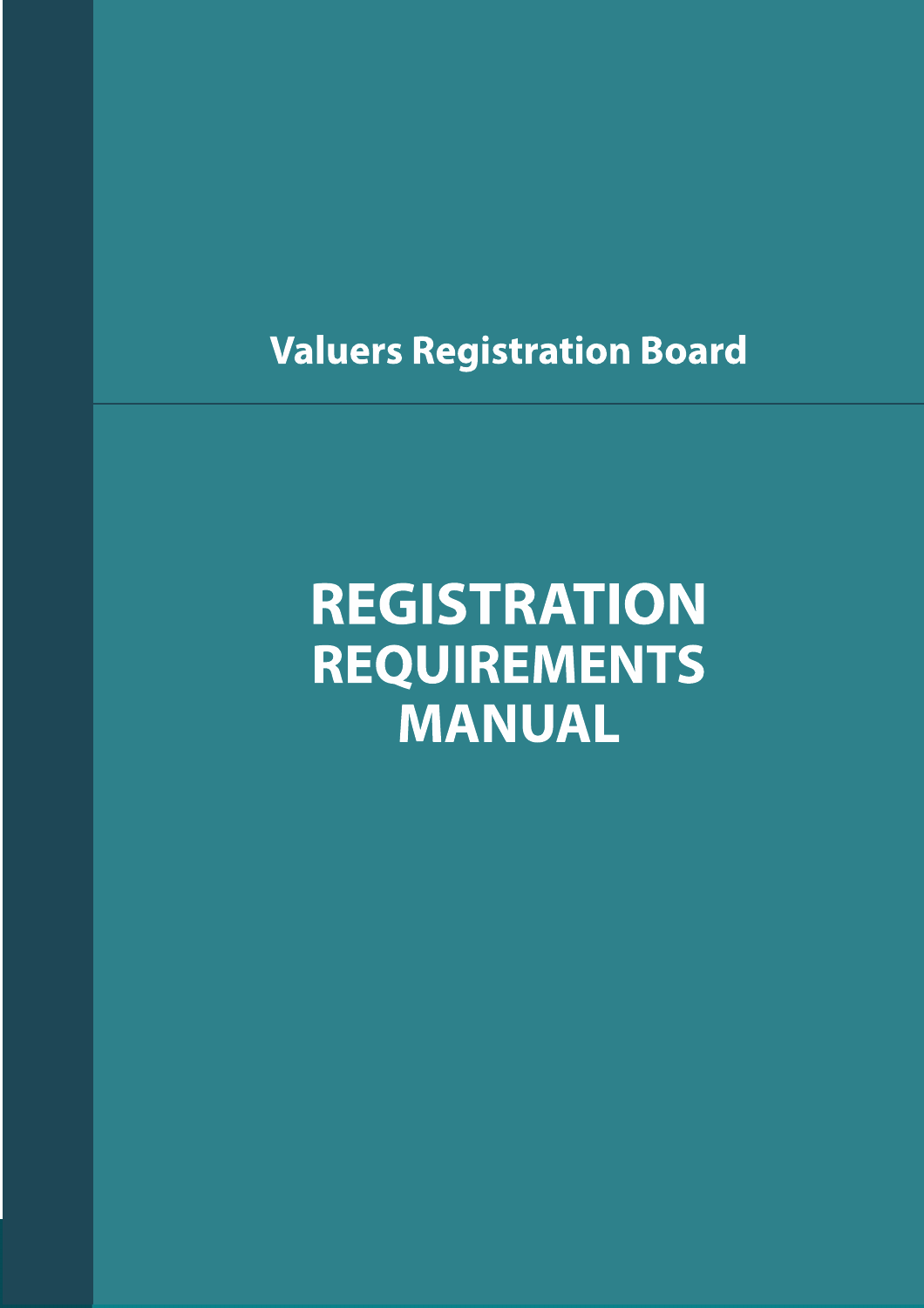## Notice to Applicants

The onus is on individual applicants to ensure they have the most up-to-date version of the manual available.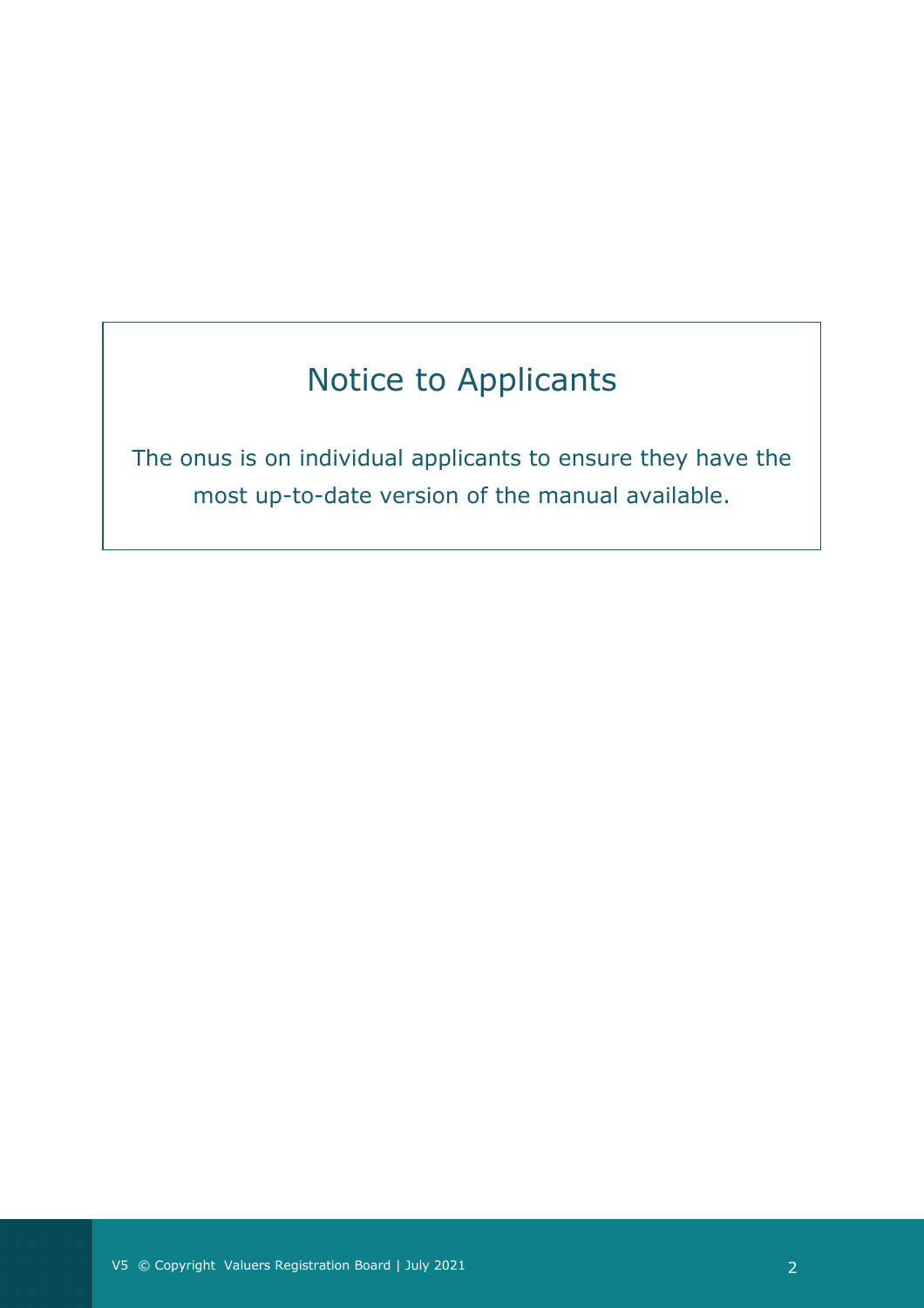## <span id="page-2-0"></span>**Contents**

| Contents |                                                              |  |
|----------|--------------------------------------------------------------|--|
|          |                                                              |  |
| 01.01    |                                                              |  |
| 01.01.01 |                                                              |  |
| 01.01.02 |                                                              |  |
| 01.01.03 |                                                              |  |
| 01.02    |                                                              |  |
| 01.02.01 |                                                              |  |
| 01.02.02 |                                                              |  |
| 01.02.03 |                                                              |  |
| 01.02.04 |                                                              |  |
| 01.02.05 |                                                              |  |
|          |                                                              |  |
| 02.01    |                                                              |  |
| 02.01.01 |                                                              |  |
| 02.01.02 |                                                              |  |
| 02.02    | GOOD CHARACTER AND REPUTATION REQUIREMENTS  10               |  |
| 02.02.01 |                                                              |  |
| 02.03    | REASONABLE STANDARD OF PROFESSIONAL COMPETENCE 11            |  |
| 02.03.01 |                                                              |  |
| 02.03.02 |                                                              |  |
| 02.04    |                                                              |  |
| 02.04.01 |                                                              |  |
| 02.04.02 |                                                              |  |
| 02.04.03 |                                                              |  |
| 02.04.04 | Reciprocity - Recognition of Some Overseas Qualifications 15 |  |
| 02.04.05 |                                                              |  |
| 02.04.06 |                                                              |  |
| 02.04.07 |                                                              |  |
| 02.04.08 |                                                              |  |
| 02.05    |                                                              |  |
| 02.05.01 |                                                              |  |
| 02.05.02 |                                                              |  |
| 02.05.03 |                                                              |  |
| 02.05.04 |                                                              |  |
| 02.05.05 |                                                              |  |
|          |                                                              |  |
| 03.01    |                                                              |  |
| 03.01.01 |                                                              |  |
| 03.01.02 |                                                              |  |
| 03.01.03 |                                                              |  |
| 03.01.04 |                                                              |  |
| 03.01.05 |                                                              |  |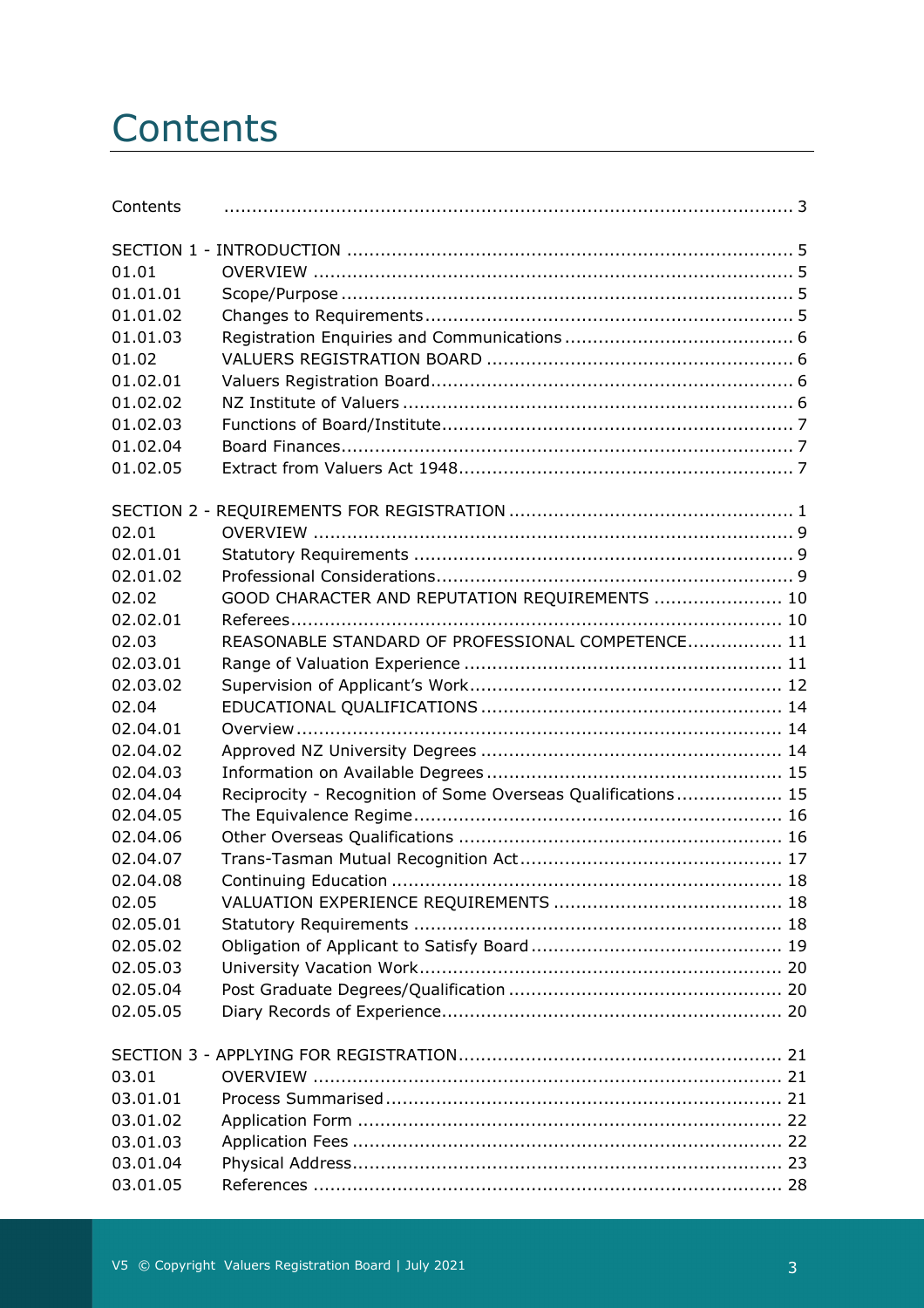| 03.01.06   |                                                                    |  |
|------------|--------------------------------------------------------------------|--|
| 03.01.07   |                                                                    |  |
| 03.01.08   |                                                                    |  |
| 03.01.09   |                                                                    |  |
| 03.02      |                                                                    |  |
| 03.02.01   |                                                                    |  |
| 03.02.02   |                                                                    |  |
| 03.02.03   |                                                                    |  |
| 03.02.04   |                                                                    |  |
| 03.02.05   |                                                                    |  |
|            |                                                                    |  |
| 04.01      |                                                                    |  |
| 04.01.01   |                                                                    |  |
| 04.01.02   |                                                                    |  |
| 04.01.03   |                                                                    |  |
| 04.01.04   |                                                                    |  |
| 04.01.05   |                                                                    |  |
| 04.01.06   |                                                                    |  |
| 04.01.07   |                                                                    |  |
| 04.01.08   | Examination process for Applicants under Reciprocity Agreements 37 |  |
| 04.01.09   |                                                                    |  |
| 04.01.10   |                                                                    |  |
|            |                                                                    |  |
| 05.01      |                                                                    |  |
| 05.01.01   |                                                                    |  |
| 05.02      |                                                                    |  |
| 05.02.01   |                                                                    |  |
| 05.03      |                                                                    |  |
| 05.03.01   |                                                                    |  |
| 05.04      |                                                                    |  |
| Appendix 1 |                                                                    |  |
|            |                                                                    |  |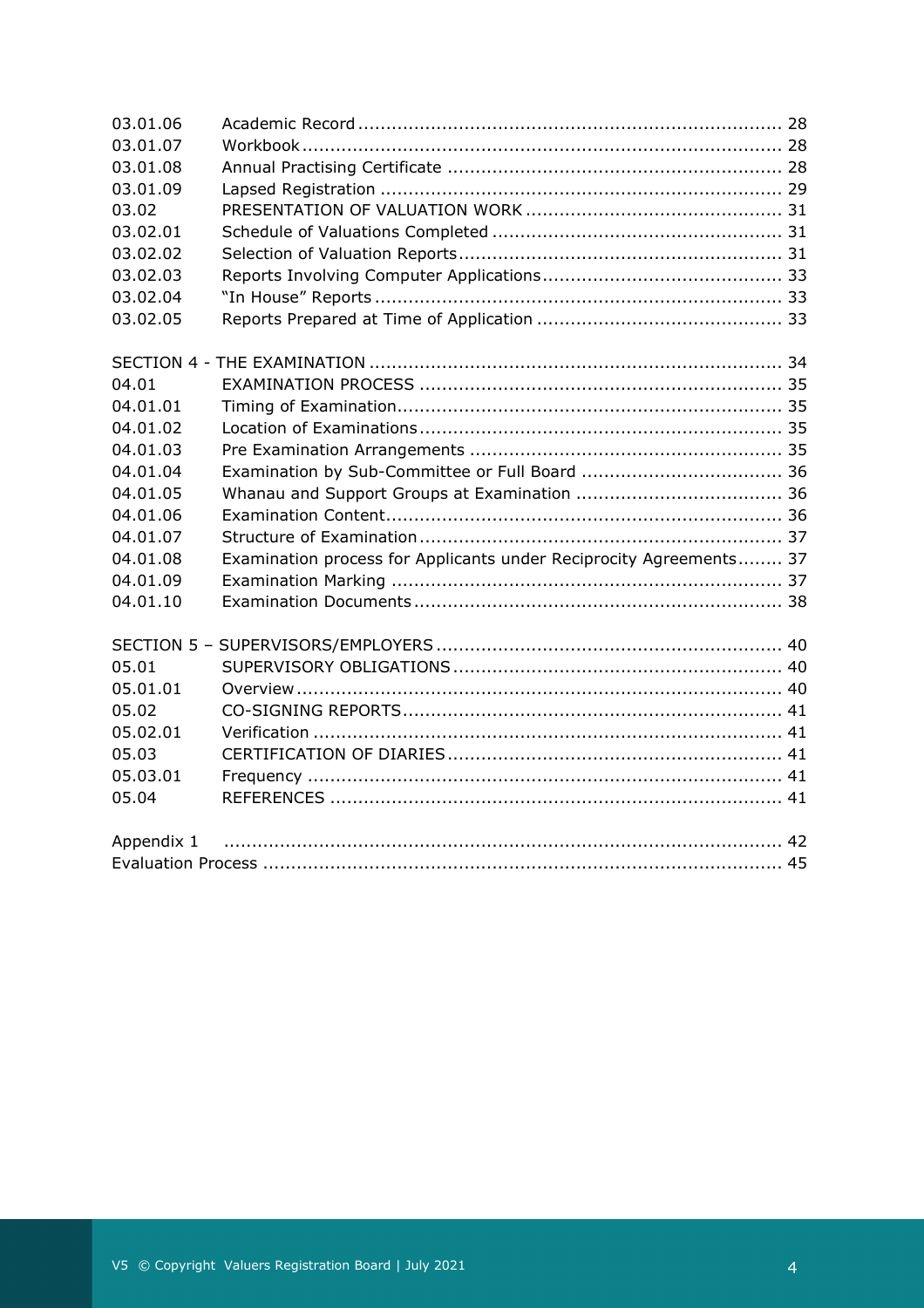## Section 1 - Introduction

### **02.01 Overview**

#### **01.01.01 Scope/Purpose**

This manual is designed to inform those intending to apply to the Valuers Registration Board (VRB) (The Board) for registration as a valuer in New Zealand under the Valuers Act 1948. All those making an application to the VRB seeking registration submit a signed application form on which it states that they have read and complied with this manual. The document also contains notes for an applicant's supervisor/employer. The manual has five parts:

- Introduction (Section 1)
- The academic, experience and personal qualities required for registration (Section 2)
- Applying for registration (Section 3)
- The examination process (Section 4)
- Supervisors/Employers (Section 5)

The Equivalence Regime is attached as Appendix 1

Persons contemplating registration as a valuer should read all sections.

While this manual attempts to provide reasonably comprehensive information required by an applicant for registration as a valuer, further information may be obtained by reference to the Valuers Act 1948 and amendments, or by writing to:

The Registrar Valuers Registration Board PO Box 5501 WELLINGTON 6145

<span id="page-4-0"></span>Email address: [mdoyer@linz.govt.nz](mailto:mdoyer@linz.govt.nz)

#### **01.01.02 Changes to Requirements**

Prospective applicants are responsible for keeping up to date on changes in the requirements for practical experience and with changes in Board procedures.

The Board makes announcements about changes to registration requirements on the Valuers Registration Board website. Other avenues for search of registration requirements are through publications of The Property Institute of New Zealand (PINZ). Announcements may also be made on the PINZ website [www.property.org.nz.](http://www.property.org.nz/) Because this manual is updated from time to time it is a requirement that applicants ensure that they hold the current version. A copy may be downloaded from [the](http://the/) Valuers Registration Board website in PDF format.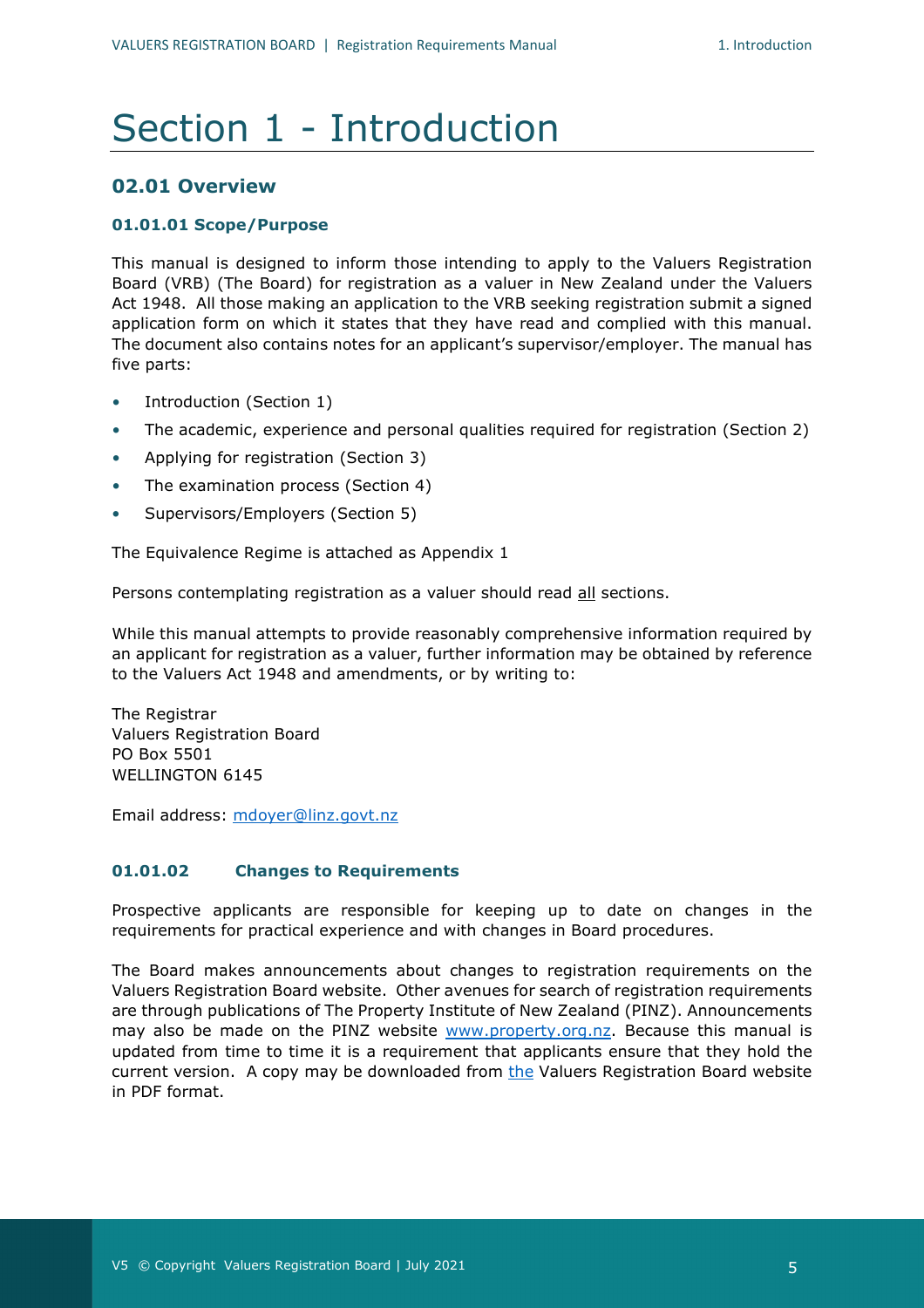#### <span id="page-5-0"></span>**01.01.03 Registration Enquiries and Communications**

All correspondence with the Board on any topic relating to registration must be forwarded through the Registrar. The contact address is:

The Registrar Valuers Registration Board PO Box 5501 WELLINGTON 6145

Attention: Michelle Doyer Email: [mdoyer@linz.govt.nz](mailto:mdoyer@linz.govt.nz)

No oral discussion on registration procedures may be initiated with Board members but this does not prevent direct communication with the Registrar on matters of concern.

The Board will not be bound by any oral discussion between members or the Registrar and applicants.

## <span id="page-5-1"></span>**01.02 Valuers Registration Board**

#### <span id="page-5-2"></span>**01.02.01 Valuers Registration Board**

The Valuers Registration Board was established by the Valuers Act 1948.

The Act specifies that the Board will comprise:

- The Valuer-General as Chairperson
- Four registered valuers appointed by the Minister, two of whom are appointed on the recommendation of the Institute of Valuers
- Appointments to the Board are for terms of three years
- Current Board Members are:
	- Neill Sullivan Valuer-General (Chairperson)
	- Evan Gamby Deputy Chairperson
	- Phillip Curnow
	- Kenneth Taylor
	- Victoria Murdoch

#### <span id="page-5-3"></span>**01.02.02 NZ Institute of Valuers**

The New Zealand Institute of Valuers (NZIV)(The Institute) was established by the Valuers Act 1948.

The Act recognises the Institute as representing valuers. PINZ is not recognised in legislation. There is an agreement between PINZ and The Institute on administration matters. Upon gaining registration it is mandatory for all registered valuers to be a member of The Institute, meaning the NZIV.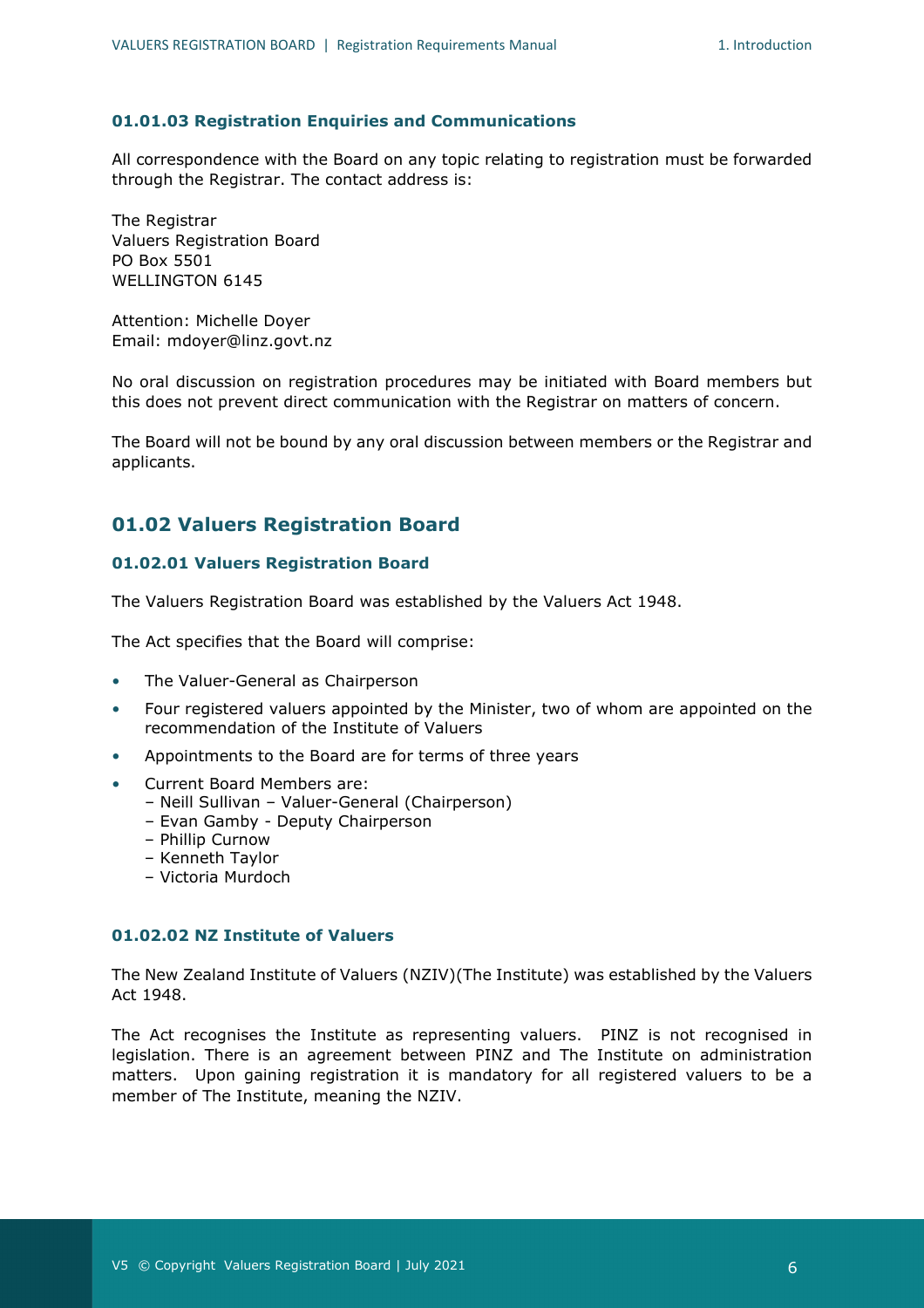#### <span id="page-6-0"></span>**01.02.03 Functions of Board/Institute**

The Board and the Institute are completely separate entities. In summary:

The Board functions to set academic and practical experience requirements for registration as a registered valuer in New Zealand and administer the Standards and Ethics of registered valuers for the protection of the public.

The Institute sets and adopts Standards and promotes a Code of Ethics approved by the Minister for its members, to promote and protect the interests of the valuing profession in New Zealand, its members and the public.

All references to registered valuer in this document are to a New Zealand registered valuer under the Valuers Act 1948.

#### <span id="page-6-1"></span>**01.02.04 Board Finances**

The Board is funded from four sources:

- annual registration fees
- annual practising certificate fees
- application fees from prospective registrants
- disciplinary penalties and recoveries of costs

#### <span id="page-6-2"></span>**01.02.05 Extract from Valuers Act 1948**

#### *19. Qualifications for registration*

- *(1) Every person who is not less than 23 years of age shall be entitled to be registered under this Act if they satisfy the Board they are of good character and reputation and have attained a reasonable standard of professional competence and that they -*
	- *(a) Hold a recognised certificate (as defined in subsection (2) of this section), and have had not less than 3 years' practical experience in New Zealand in the valuing of land within the 10 years immediately preceding the making of their application; or*
	- *(b) Have passed an examination or examinations approved by the Board and have had not less than 3 years' practical experience in New Zealand in the valuing of land within the 10 years immediately preceding the making of their application; or*
	- *(c) Hold a recognised certificate (as so defined) granted out of New Zealand, and have had not less than 3 years' practical experience in the valuing of land within the 10 years immediately preceding the making of their application, of which at least 1 year shall be experience acquired in New Zealand within the previous 3 years, and have passed an examination approved by the Board in the valuation law of New Zealand and are at the date of their application, or were within the previous 12 months, members in good standing of an overseas institute or association of valuers with whom a reciprocity agreement has been entered into by the Board and that agreement is in full force and effect.*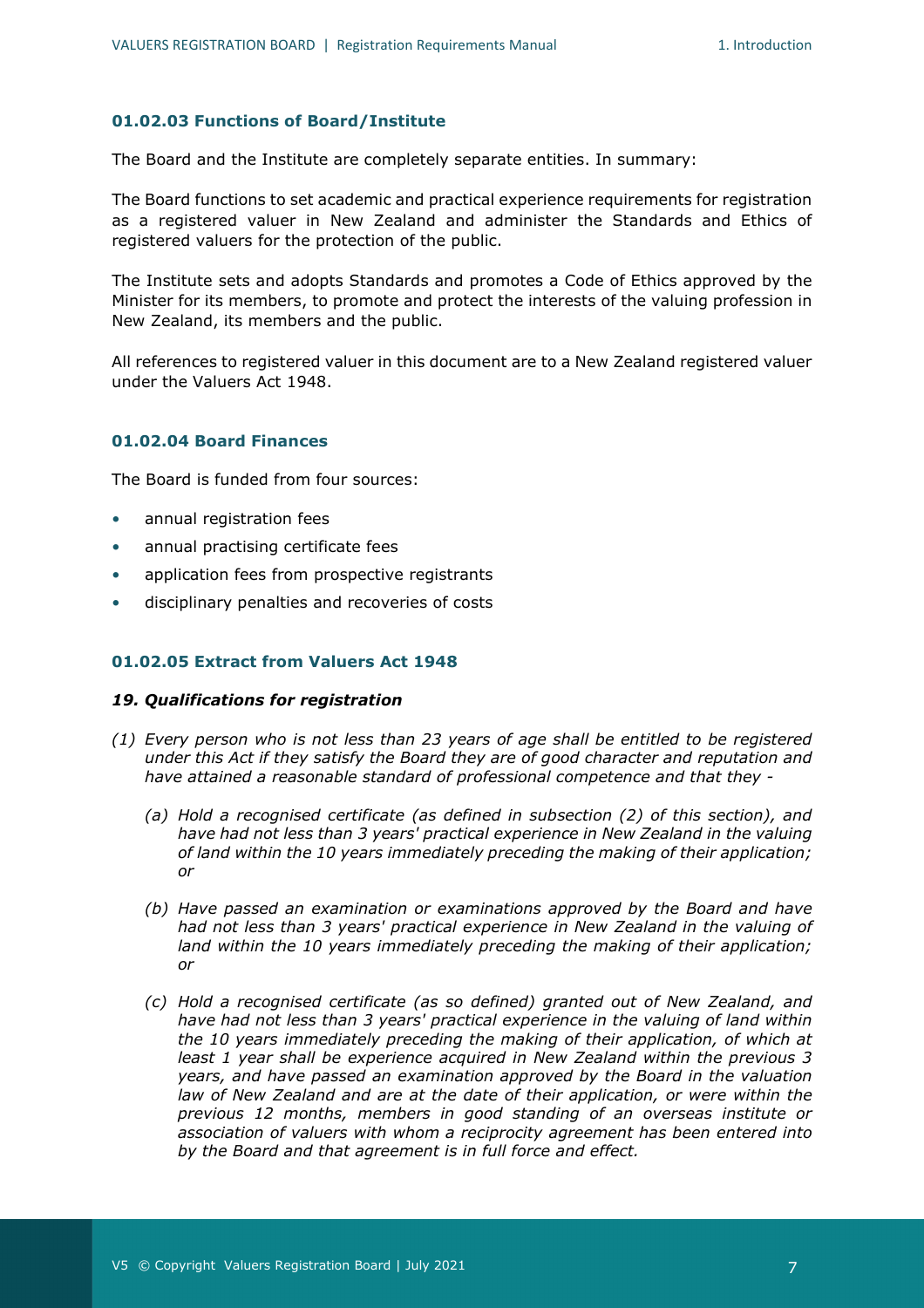*(2) For the purposes of this section the term 'recognised certificate' means a certificate, diploma, degree, or licence granted by a university, college, Board, or other authority (whether in New Zealand or elsewhere) and recognised by the Board as furnishing sufficient evidence of the possession by the holder thereof of the requisite knowledge and skill for the efficient practice of the profession of land valuing.*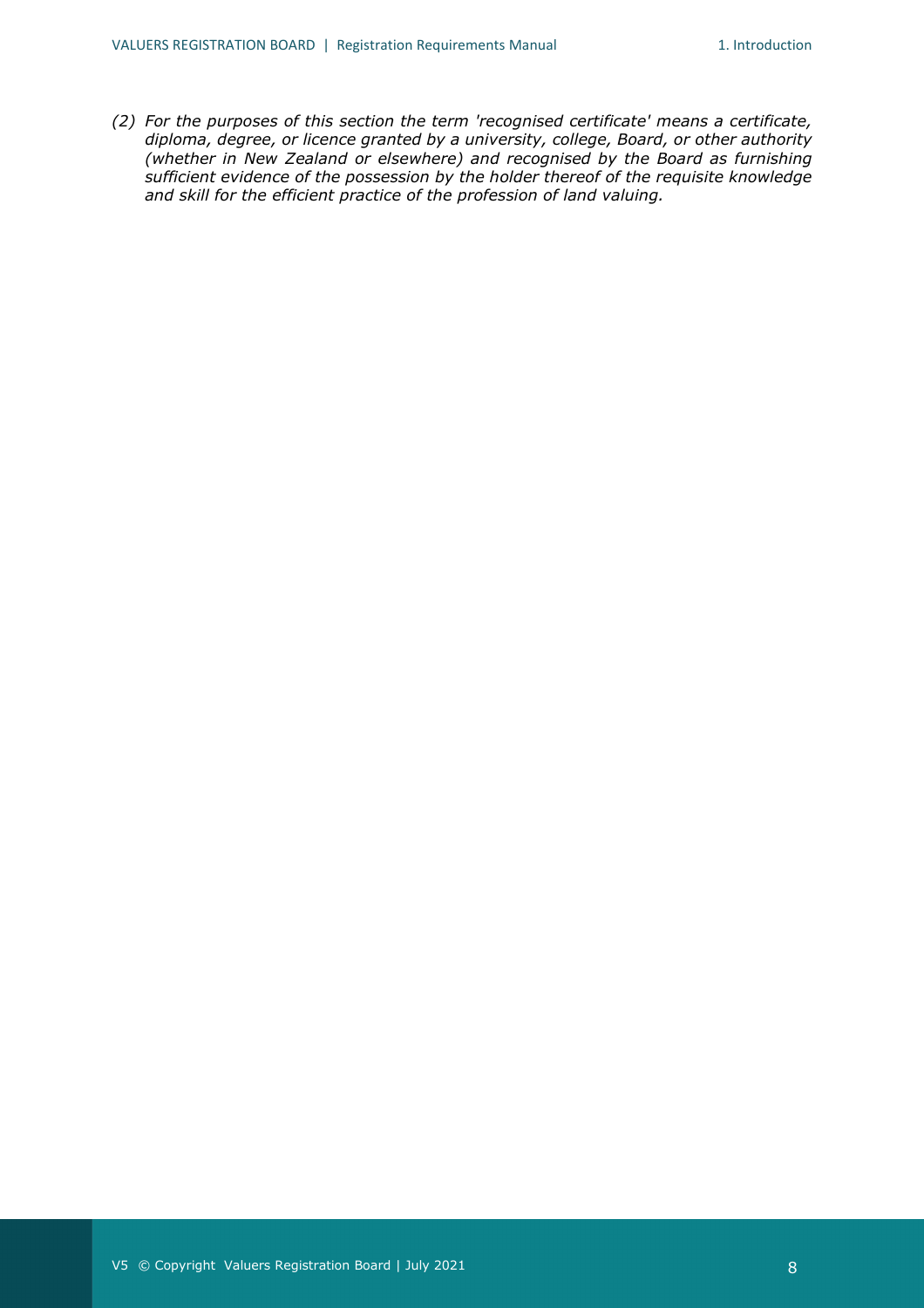## Section 2 – Requirements for Registration

### <span id="page-8-0"></span>**02.01 Overview**

#### <span id="page-8-1"></span>**02.01.01 Statutory Requirements**

The Valuers Act 1948 at section 19 sets out the eligibility criteria that the Board is required to have regard to when considering any application for registration. Prospective applicants must meet the following criteria:

- Be at least 23 years of age
- Be of good character and reputation
- Have attained a reasonable standard of professional competence, which the Board recognises as having been obtained under the direct supervision of a registered valuer
- Hold a recognised certificate, or have passed an examination approved by the Board

The Board has determined that all applicants must have had not less than the equivalent of 3 years full time practical experience in the valuing of land, during the 10 years immediately prior to making an application If the academic qualification is obtained outside of New Zealand, applicants for registration are referred to the Equivalence Regime of the Board that sets out the basis on which qualifications will be considered, including qualifications agreed under reciprocity by the Board. (02.04.05) Under any reciprocity agreement, a minimum of one year of the three years practical experience is to be gained in New Zealand under the direct supervision of a New Zealand registered valuer. (02.04.04) The applicant must also be a member in good standing to the relevant professional standard of an overseas organisation with which the Board has a reciprocity agreement

#### <span id="page-8-2"></span>**02.01.02 Professional Considerations**

When making the decision whether or not to register an applicant, the Board recognises that the applicant could immediately commence practice on their own account.

The Board must therefore be fully satisfied that the applicant can offer to the public a service that is supported by:

- A good academic training
- Practical experience
- A responsible and professional attitude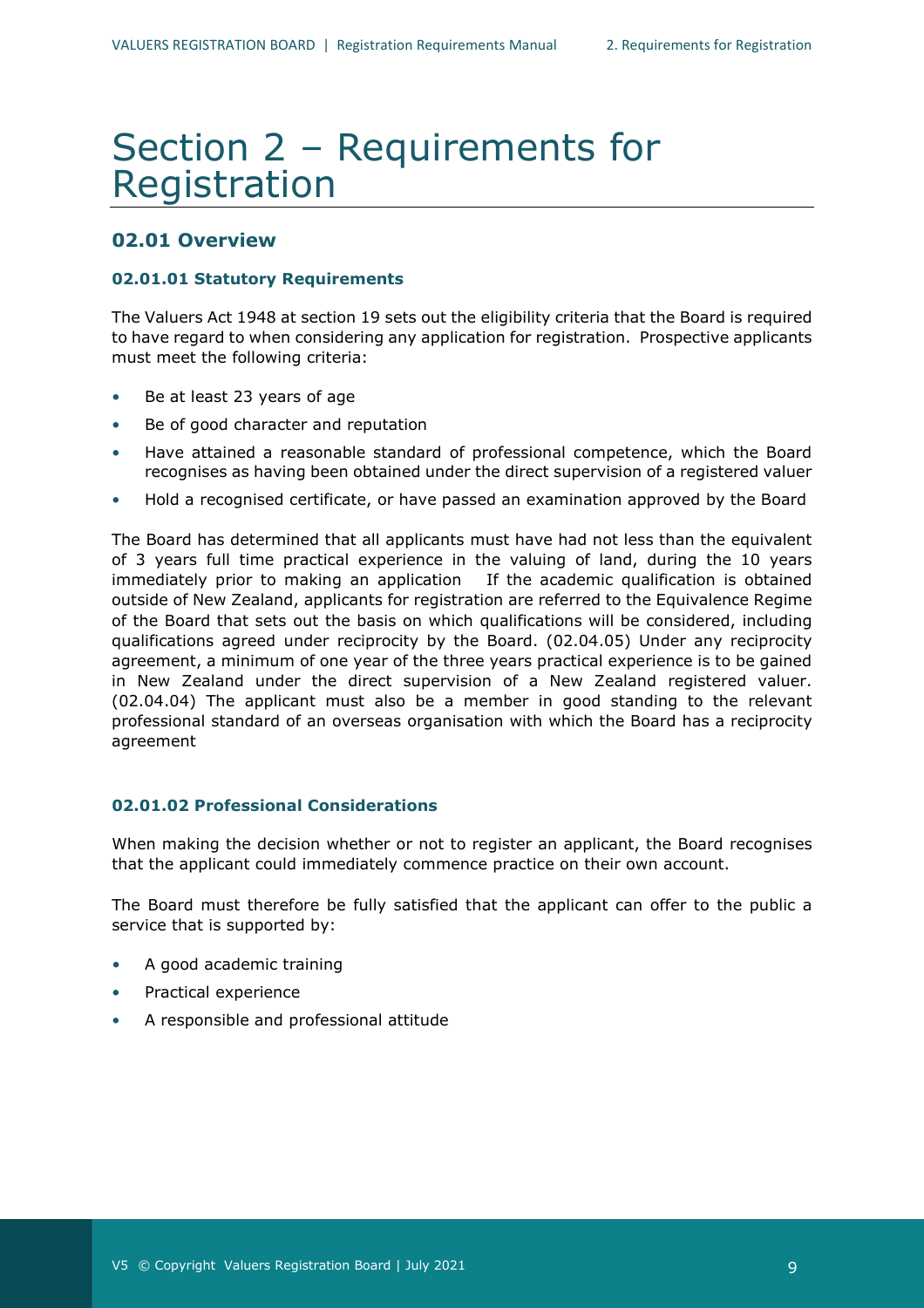## <span id="page-9-0"></span>**02.02 Good Character and Reputation Requirements**

#### <span id="page-9-1"></span>**02.02.01 Referees**

In addition to Board's other criteria of academic and practical experience requirements and passing an examination, the Board will make an assessment of the applicant's competence, good character and reputation by considering personal references submitted to the Board by the applicant's referees. The Board has determined that, at the time of application, the names of at least three referees are required. References from the nominated referees are used by the Board as prima facie evidence of whether the applicant has achieved the requirements or otherwise. **(N.B. Applicants are advised that names and current contact details only are to be supplied to the Registrar and that they must be referees domiciled in New Zealand. The Board will write to the referees nominated by the applicant and request the relevant information. References forwarded by the applicant will not be accepted)**

Two of the referees must be Registered Valuers, at least one of whom must have close knowledge of the applicant's valuation work, in a supervisory capacity, over a prolonged period.

The referees need to reflect on and provide detailed commentary where possible on the following matters relating to the applicant:

- character and reputation
- professional standing
- range and quality of practical experience
- standard of competence achieved
- suitability for registration
- participation in continuing professional development (CPD)

References must be forwarded by the referees direct to the Board. If references are not received within the prescribed period and in any event not less than one month prior to the examination, then the examination may be deferred until all references are obtained.

For the avoidance of doubt, the applicant is not entitled to a copy of the references to preserve confidentiality and to ensure that full and frank disclosure is obtained by the Board from the Referees.

**In the event that a request for the release of information is made, the Board will request permission from the referees as to whether they are agreeable to their references being made available to the applicant. If not, then the references remain confidential to the Board.**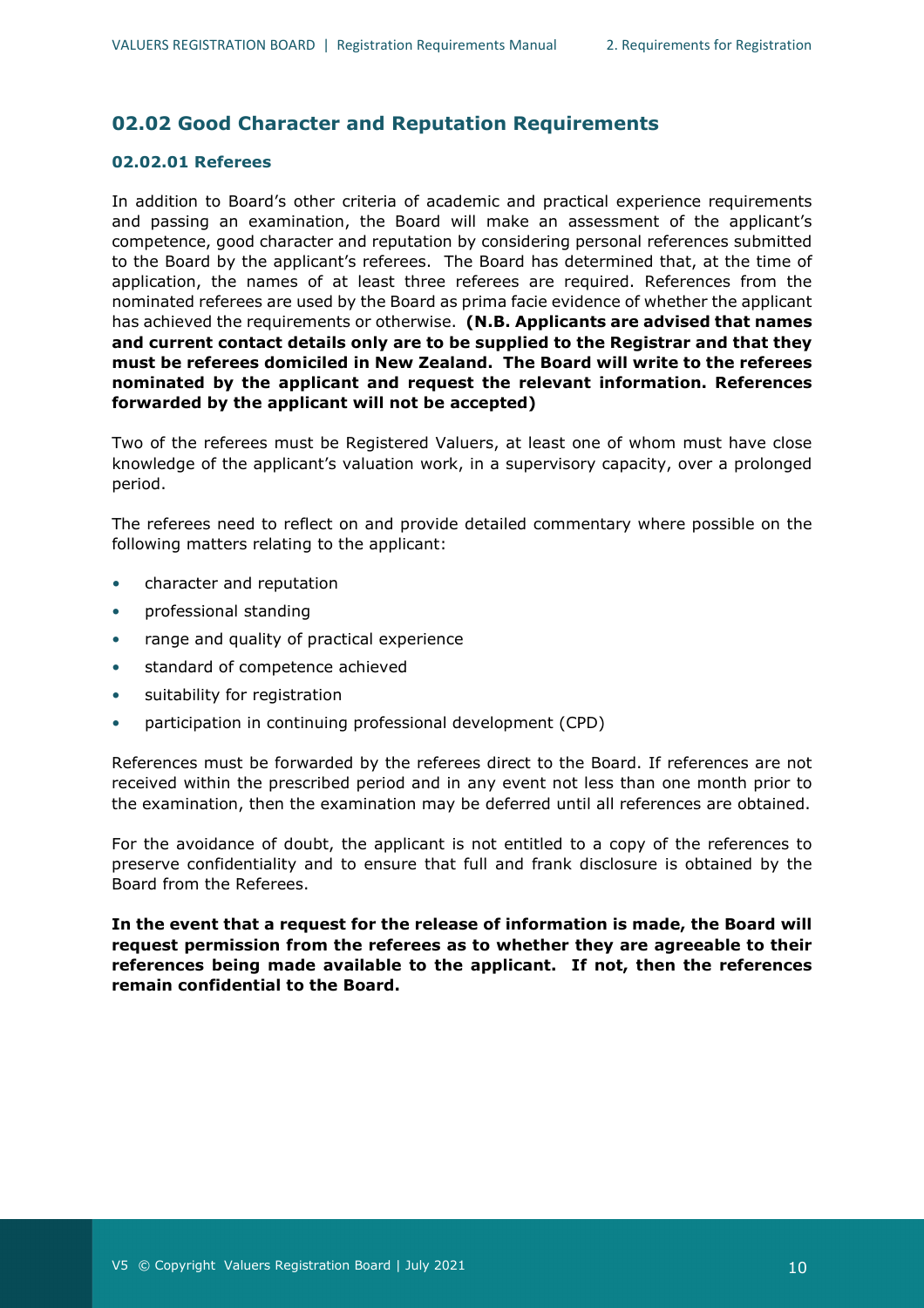## <span id="page-10-0"></span>**02.03 Reasonable Standard of Professional Competence**

#### <span id="page-10-1"></span>**02.03.01 Range of Valuation Experience**

The Board will make its assessment of an applicant's achievement of this requirement by examining a cross section of the applicant's valuation work, based on the workbooks submitted and summary of work undertaken.

Applicants are expected to have completed a reasonable number of valuation reports as well as a range of valuation work over the three-year period of their experience.

Where an applicant's work is predominantly in one area of expertise such as residential, the Board will examine over the entire discipline. Scenario questions in the exam will usually include the range of work the candidate has undertaken during the three years before applying, including the range of work referred to by referees, provided the applicant's experience is sufficient to demonstrate a range of competencies over a range of urban valuation work.

Using residential as an example, an applicant who has three years residential valuation experience must include the valuation of single ownership residential dwellings, and a selection from dwellings under different ownership structures such as cross lease or unit title, income related property, and land subdivision.

For a rating valuer, the work undertaken would include statutory valuations for rating purposes.

The principles to be considered on a range of valuation work must be understood.

The Board recognises that an increasing number of valuers specialise in one asset class of valuation. Submission of a workbook that contains predominantly one aspect of a valuer's work i.e. commercial rentals within an asset class of commercial would not satisfy the Board's criteria.

Accordingly, if an applicant is working in a narrow field of valuing such as specialist property valuations, the applicant should provide report examples that demonstrate a broad understanding of evidence analysis and valuation methodology application, relevant to the specialist field, be it in the wider commercial, residential, rural or land development markets.

The Board acknowledges that an applicant's opportunity for gaining experience is determined by the nature of their academic qualification, the district in which they operate, the range of work experience and the requirements of their employer.

Applicants must satisfy the Board that they have sufficient practical experience in a broad range of valuation competencies to justify the Board adding their name to the Register. These shall include a range of the following core competencies:

- Building Materials and Construction Techniques
- Leading Cases and up-to-date Case Law and its Application to Valuation
- Resource Management affecting Valuers
- Duties and Responsibilities of Valuers
- Recognised Valuation Principles, Approaches and Methods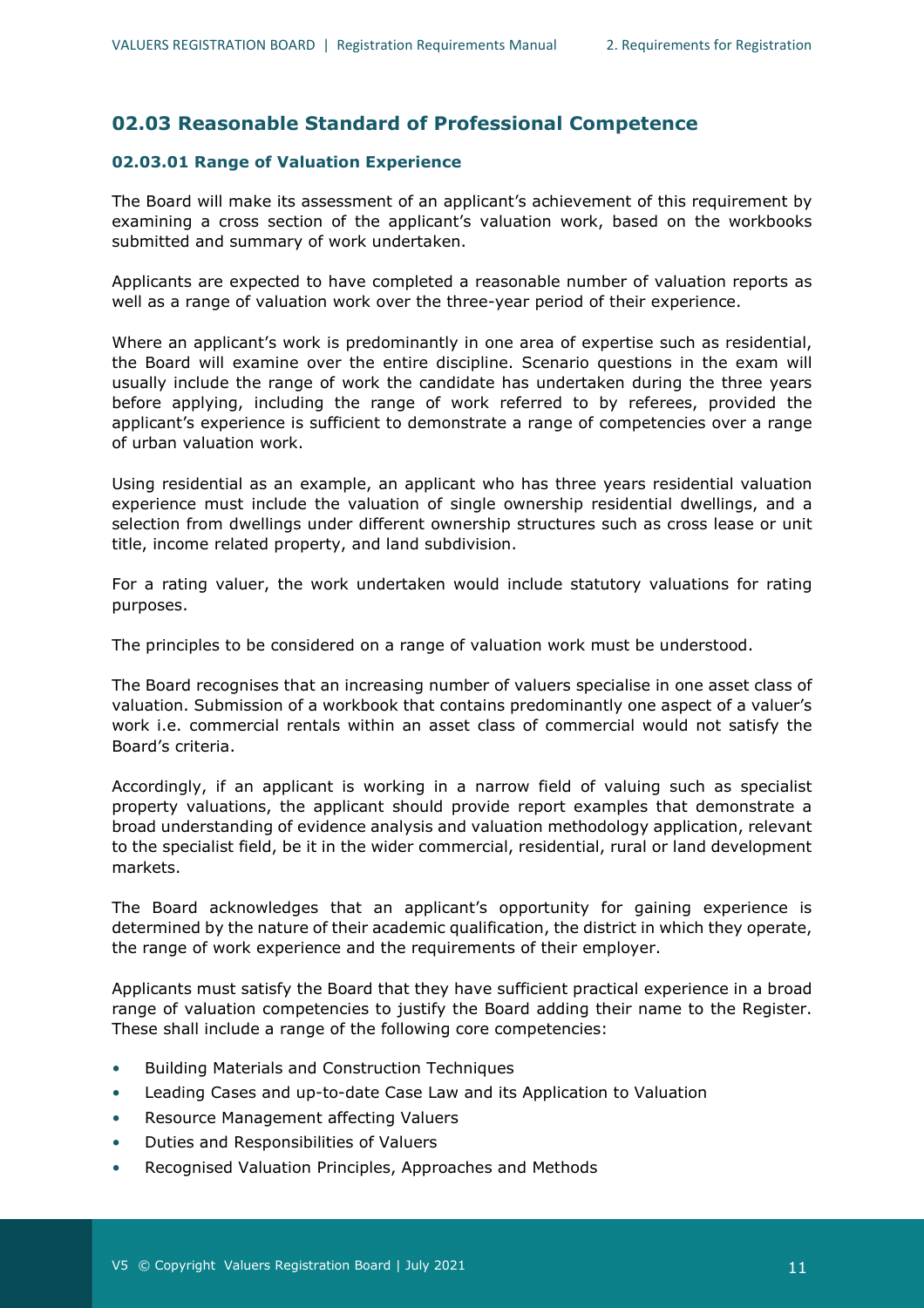- Valuations for Insurance Purposes
- Reporting Standards and Communication
- Property Dispute Procedures and Arbitration
- Economic Theory Highest & Best Use
- Leases and Other Land Tenure
- Legislation, Statutes & Regulations affecting Valuers
- Statutory Valuations
- Financial principles including Time Value of Money (TVM) and Discounted Cash Flow (DCF) as they affect property
- Practice Standards, both International and National, and Technical Information Papers
- Ethics, as a registered valuer

It is considered essential by the Board that prospective applicants discuss the Board's requirements with their employer/supervisor at an early date within their practical experience period so that they are not subsequently disadvantaged. There is an expectation by the Board that the supervisor will assist the applicant to gain experience that would enable the applicant to meet the Board's expectations for registration in terms of the Act.

Applicants who have the majority of their valuation experience in a discipline different from their formal valuation qualification will need to demonstrate to the Board that they have the theoretical knowledge of valuation in the area of their experience. In further explanation a rural valuer undertaking commercial, market, financial and rental valuations in a small town will need to satisfy the Board that formal training on the theoretical concepts of urban valuation have been achieved prior to applying for registration and vice versa.

Completion of theoretical university papers in a discipline different from the primary qualification is expected to comply with the Standards and Ethical requirements to practice as a registered valuer. One of the universities should be consulted to advise on the additional papers that would be appropriate.

Applicants will be tested by way of oral examination by the Board on their valuation knowledge and experience.

#### <span id="page-11-0"></span>**02.03.02 Supervision of Applicant's Work**

The Board has determined that to "have attained a reasonable standard of professional competence", applicants will need to have worked under the supervision of a registered valuer. Supervision should ensure that graduate valuers receive appropriate practical guidance and tuition over a three-year period of which at least two years should be postgraduation.

Registered Valuers who carry out the supervisory role need to fully understand the Board's requirements of prospective applicants in regards practical experience and the documentary requirements that must accompany applications for registration.

It is strongly recommended that prospective applicants discuss their practical training, CPD and other matters, with their supervisor throughout the three-year practical valuation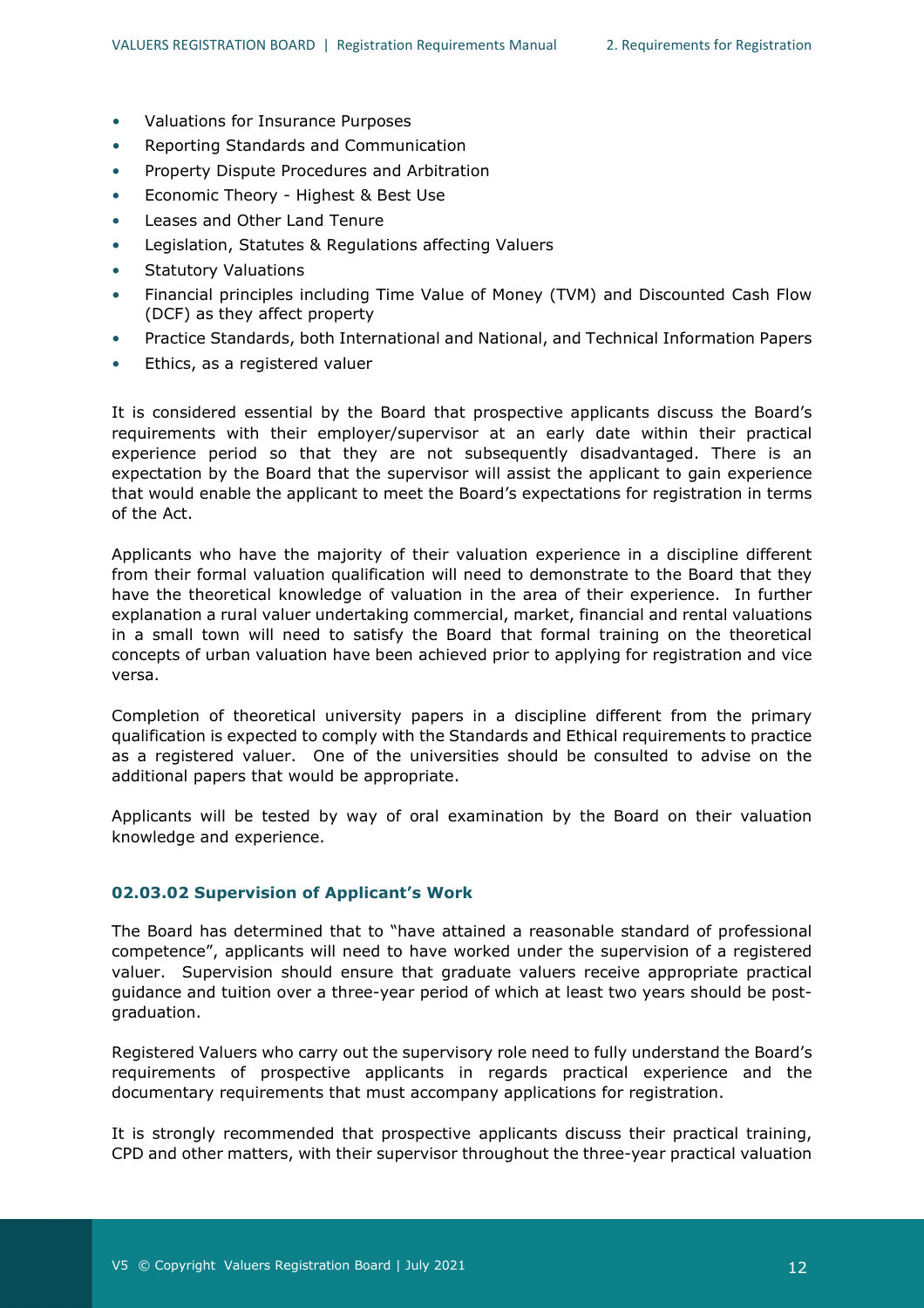experience period, and obtain assistance with respect to CPD requirements and practical tuition.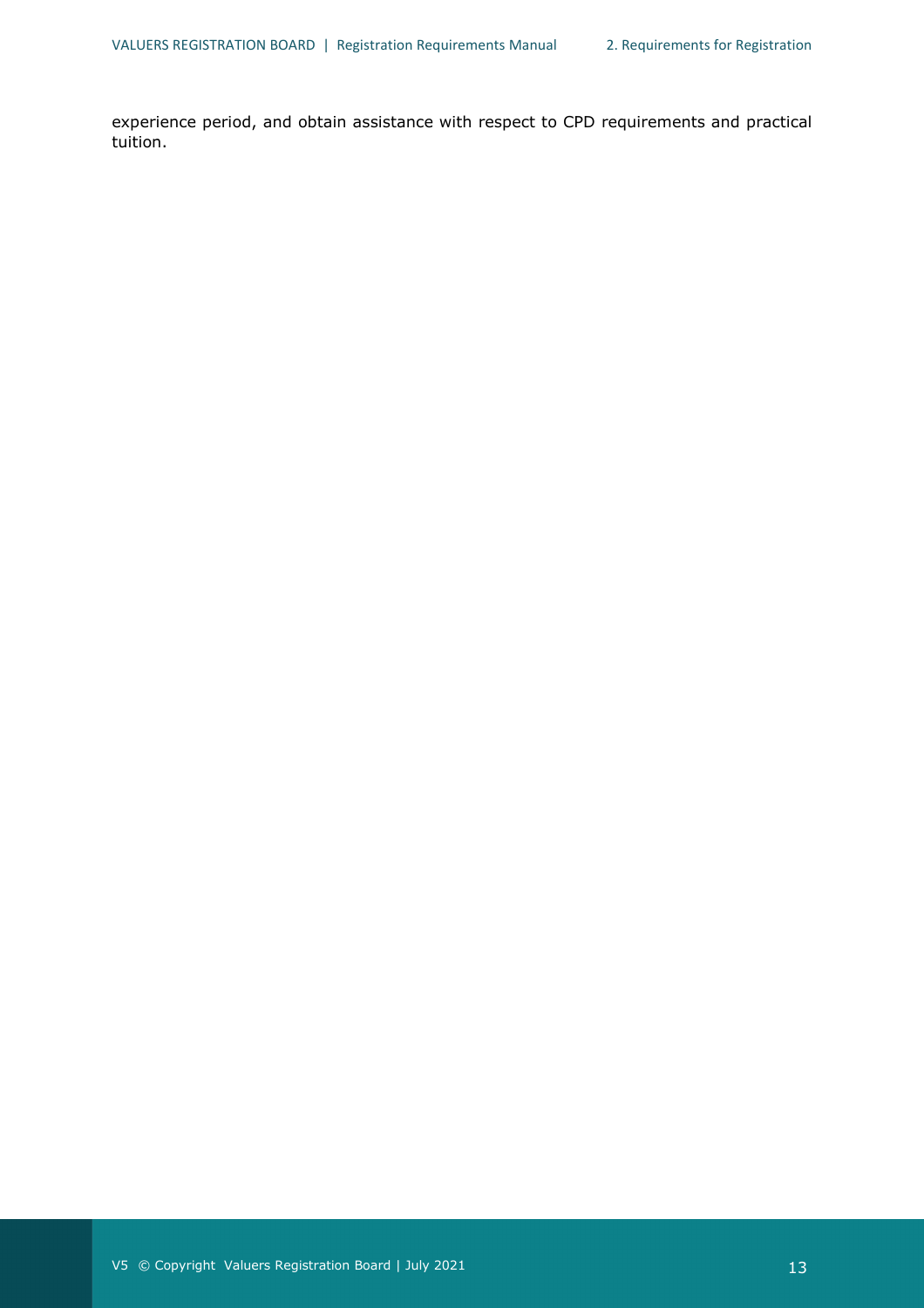## <span id="page-13-0"></span>**02.04 Educational Qualifications**

### <span id="page-13-1"></span>**02.04.01 Overview**

The Board recognises educational "certificates" represented by an approved, minimum three-year University degree in valuation.

In each case the candidate must have completed a course of study, and passed all those subjects, in the valuation option of a degree, that is acceptable to the Board.

#### <span id="page-13-2"></span>**02.04.02 Approved NZ University Degrees**

Currently there are three New Zealand universities that have degrees and Graduate Diplomas approved by the Board. These qualifications are:

#### *Urban*

| <b>Bachelor of Property</b>                                                                                   | University of Auckland                        |
|---------------------------------------------------------------------------------------------------------------|-----------------------------------------------|
| <b>Bachelor of Business</b><br>(Property)                                                                     | <b>Massey University</b>                      |
| <b>Bachelor of Land and</b><br><b>Property Management</b><br>(Urban valuation and<br>property management)     | Lincoln University                            |
| <b>Diploma in Business</b><br><b>Studies</b><br>(Urban Valuation)<br>(Or equivalent Certificate)              | <b>Massey University</b>                      |
| <b>Graduate Diploma in Valuation</b>                                                                          | Lincoln University                            |
| Rural                                                                                                         |                                               |
| <b>Bachelor of</b><br><b>AgriCommerce</b><br>(Rural Valuation)                                                | Massey University                             |
| <b>Bachelor of Land and</b><br><b>Property Management</b><br>(Rural valuation and<br>agricultural management) | Lincoln University                            |
| <b>Diploma in Business Studies</b>                                                                            | <b>Massey University</b><br>(Rural Valuation) |
| (Or equivalent certificate)                                                                                   |                                               |
| <b>Graduate Diploma</b><br>in Valuation (Rural Valuation)                                                     | Lincoln University                            |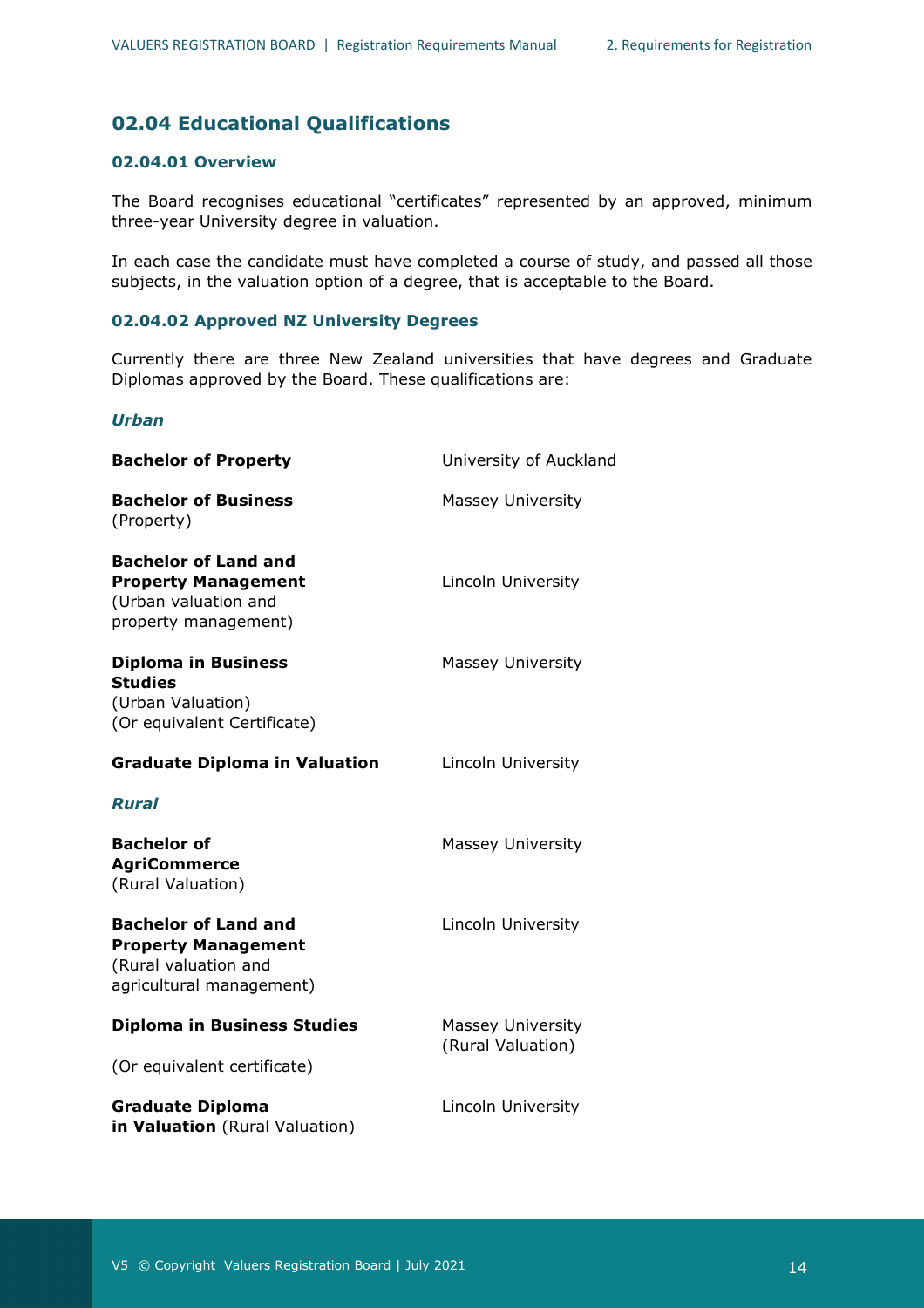Graduate Diplomas in Valuation are only acceptable as a qualification for registration subject to the applicant meeting overall tertiary qualifications in accordance with The Equivalence Regime. Prior approval of the proposed course of study from the university must be obtained from the Board on an individual case by case basis.

Qualifications that meet the requirements of the Board are reviewed annually following an accreditation process.

#### <span id="page-14-0"></span>**02.04.03 Information on Available Degrees**

Information on the degrees available can be obtained by writing to any of the following Universities:

Property Department, Business School University of Auckland Private Bag 92019 Auckland 1142 NEW ZEALAND

Property Group, School of Economics and Finance Massey University Private Bag 11222 Palmerston North 4442 NEW ZEALAND

The Property Group, Agribusiness and Commerce PO Box 85084 Lincoln University Lincoln 7647 **Christchurch** NEW ZEALAND

#### <span id="page-14-1"></span>**02.04.04 Reciprocity - Recognition of Some Overseas Qualifications**

The Board has reciprocity agreements with countries where it has been established that educational and practice standards are equivalent to those required by the New Zealand Board for obtaining registration.

Historically, reciprocity agreements have been entered into with four organisations and consideration will be given as to their current suitability at the time of application:

#### **Royal Institution of Chartered Surveyors (RICS)**

Valuation Faculty (formerly General Practice Division) Applicants are required to be MRICS with Valuer Registration to Level 3

#### **Canada**

The Appraisal Institute of Canada

#### **Australia**

The Australian Property Institute to Associate Status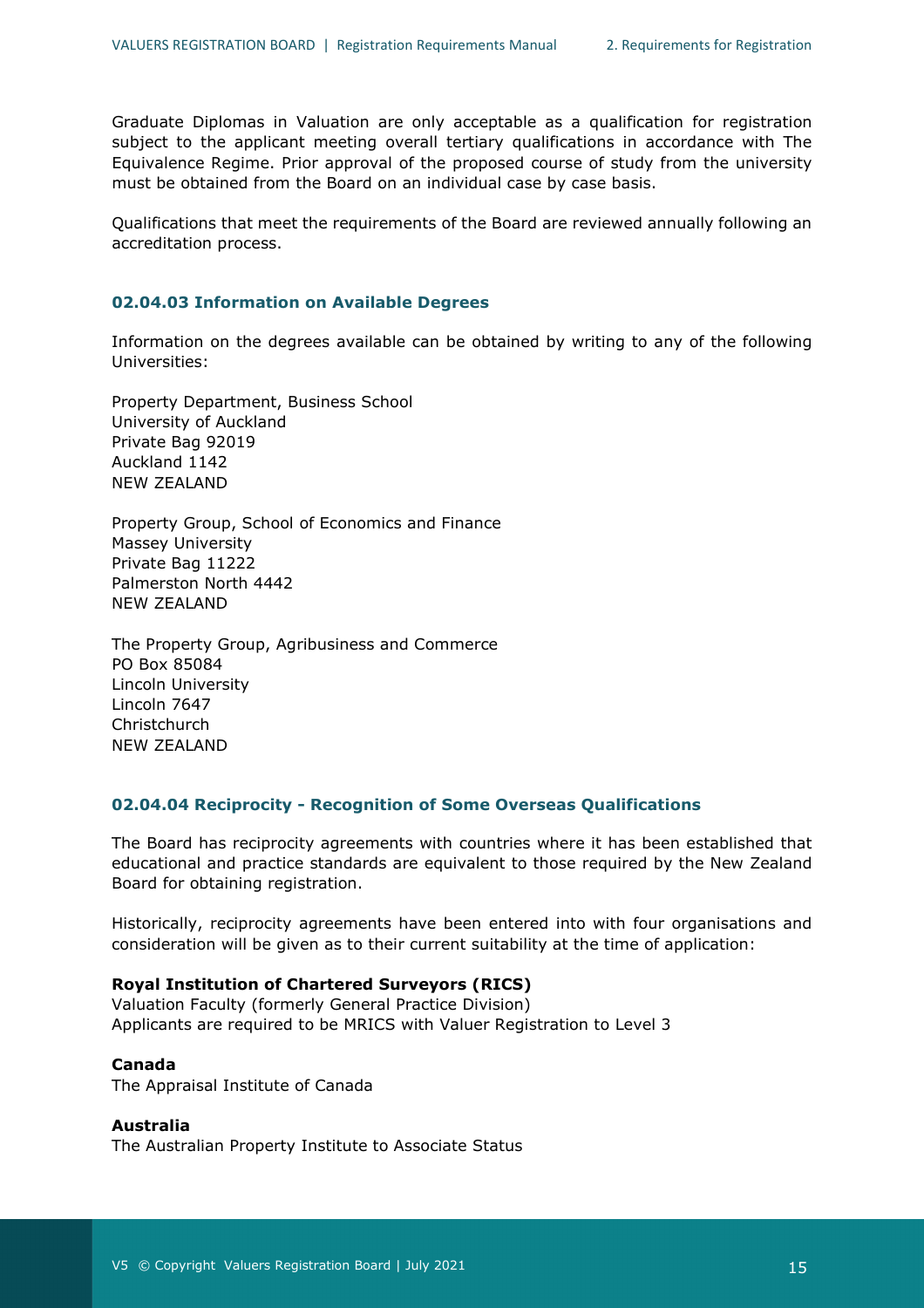#### **Singapore**

The Singapore Institute of Surveyors and Valuers (SISV)

Registration under historical reciprocity agreements can only be considered following the completion of both a New Zealand Property Law paper and an approved construction paper. These papers must be equivalent to papers on property law and construction achieved for an undergraduate property degree from an accredited New Zealand university. In most cases there will be additional papers to be completed in the lead up to applying for registration. In addition, the applicant must obtain one year's appropriately supervised practical experience in the valuation of land in New Zealand during the preceding three years. Appropriate supervision means under the guidance and supervision of a registered valuer.

Reciprocity applicants are required to submit an application to the Board that includes 10 sample valuation reports that meet the same criteria as 02.03.02, 03.01.07 and 03.02.02. The applicant must also provide written confirmation that they are a current financial member in good standing with the appropriate overseas or New Zealand based organisation equivalent in the same discipline. Prior to registration being granted, the applicant must pass an examination conducted by the Board to the professional standard required by the reciprocity agreement and to the same standard as New Zealand qualified applicants.

#### <span id="page-15-0"></span>**02.04.05 The Equivalence Regime**

The Valuers Registration Board has issued guidelines on the process for evaluating the equivalence of New Zealand qualifications other than Valuers Registration Board Accredited Degrees and international qualifications, including international valuation qualifications for registration as a valuer under section 48 of the Valuers Act 1948.

That document is included as **Appendix 1.**

Any New Zealander holding qualifications at a tertiary level or any overseas person holding tertiary qualifications should refer to the evaluation process set out at page 5 of the document and ascertain their further level of academic and practical experience required to gain registration in New Zealand as a registered valuer.

Any correspondence on an evaluation of qualifications for equivalence with New Zealand registration requirements should be addressed in writing to the Registrar of the Valuers Registration Board. No oral discussions will be entered into on the standard of educational or practical experience required for equivalence. The Board will determine on application for registration whether the applicant's qualifications comply with the current directions of the Board.

#### <span id="page-15-1"></span>**02.04.06 Other Overseas Qualifications**

Overseas qualifications not eligible under the reciprocity provisions may be considered in terms of The Equivalence Regime established by the Board. (02.04.05)

Prospective applicants other than those qualifying under Reciprocity Agreements, are required to submit (at their cost), transcripts of their academic qualifications to the NZ Qualifications Authority (NZQA) for evaluation. The purpose of the evaluation is to draw conclusions as to whether or not the overseas qualification is the equivalent of a New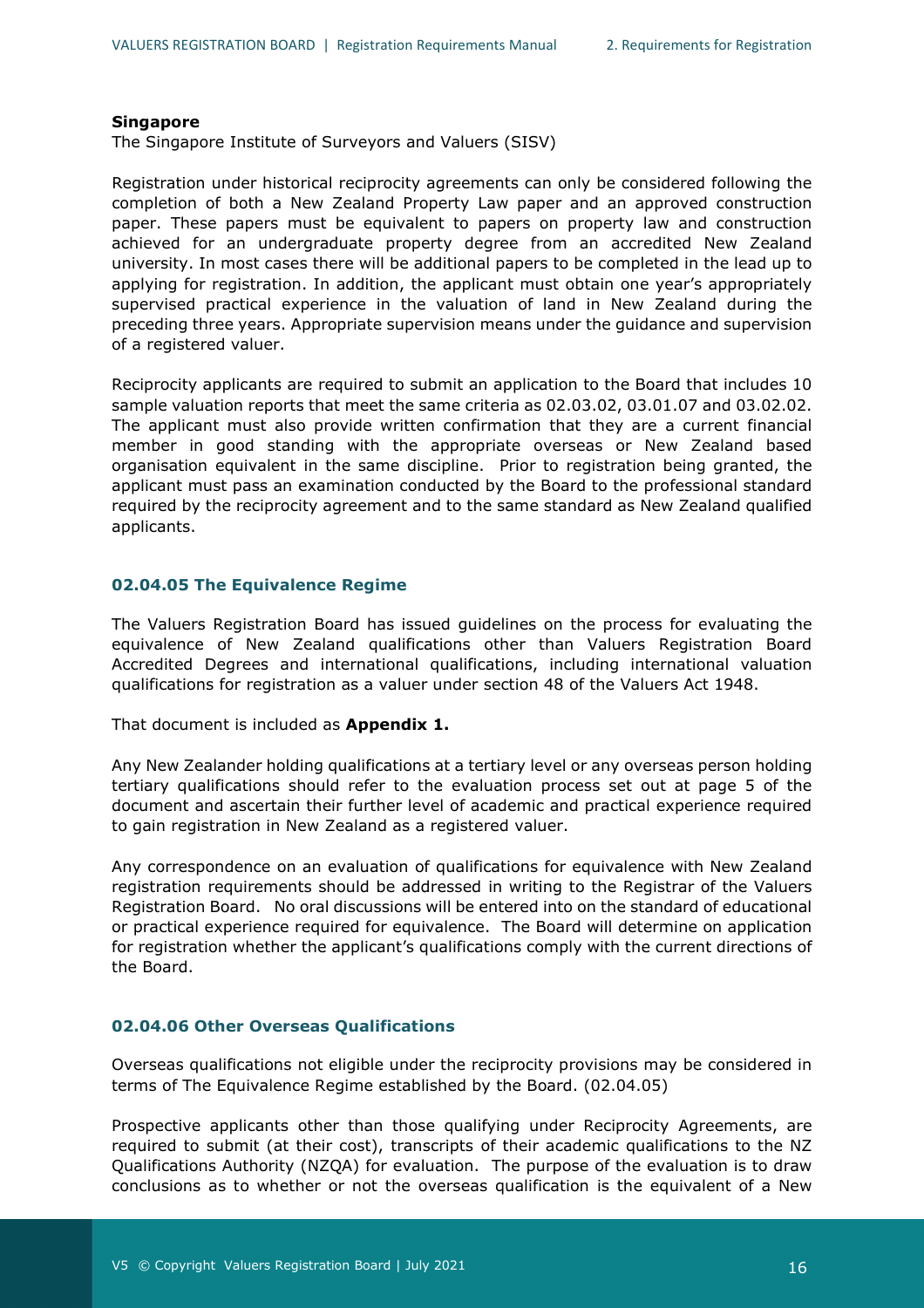Zealand property degree qualification. NZQA evaluation is not of itself a valuation qualification acceptable to the Board.

Applicants may submit the transcripts and the NZQA evaluation to the Board after discussion regarding any proposed additional course of study, with one or other of the New Zealand universities offering accredited degree courses in valuation. Applicants are referred to **Appendix 1** for the evaluation of their qualification and the additional academic and practical experience required to meet the criteria for registration under the Act. The Board does not specify the additional subjects required to meet NZ equivalence but, through the Registrar, will enter into dialogue with the applicant's nominated NZ University to ensure equivalence, following receipt of a course of study from that University.

The process is summarised below for those applicants holding qualifications obtained overseas:

- 1. Request an assessment of academic qualification/s from the NZ Qualifications Authority (NZQA)
- 2. Forward the information to the head of the Property Department at one of the accredited universities in NZ (see section 02.04.03) and request a proposed course of study to achieve equivalence
- 3. Send all of the information to the Registrar for approval by the Board
- 4. Obtain approval from the Board prior to commencing any additional study

#### <span id="page-16-0"></span>**02.04.07 Trans-Tasman Mutual Recognition Act**

Trans-Tasman mutual recognition (TTMRA) legislation has been in place since 1998, was revised post 2000, and by the Productivity Commission of Australia in 2003. A valuer registered in an equivalent occupation in an Australian jurisdiction that maintains a valuer registration regime (currently Queensland and Western Australia), may apply for registration as a valuer in New Zealand.

Designation as a Certified Practicing Valuer (CPV) of the Australian Property Institute does not entitle an applicant to make application for registration as a valuer in New Zealand under TTMRA legislation. Any Australian valuer who is not registered in an Australian jurisdiction but has CPV qualifications and a designation equivalent to associate membership of the New Zealand Institute of Valuers or associate membership of the Australian Property Institute, should make application under the reciprocity provisions that apply between the Australian Property Institute and NZIV.

Special provisions such as "deemed registration" apply under TTMRA. All valuers intending to register in New Zealand under this Act should contact the Registrar for a separate application form and "Guidelines for Applicants".

Registration as a valuer under restrictive registration provisions that are not equivalent to registration as a valuer in New Zealand, or that do not meet the standards for registration as a valuer in New Zealand, do not entitle a valuer to apply for deemed registration as they are not equivalent. An example would be registration under a lower academic standard, with little or no practical experience.

The Board is concerned by the process adopted by some applicants where overseas qualified persons apply for registration following approval to practice in an alternative discipline or country. In other words, obtaining registration sequentially from one country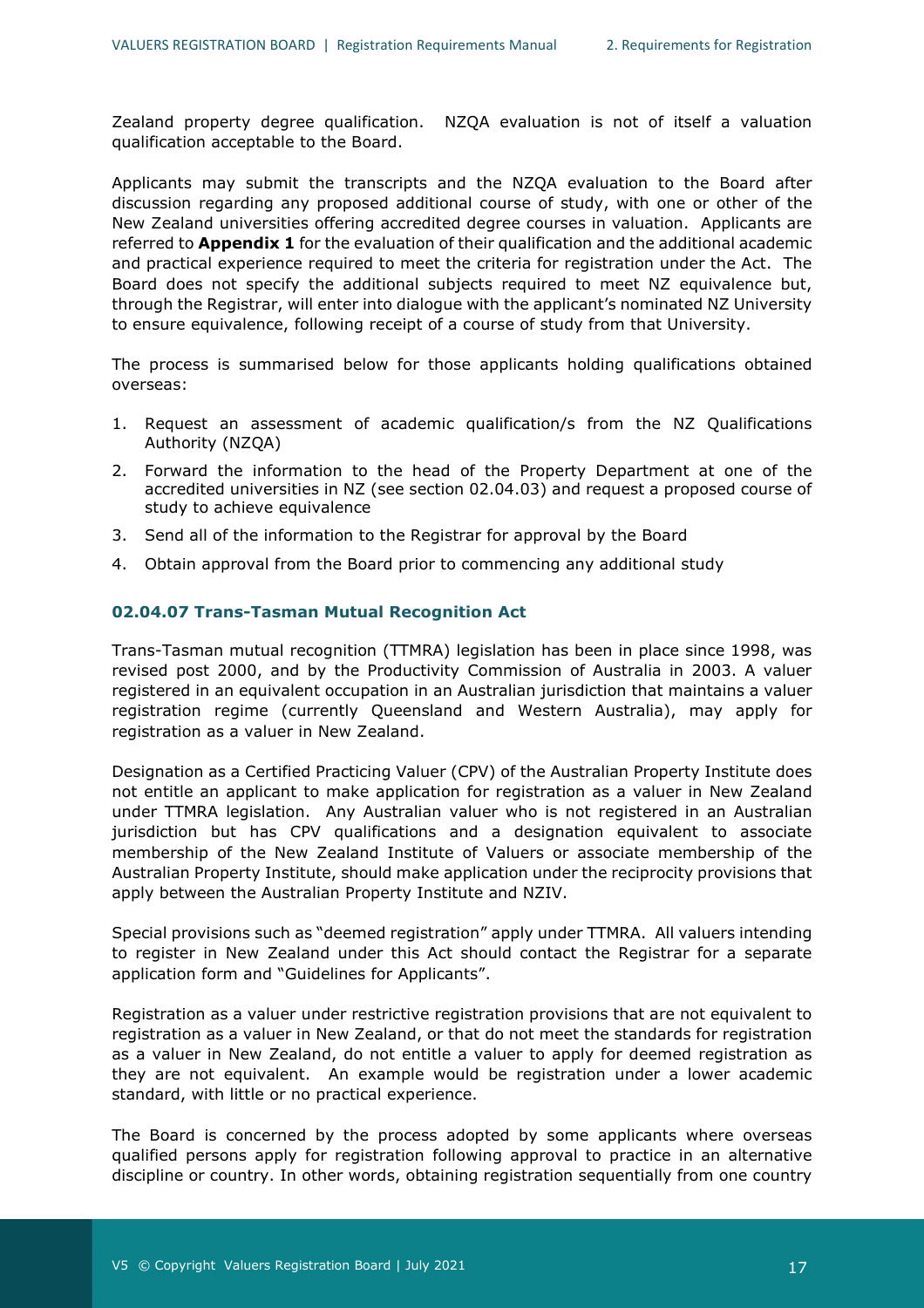to another [registration hopping] The Board will adhere to a process that examines the initial formal qualifications and status of that applicant which must be submitted under The Equivalence Regime of the Board attached as Appendix 1.

#### <span id="page-17-0"></span>**02.04.08 Continuing Education**

The Board requires all prospective applicants for registration to keep their knowledge up to date post-graduation. Opportunities for keeping current on matters affecting valuers are available through a number of property related organisations such as NZIV, PINZ, New Zealand Property Council, New Zealand Universities and RICS.

Applicants can expect to be examined by the Board on current publications, case law, seminars, developments and technology relevant to valuers. The applicant should establish to the Board's satisfaction that they have participated in on going CPD post qualification that will likely include belonging to a study group, attending seminars, road shows and webinars. CPD must include a practical on-going understanding of a Registered Valuer Code of Ethics, and valuation standards that are regularly updated.

A certificate from the Property Institute of New Zealand that an applicant has completed CPD in each of the preceding three years is of assistance to the Board in determining that the applicant has maintained a satisfactory level of continuing education, post-graduation. However, PINZ certificates on their own are not conclusive evidence that the CPD undertaken by an applicant will meet the Board's expectations for the maintenance of theoretical knowledge between the date of completion of formal academic qualifications and the date of application for registration. Applicants for registration should retain full details of the specific activities comprising their CPD and include this information with their application to the Board. If submitting this or any other information to the Board, the font size must be easily readable.

As part of CPD a sound and current understanding of International Valuation Standards and Australian and New Zealand Standards and Technical Information Papers is mandatory. This may include Exposure Drafts relevant to a registered valuer's related work.

A sound and current knowledge of the Ethical obligations of Valuers is a prerequisite to making an application for registration.

### <span id="page-17-1"></span>**02.05 Valuation Experience Requirements**

#### <span id="page-17-2"></span>**02.05.01 Statutory Requirements**

The requirements of the Act are that an applicant has had not less than three years practical experience in New Zealand in the valuing of land within the ten years immediately preceding the making of the application. The applicant must comply with the requisite practical experience **at the time of application**, not three months subsequently at the proposed examination date.

The Board will decide, in each particular case, what constitutes:

- Experience in the valuing of land
- The equivalence of three years practical experience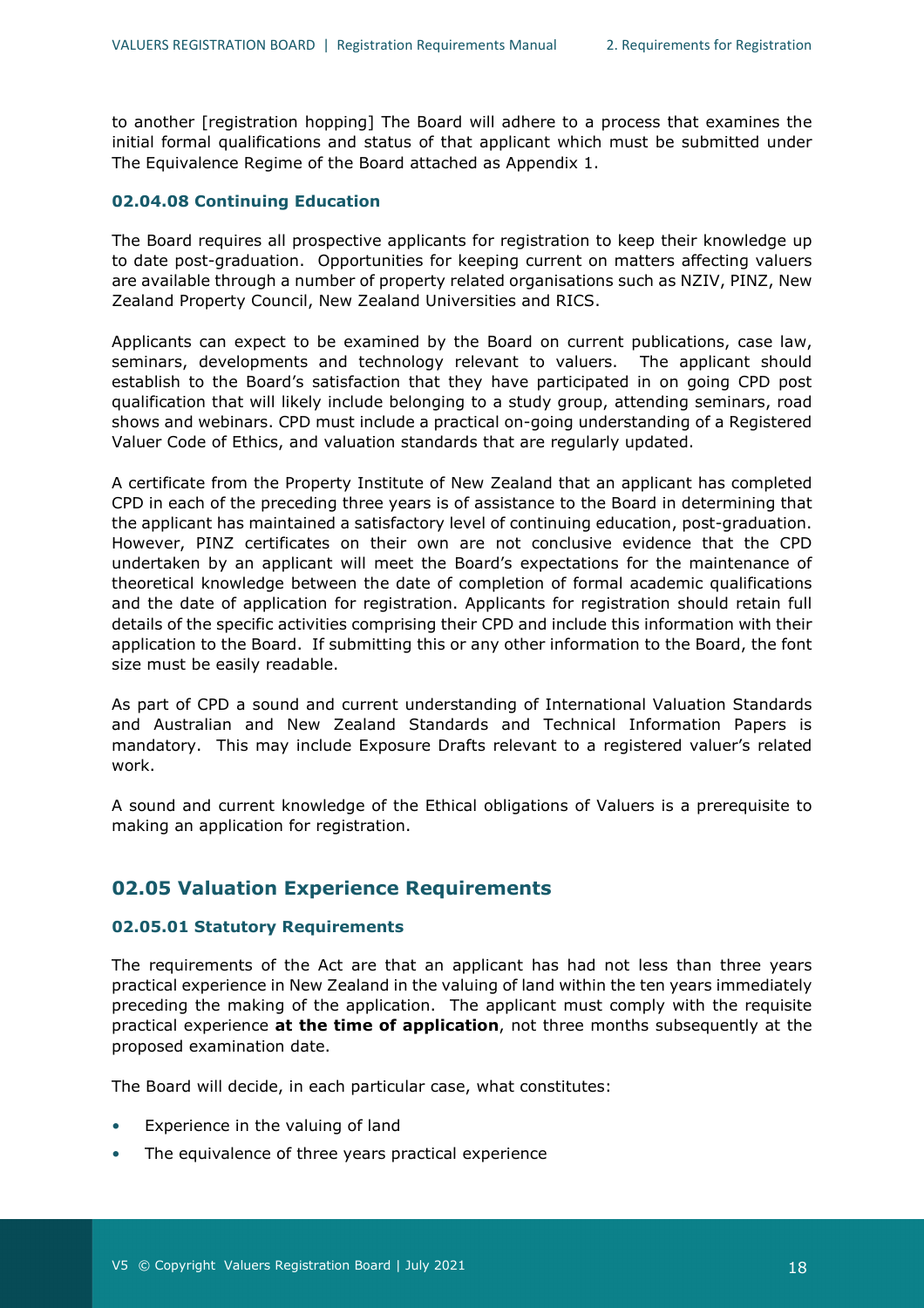#### <span id="page-18-0"></span>**02.05.02 Obligation of Applicant to Satisfy Board**

All applicants have an obligation to satisfy the Board that the work in which they have been involved over the period for which practical experience is claimed (this can extend to a maximum of ten years), can be regarded as the equivalent of three full years practical experience in the valuation of land.

The Act does not require that practical experience be continuous or full time. The Board encourages applicants to obtain practical valuation experience, where possible, during the time that they are completing their academic studies. This may enable the applicant to submit an application for registration with three years practical experience, in less than the three years following completion of academic study. The applicant must meet all requirements of the Board. The work must be valuation related and under the supervision of a registered valuer.

The Board has noted that many prospective applicants have considered career changes from other allied professional disciplines, such as finance, commerce and accounting. Alternatively, applicants are entering the profession with a degree of maturity obtained through alternative employment and life skills that are of benefit both to their studies and their practical experience prior to registration. The Board encourages mature persons to enter the profession and has noted that, although there is no concession in regards the requirements, in many incidences such persons can complete their academic studies in conjunction with practical training, over a shorter period than younger professionals who more commonly complete a three year degree followed by their three years practical experience.

As an example, it is possible for a person holding a degree in say finance, to complete a Graduate Diploma in Valuation over a period of approximately one year and complete practical experience over a further three years and therefore achieve the necessary qualifications to be registered in four, rather than six years.

Alternately, an applicant who has worked in the industry and achieved their academic qualifications through extramural study while working in valuation full time, may also achieve the three years practical experience and the academic study requirement over a period of four or five years, rather than the six years which is the traditional approach for a graduate who attends university first and obtains practical experience thereafter.

The requirement that the experience must be gained within the immediately preceding ten years implies that a part time involvement in the valuation of land over some period up to ten years, can be accepted by the Board.

Applicants who are employed in occupations where a comparatively small proportion of their time is taken up by work which is clearly and directly related to the valuation of land, will need to take special care in compiling the equivalent of three full years practical experience. Property related experience that is unlikely to be recognised by the Board includes property and portfolio management, real estate sales and marketing and research.

If an applicant is in any doubt about whether their particular experience is valid, they should write to the Registrar setting out their circumstances so a decision can be made. Each application will be treated on its merits on a case by case basis. Precedents are unlikely to be relevant.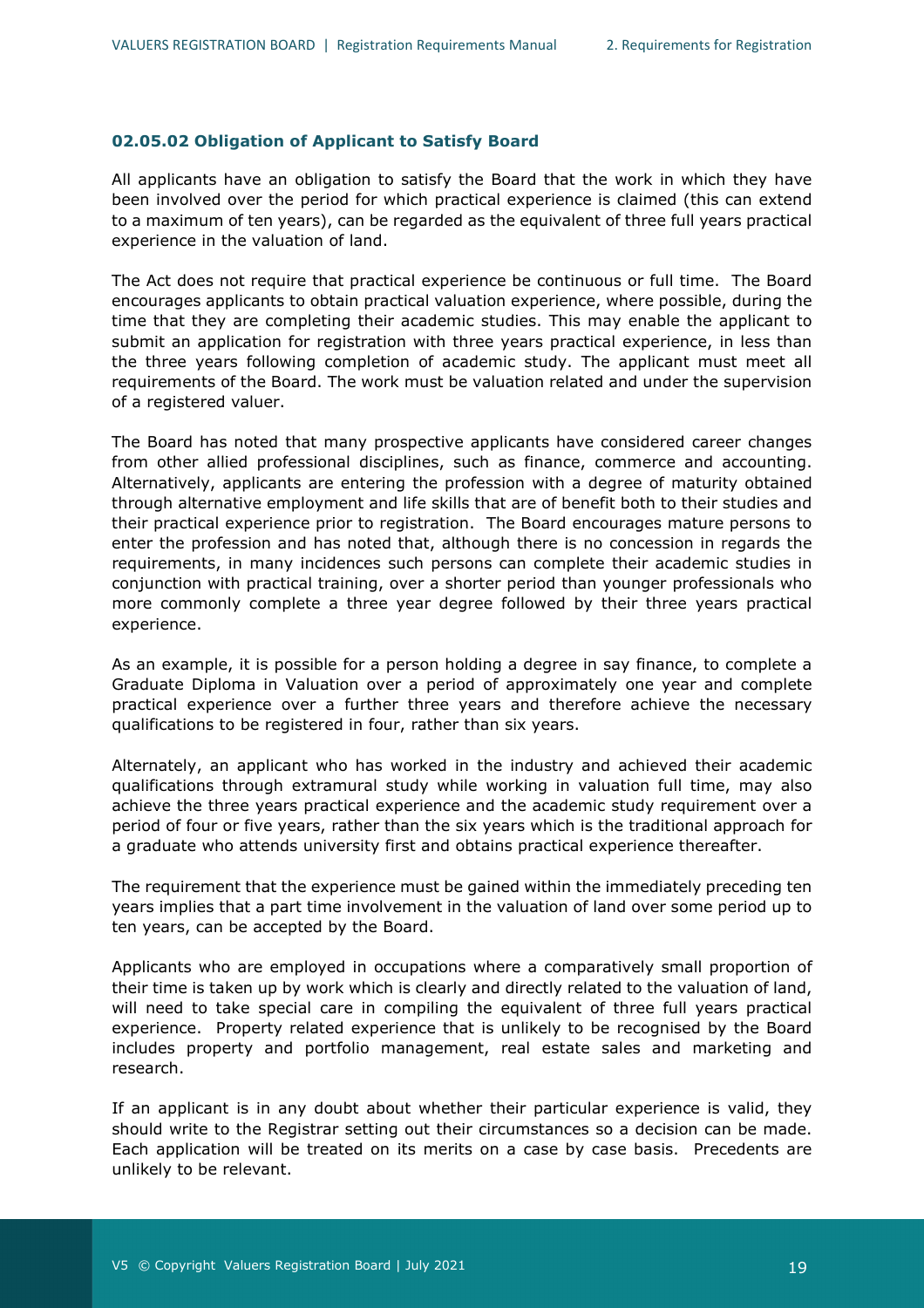The Board encourages applicants, where possible, to register themselves in a study group (prior to their application for registration). The purpose is to assist the applicant's review of their previous academic learning, case law review, market update and other areas of learning that will assist in the registration examination. Individual branches of the NZIV may be able to assist with connecting applicants to a study group.

#### <span id="page-19-0"></span>**02.05.03 University Vacation Work**

Circumstances may vary but it would be unusual for the Board to accept university vacation work as a component of the three years practical experience requirement, unless it was directly related to valuation and under the supervision of a registered valuer.

#### <span id="page-19-1"></span>**02.05.04 Post Graduate Degrees/Qualification**

The Board may credit a proportion of the time spent studying for a post graduate qualification, if that qualification is related to valuing land, when assessing the three-year full-time pre-registration work requirement.

Each case will be treated on its merits. In the past, up to three months credit has been given for attaining a post graduate diploma in property and up to six months for a Masters degree in property, provided that the applicant can demonstrate to the Board that the course content is in a field allied to the valuation of property and the post graduate qualification relates primarily to valuation related topics or research of property. Where an applicant completes firstly a post graduate diploma and secondly a Masters degree, only one may be taken into account in determining the relevant experience credit.

Post graduate degree qualifications in property from an overseas academic institution are unlikely to qualify as pre-registration work.

Work experience gathered outside New Zealand is unlikely to apply as a pre-registration work requirement as it does not comply with the requirements set out in the Valuers Act or the Equivalence Regime of the Board.

#### <span id="page-19-2"></span>**02.05.05 Diary Records of Experience**

Maintain a daily diary that accurately and fully records the nature and type of valuation experience completed and claimed by the applicant.

The Board may require access to the diaries to satisfy it that applicants have validly completed the three years full time equivalent experience requirement of the Act.

Applicants should have their diaries available, as the Board may request production of these while considering the application.

Applicants should note that the diaries need to reconcile with the Schedule of Valuation Work (Section 03.02.01), to be submitted at the time of application.

Applicants should have their supervisor confirm by way of certification, on a regular basis, that the diary record is a true and correct record.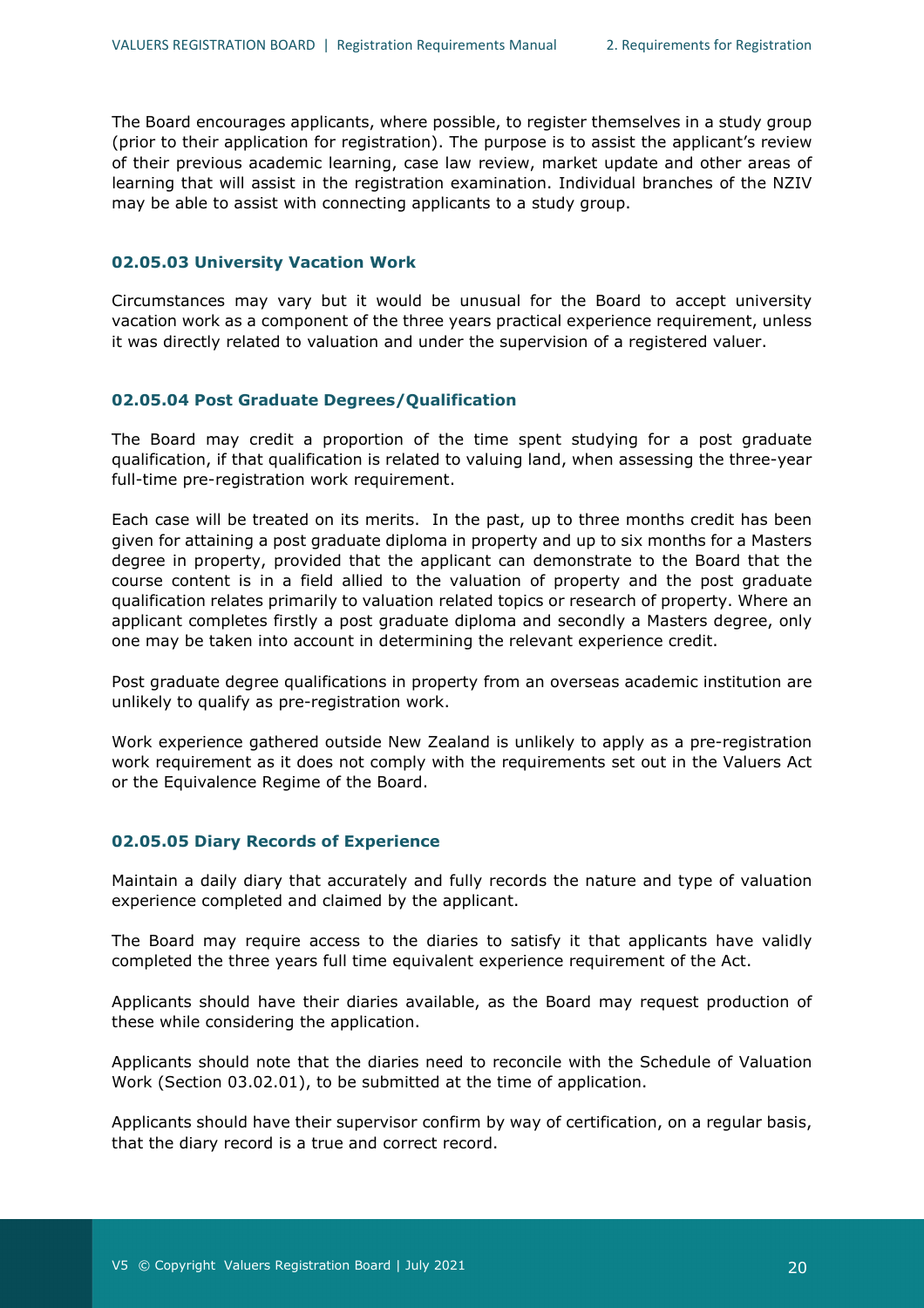## <span id="page-20-0"></span>Section 3 - Applying for Registration

#### <span id="page-20-1"></span>**03.01 Overview**

#### <span id="page-20-2"></span>**03.01.01 Process Summarised**

An application will not be accepted until all prerequisite qualifications such as age, qualification and the period of experience are achieved.

- The application must be complete and include:
- A completed application form (VRB 1) (See attached)
	- Name and contact details of 3 persons nominated as referees. Two of the referees must be Registered Valuers and one of whom must have close knowledge of the applicant's valuation work, having acted in a supervisory capacity over a prolonged period
	- Certified academic transcript from the university and, where appropriate, for reciprocity applicants, evidence of good standing in an overseas organisation or equivalent New Zealand organisation
	- Full details of the CPD completed during the three years practical experience
- Full workbook in a clearly readable format, in a font size not less than Times New Roman 10 point or equivalent readable style and size for all Word and Excel spreadsheeting containing submitted valuation reports and all associated documentation from instructions through to report completion; and
- The appropriate fee (when the application has been processed an invoice will be generated which is then sent to the applicant for payment either by direct debit or credit card)

Currently the Board examines applicants four times a year. Regional examinations are held at Auckland, Wellington and Christchurch in May and November. The Board also conducts examinations in Wellington in February and August.

To enable the various administrative procedures associated with applications for registration to be carried out, all applicants for examination in May must have their applications in the hands of the Registrar by 1 February. Similarly, all applicants for examination in November must have their applications with the Registrar by 1 August.

Applications that miss the cut-off date will be held over to the next intake. For expediency the Board may request an applicant to attend a regional examination at a centre other than the centre closest to the applicant's region, and in such circumstances where this is for the benefit of the Board, it may agree to pay the additional travel expense of the applicant. The Board's decision in this respect is final.

The Board also considers applications twice a year, in Wellington. These examinations are held in February and August. The deadlines for the receipt of applications are 1 November and 1 May respectively. Applicants from anywhere in New Zealand will be considered and will be required to come to Wellington for their oral examination at their own expense.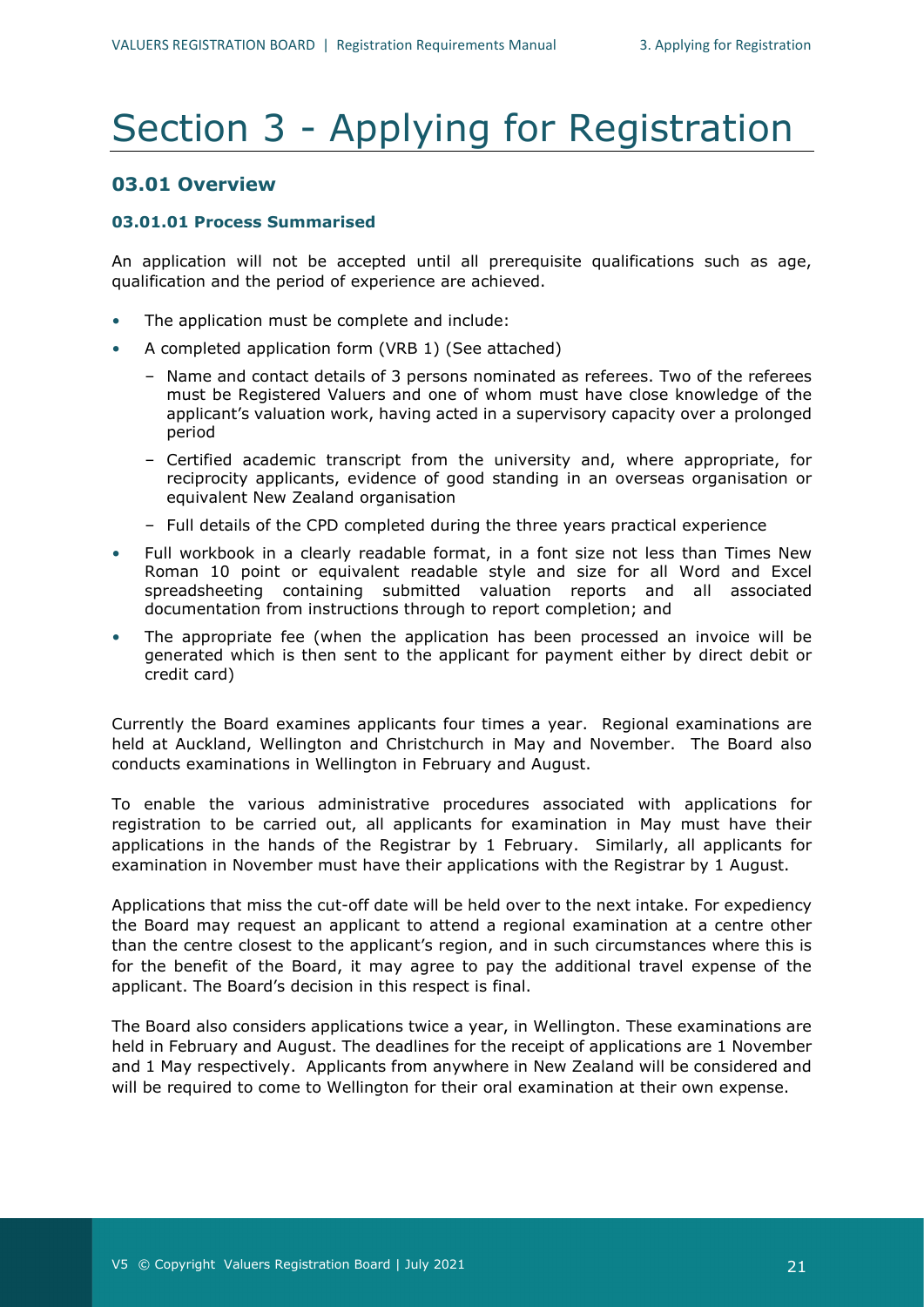The dates are set out in the following table:

| Receipt of Applications by: | Oral Examinations in: | Oral Examinations at:                  |
|-----------------------------|-----------------------|----------------------------------------|
| 1 February                  | May                   | Auckland, Wellington,<br>Christchurch* |
| 1 May                       | August                | Wellington                             |
| 1 August                    | November              | Auckland, Wellington,<br>Christchurch* |
| 1 November                  | February              | Wellington                             |

\* Please refer to section 04.01.02 of the Registration Requirements Manual.

The Board may agree to examine a candidate at Wellington on a date that coincides with a Board meeting. The decision to offer this opportunity to a candidate on application is at the discretion of the Board and its decision is final.

A sub-committee of two Board members examines first time applicants. On occasion, the Board may appoint an alternate registered valuer as an examiner to sit with a Board member to make up a sub-committee.

Applicants who have been entered on the Register will be advised as soon as possible after the examination, in writing by the Registrar. The applicant may not communicate with any Board member or the Registrar after an examination prior to receiving advice as to the success or deferral of their application. Any subsequent correspondence regarding the Board's decision must be in writing to the Registrar.

Applicants who are not successful at their oral examination will be advised whether their applications have been deferred or declined. Further details for reasons of deferral will be advised by the Registrar.

The Board reserves the right to return an application by a candidate for re-examination, if it is deemed that their sample valuation reports and/or supporting documentation do not meet the required standard.

In the event of a deferred or declined application any re-examination will be before the full Board in Wellington. Re-examinations are at the cost of the applicant and may incur an additional fee at the discretion of the Board as a new application for registration.

#### <span id="page-21-0"></span>**03.01.02 Application Form**

Applications will only be received on the official Application Form (VRB 1) Applicants are reminded to ensure that all parts of the form are completed and that it is signed in the form of a statutory declaration before a person authorised to administer such a process.

#### <span id="page-21-1"></span>**03.01.03 Application Fees**

Application fees are subject to amendment from time to time. The current cost of an application is available on request from the Registrar.

An invoice will be generated and sent out once the application is processed. The applicant may then pay the fee online or by credit card.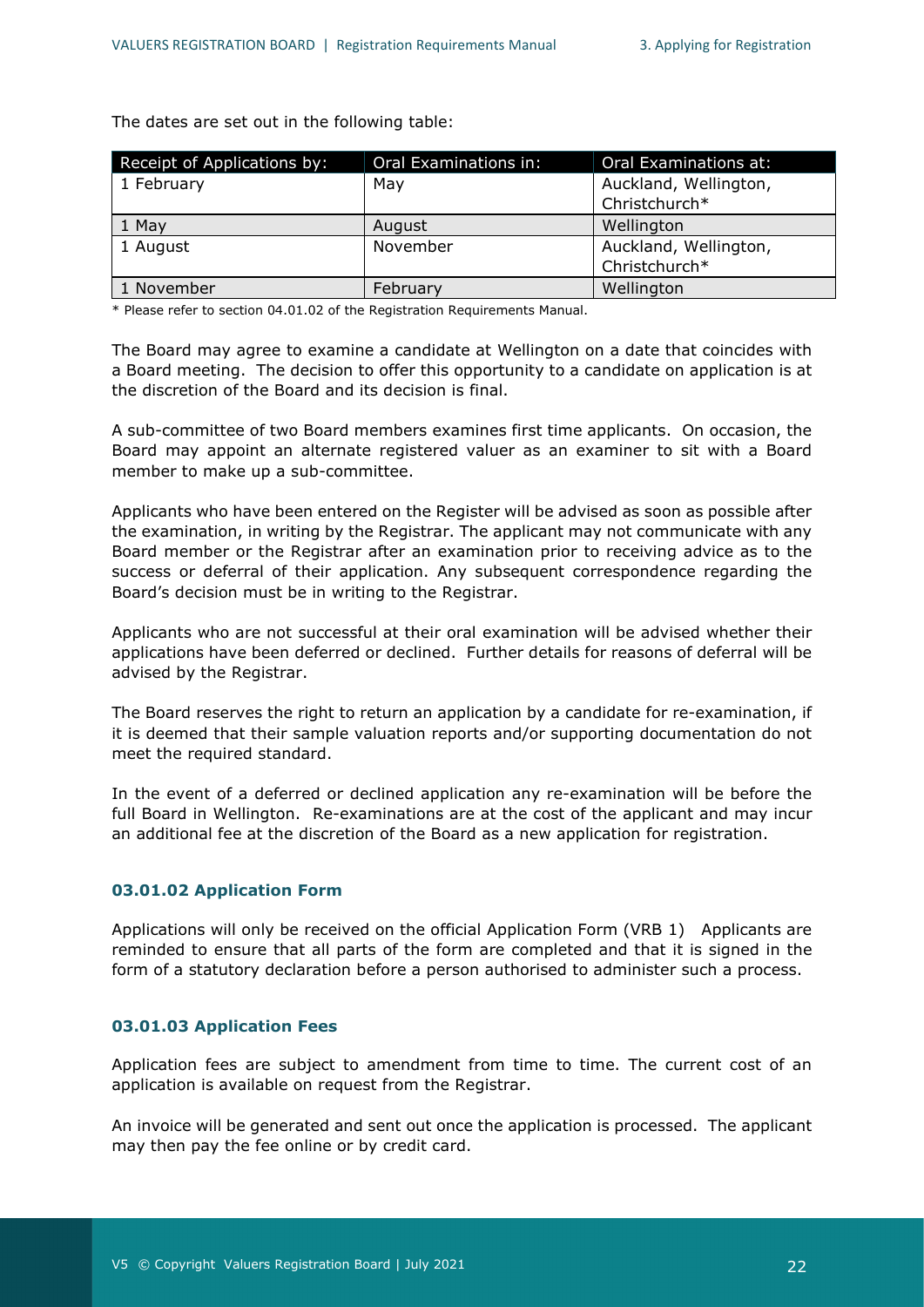#### <span id="page-22-0"></span>**03.01.04 Physical Address**

Applications may be forwarded by post to the address given on Page 3 or sent by courier to:

The Registrar Valuers Registration Board Level 7, Radio New Zealand House 155 The Terrace WELLINGTON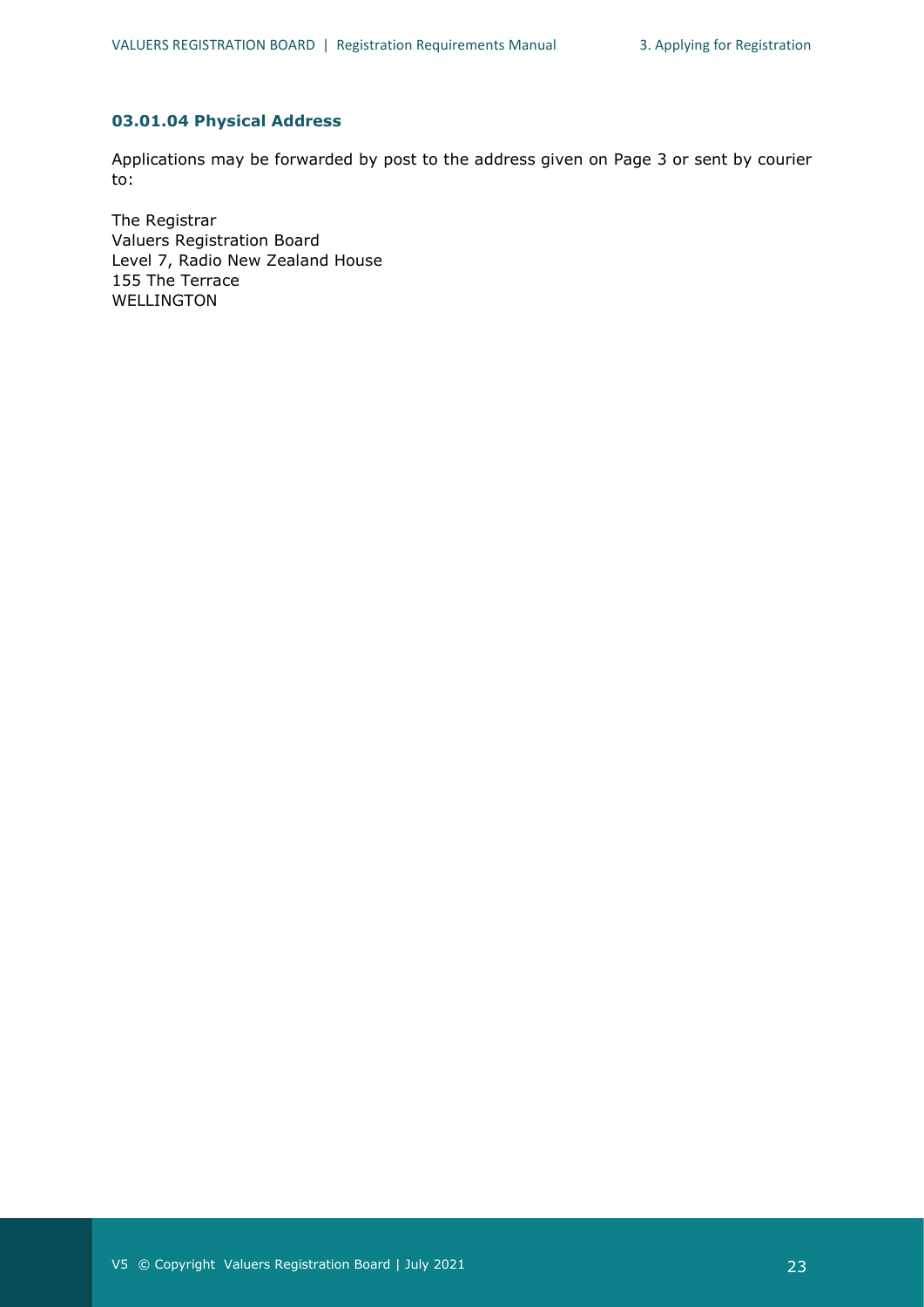VRB 1 Application No.

#### **VALUERS ACT 1948 APPLICATION FOR REGISTRATION**

This form, in duplicate, should be forwarded to the Registrar, Valuers Registration Board, PO Box 5501, Wellington 6145, accompanied by the prescribed fee (see reverse)

(PLEASE TYPE OR PRINT)

| Full Name            |                         |  |  |
|----------------------|-------------------------|--|--|
|                      | <br>Gender              |  |  |
| of<br>Postal Address | <b>Physical Address</b> |  |  |
|                      |                         |  |  |
|                      |                         |  |  |

hereby make application for registration as a valuer, under the Valuers Act 1948, by virtue of my qualifications, which include not less than three years' practical experience in New Zealand in the valuing of land (within the 10 years immediately preceding the making of the application); and I do solemnly and sincerely declare that:

1. I was born on ............ /........ /.......... at

- *Place of birth* 2. I seek registration under paragraph  $(1)(a)(b)(c)$  of Section 19 of the Act and the qualifications entitling me to such registration are the following:
	- **(i) Academic / Educational** ........................................................................................

.............................................................................................................................. *State recognised certificates held and request your university to forward a certified copy of academic record directly to Board*

**(ii) Evidence of practical experience is to accompany this application** *(see over for requirements)*

#### **(iii) Valuation Employment History:**

…………………………………………………………………… ...

| Date<br>commenced | Position Held | Employer | No. of<br>years | Remarks |
|-------------------|---------------|----------|-----------------|---------|
|                   |               |          |                 |         |
|                   |               |          |                 |         |
|                   |               |          |                 |         |

3. For evidence that I am of good character and reputation, reference may be made to the following persons, viz. *(State name, address, and occupation of no less than three persons, two of whom must be Registered Valuers.)*

| Name       |  |  |
|------------|--|--|
| Occupation |  |  |
| Email      |  |  |
| Address    |  |  |
|            |  |  |

- 4. I confirm that I have read and complied with the Registration Requirements Manual of the Valuers Registration Board
- 5. I have not been convicted of an indictable offence punishable by imprisonment for a term of two years or upwards I have not been convicted of an offence which would tend to dishonour me in the public estimation
- 6. I am employed as a valuer by ……………………………………………………………………………… (*a person, firm or company*) engaged in making valuations of land for members of the public, OR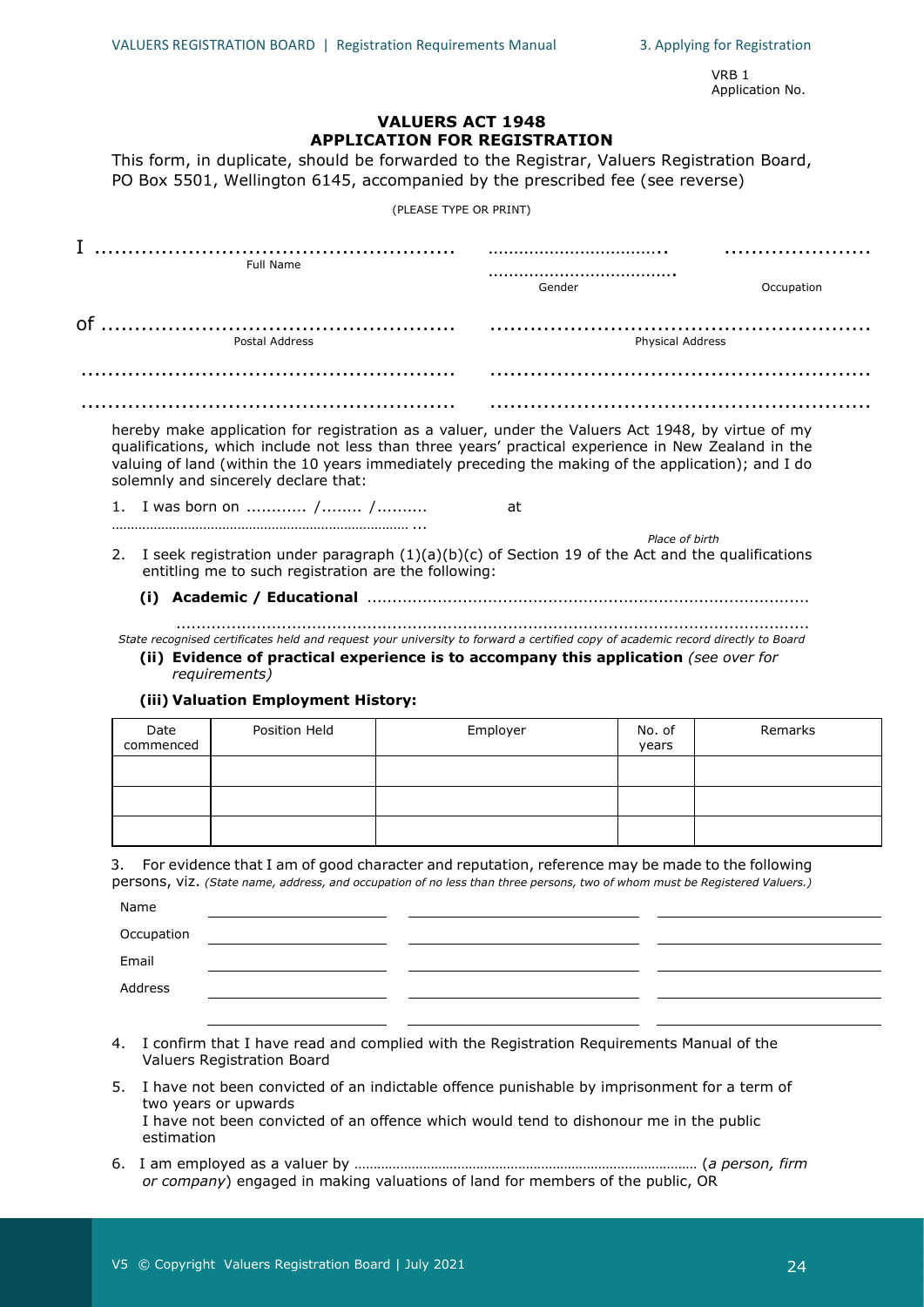| firm, company, bank, Government Department) not engaged in making valuations of land for<br>members of the public.                      |                                                                                               |
|-----------------------------------------------------------------------------------------------------------------------------------------|-----------------------------------------------------------------------------------------------|
|                                                                                                                                         |                                                                                               |
| And I make this solemn declaration, conscientiously believing the same to be true, by virtue of the<br>Oaths and Declarations Act 1957. |                                                                                               |
|                                                                                                                                         |                                                                                               |
|                                                                                                                                         | Justice of the Peace, Solicitor, or other person<br>authorised to take statutory declarations |

## **VALUERS ACT 1948 (As amended 1974 & 1981)**

- 19. (1) Every person who is not less than 23 years of age shall be entitled to be registered under this Act if he satisfies the Board that he is of good character and reputation, and has attained a reasonable standard of professional competence and that
	- (a) He holds a recognised certificate (as defined in subsection (2) of this section), and has had not less than 3 years' practical experience in New Zealand in the valuing of land within the 10 years immediately preceding the making of his application; or
	- (b) He has passed an examination or examinations approved by the Board and has had not less than 3 years' practical experience in New Zealand in the valuing of land within the 10 years immediately preceding the making of his application; or
	- (c) He holds a recognised certificate (as so defined) granted out of New Zealand, and has had not less than 3 years' practical experience in the valuing of land within the 10 years immediately preceding the making of his application, of which at least 1 year shall be experience in New Zealand within the previous 3 years, and has passed an examination approved by the Board in the valuation law of New Zealand and is at the date of his application, or was within the previous 12 months, a member in good standing of an overseas institute or association or valuers with whom a reciprocity agreement has been entered into by the Board and that agreement is in full force and effect.
	- (2) For the purposes of this section the term "recognised certificate" means a certificate, diploma, degree or licence granted by a university, college board, or other authority (whether in New Zealand or elsewhere) and recognised by the Board as furnishing sufficient evidence of the possession by the holder thereof of the requisite knowledge and skill for the efficient practice of the profession of land valuing.

## **BEFORE COMPLETING THIS FORM ALL APPLICANTS SHOULD BE CONVERSANT WITH THE REGISTRATION REQUIREMENTS MANUAL**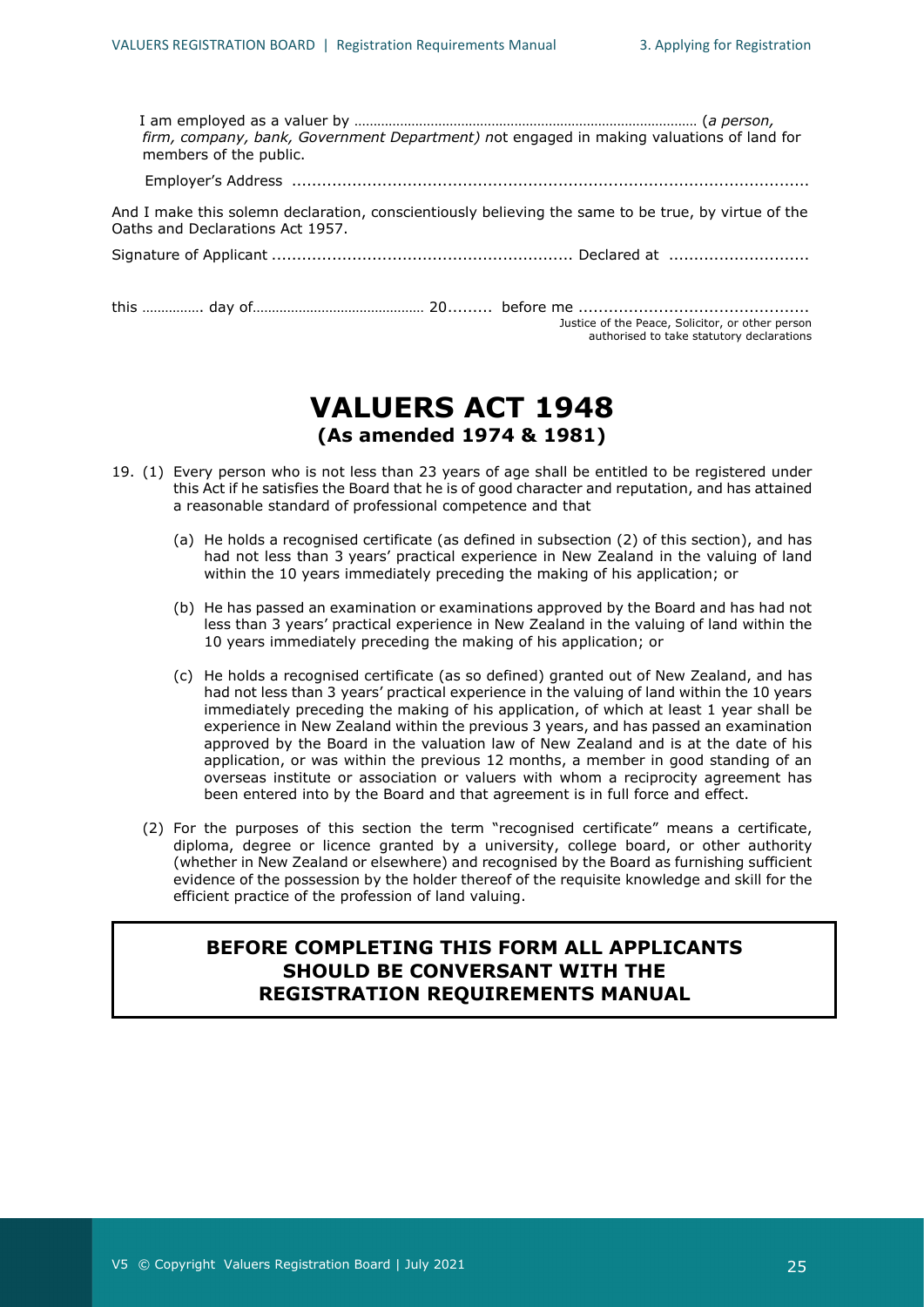## **APPLICATION DEADLINES/EXAMINATIONS**

All applicants are required to present themselves for an oral examination.

| <b>Receipt of Applications by: Oral Examinations in:</b> |          | <b>Oral Examinations at:</b>        |  |  |
|----------------------------------------------------------|----------|-------------------------------------|--|--|
| 1 February                                               | May      | Auckland, Wellington, Christchurch* |  |  |
| 1 May                                                    | August   | Wellington                          |  |  |
| 1 August                                                 | November | Auckland, Wellington, Christchurch* |  |  |
| 1 November                                               | February | Wellington                          |  |  |

\* Please refer to section 04.01.02 of the Registration Requirements Manual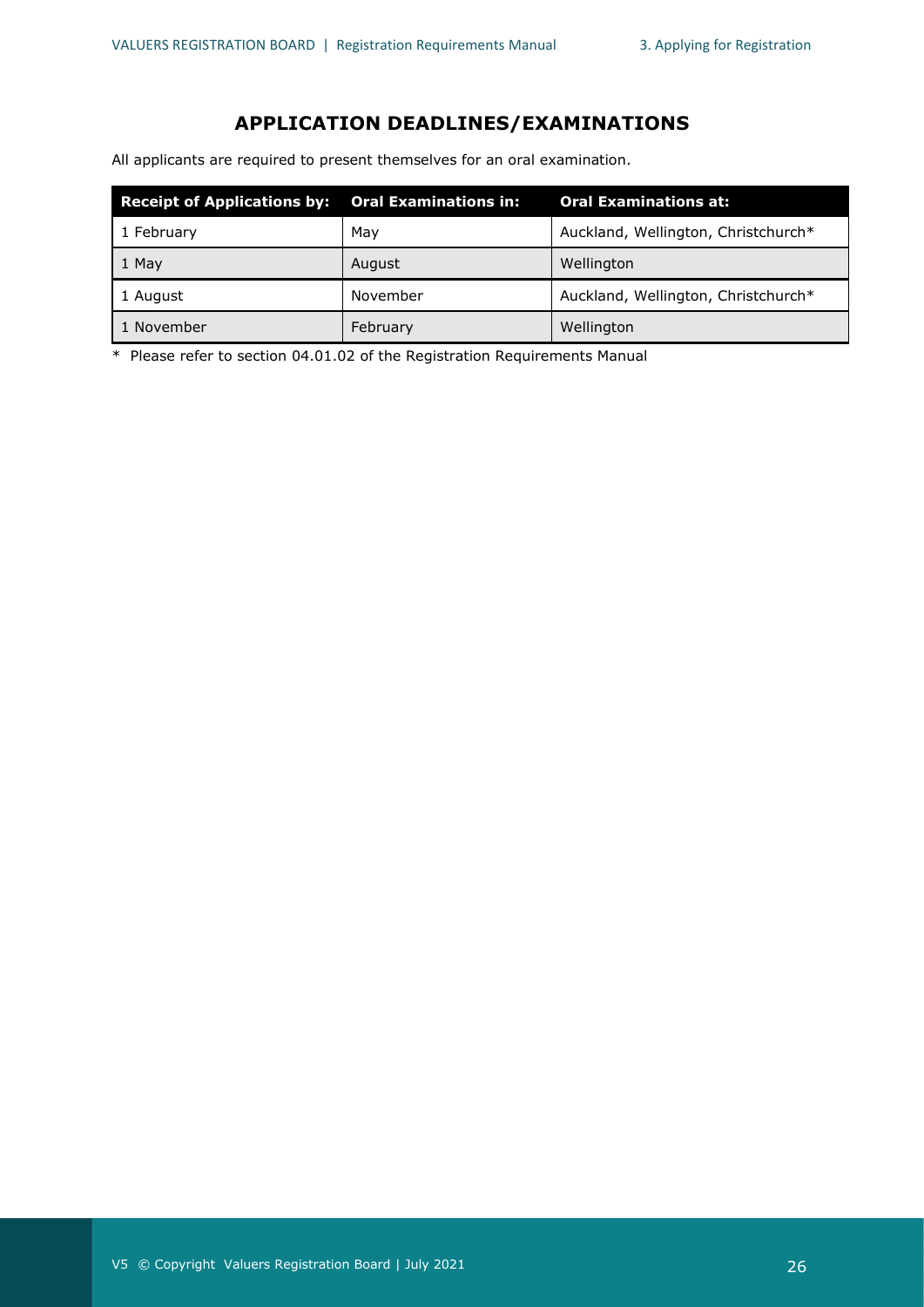### **VALUERS REGISTRATION BOARD REGULATIONS, 1949 - FEES**

| On  | application | for |                        | registration \$820.00 (incl GST) |  |
|-----|-------------|-----|------------------------|----------------------------------|--|
| For | certificate | оf  | registration No charge |                                  |  |
|     |             |     |                        |                                  |  |

On application for restoration of name to the Register after removal for any reason  $$207.00$  (incl GST)

The Board may charge backdated membership fees at its discretion. If any applicant for registration fails to satisfy the Board that he/she is entitled to be registered and is declined, half of the fee paid on the application for registration shall be refunded on application in writing to the Board.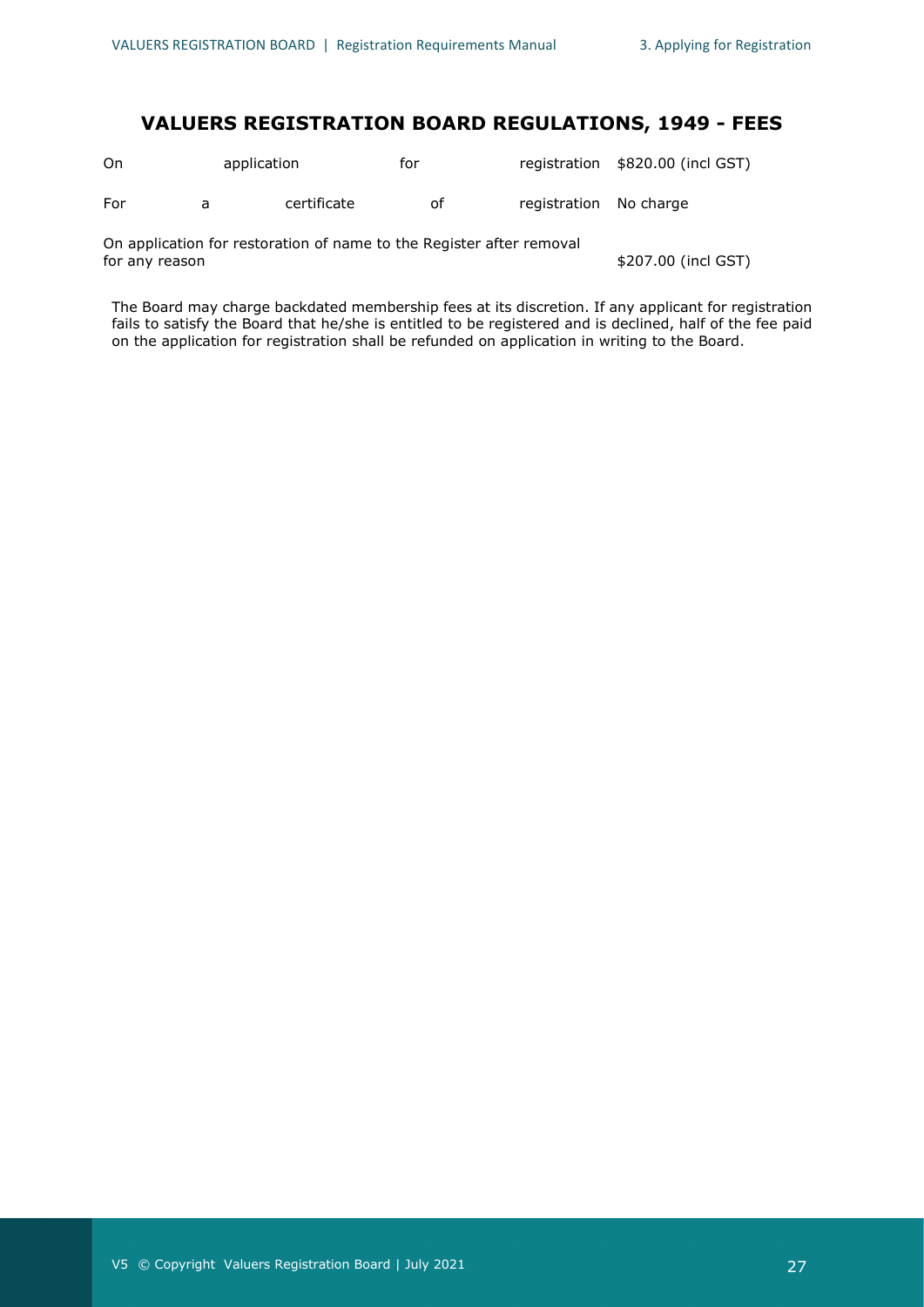#### <span id="page-27-0"></span>**03.01.05 References**

Applicants are required to provide the **names and contact details only** of three referees. Referees must be domiciled in New Zealand. References forwarded by the applicant will not be accepted. Following receipt of an application, the Registrar will contact the referees and request an original reference to be submitted. The request for references will be copied to the applicant and it is the responsibility of the applicant to ensure that **all** references are forwarded to the Registrar within the prescribed period. The application will not be considered until all references are in the hands of the Registrar, but in any event if the reference is received later than one month prior to the examination date, the examination may not proceed as there is insufficient time for the reference to be considered by the Board.

#### <span id="page-27-1"></span>**03.01.06 Academic Record**

The Board requires the applicant to produce a certified academic transcript, from the university from which the applicant graduated.

The academic record should set out the years of study, the subjects completed and the grades applicable to those subjects.

In addition to the academic record for New Zealand qualified applicants, any applicant may be required to write to the professor in their respective university(ies) and obtain certification that the courses completed are compliant with the Boards requirements to become a registered valuer.

#### <span id="page-27-2"></span>**03.01.07 Workbook**

The Board requires that the applicant submit the following:

- A schedule of all valuations undertaken over a three year period claimed as practical valuation experience for registration
- A representative sample of 20 reports covering both the period of time for which practical experience is claimed and the range of experience undertaken. The Board anticipates that half or 10 of the reports would be within the year preceding the application
- In the case of reciprocity applicants, a representative sample of 10 reports covering the one year practical experience requirement and the range of experience undertaken
- A complete record from the date of instruction including but not limited to a summary of all supporting documentation for all reports including, permanent data, full original notes taken on site, title(s), registered interests searched and included, sales or rental evidence as appropriate, full analysis and any other market research undertaken for the purpose of the valuation, and linking of the data through to the report

#### <span id="page-27-3"></span>**03.01.08 Annual Practising Certificate**

Applicants should note that once registered under the Act, all valuers must re-register on 1 January of every year and no registered valuer may practise without a current Annual Practising Certificate (APC).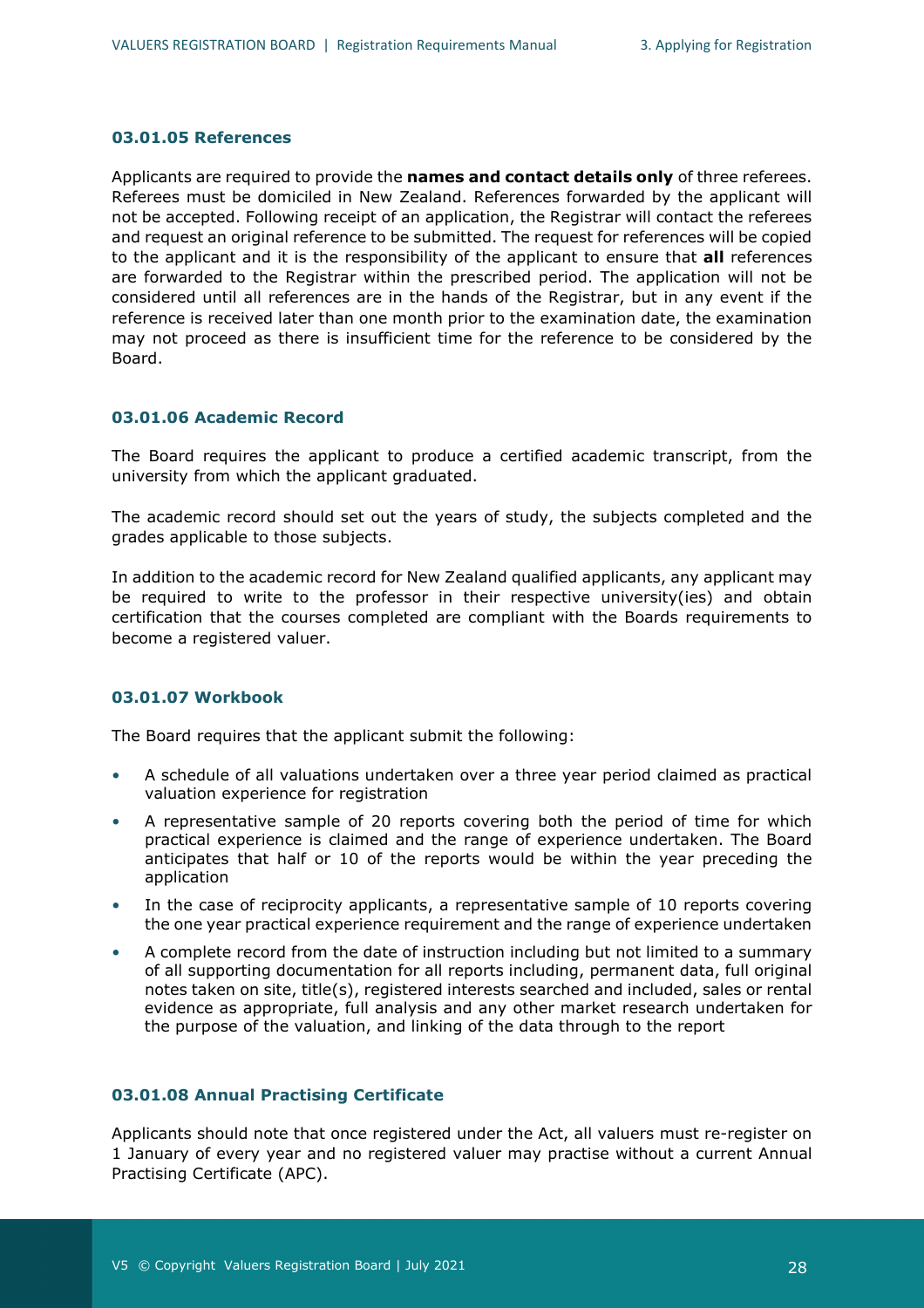#### <span id="page-28-0"></span>**03.01.09 Lapsed Registration**

The right to practise as a Public Valuer lapses as at 31 December in each year and the Board is entitled to remove a valuer from the Register for non-payment of membership fees. Any valuer who practises after 31 December in any year without an Annual Practising Certificate, is guilty of a misdemeanour under the Valuers Act 1948 and may not be entitled to continue practising as a Registered Valuer.

If an application for restoration is made at a later date, the valuer may be reinstated on payment of a fee determined by the Board, provided the application for reinstatement is in accordance with the Act.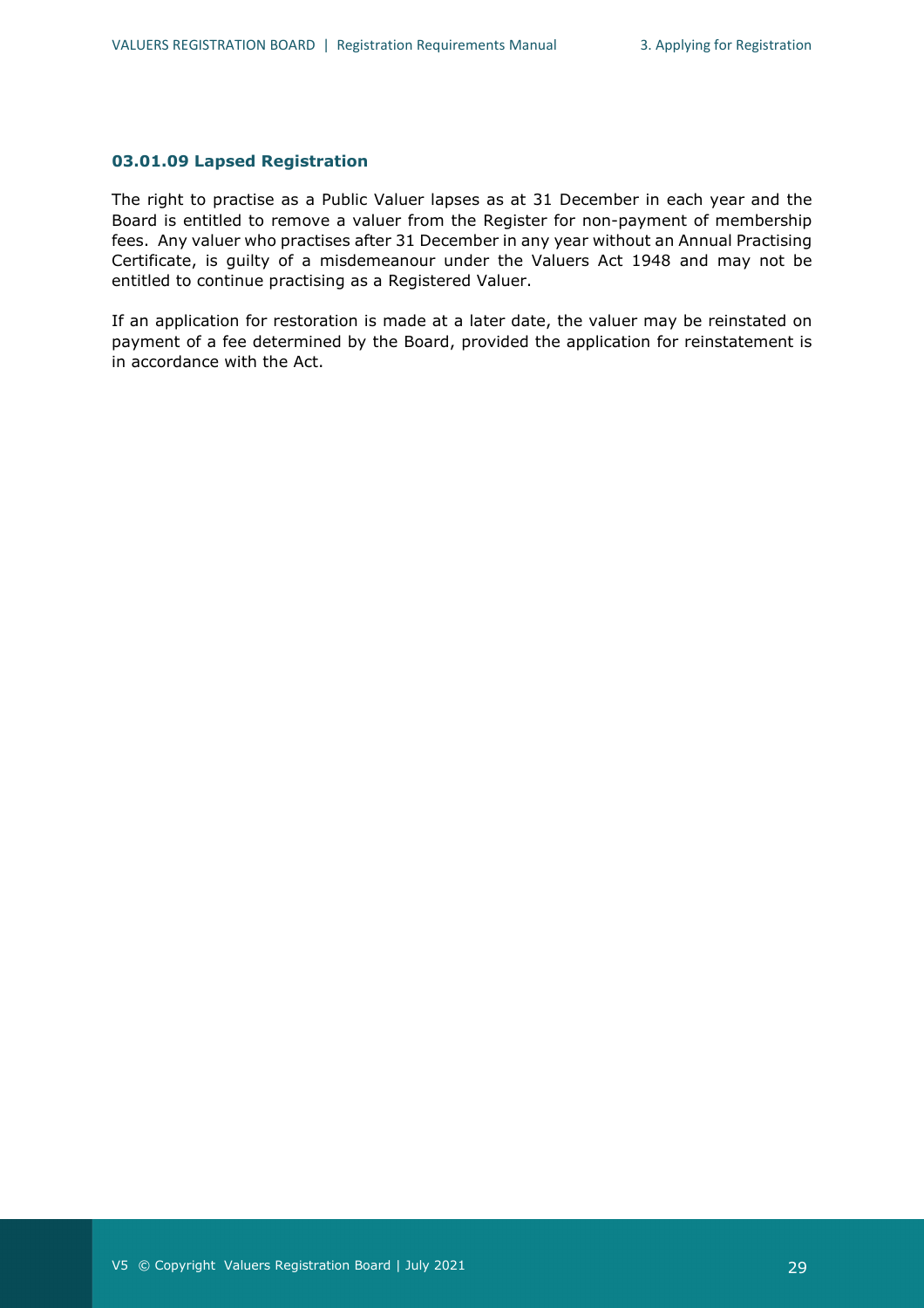## **Example of Schedule of all Valuation Work Completed**

| Other Comments             |              | Property rather run down and in need<br>of work |           | Group of 5 shops subject to lease<br>renewal |                  | Report required by XYZ company on<br>prospects for selling 25 company<br>houses | My value within 8% of GV advised<br>client to withdraw |  |
|----------------------------|--------------|-------------------------------------------------|-----------|----------------------------------------------|------------------|---------------------------------------------------------------------------------|--------------------------------------------------------|--|
| Recommendation<br>Mortgage | nа           | \$110,000                                       | \$175,000 | na                                           | na               | na                                                                              | na                                                     |  |
| Value Ascribed             | \$235,000    | \$180,000                                       | \$263,000 | \$100 - 125 psm                              | \$364,000        | na                                                                              | \$563,000                                              |  |
| Purpose of Valuation       | CMV for Sale | Mortgage                                        | Mortgage  | Rental                                       | CMV for purchase | Market commentary                                                               | Objection to GV                                        |  |
| Property<br>Type           | Res          | Res                                             | Res       | Sub. Comm                                    | Lifestyle        | Res                                                                             | $\sum_{i=1}^{n}$                                       |  |
| Property Identifier        | 106 Campbell | 24 Mail                                         | 3 Cliff   | 12 - 14 James                                | Mills Lane       | na                                                                              | 23 Bone                                                |  |
| Valuation<br>Date of       | 1.04.17      | 1.04.17                                         | 1.04.17   | 2.04.17                                      | 4.04.17          | 4.04.17                                                                         | 11.04.17                                               |  |

G)

|            |            | 23 lot subdivision           | Annual Insurance Update |              |
|------------|------------|------------------------------|-------------------------|--------------|
| \$220,000  | \$150,000  |                              |                         |              |
| \$330,000  | \$225,000  | \$53,000 - \$75,000          | \$369,000               | \$525,000    |
| Mortgage   | Mortgage   | Reserve Fund<br>Contribution | Insurance               | CMV for sale |
| Res        | Res        | Res                          | $\sum_{i=1}^{n}$        | Res          |
| 19 Harbour | 87 Donmoor | Clair Estate                 | 35 Black                | 137 Jones    |
| 19.04.17   | 19.04.17   | 22.04.17                     | 24.04.17                | 24.04.17     |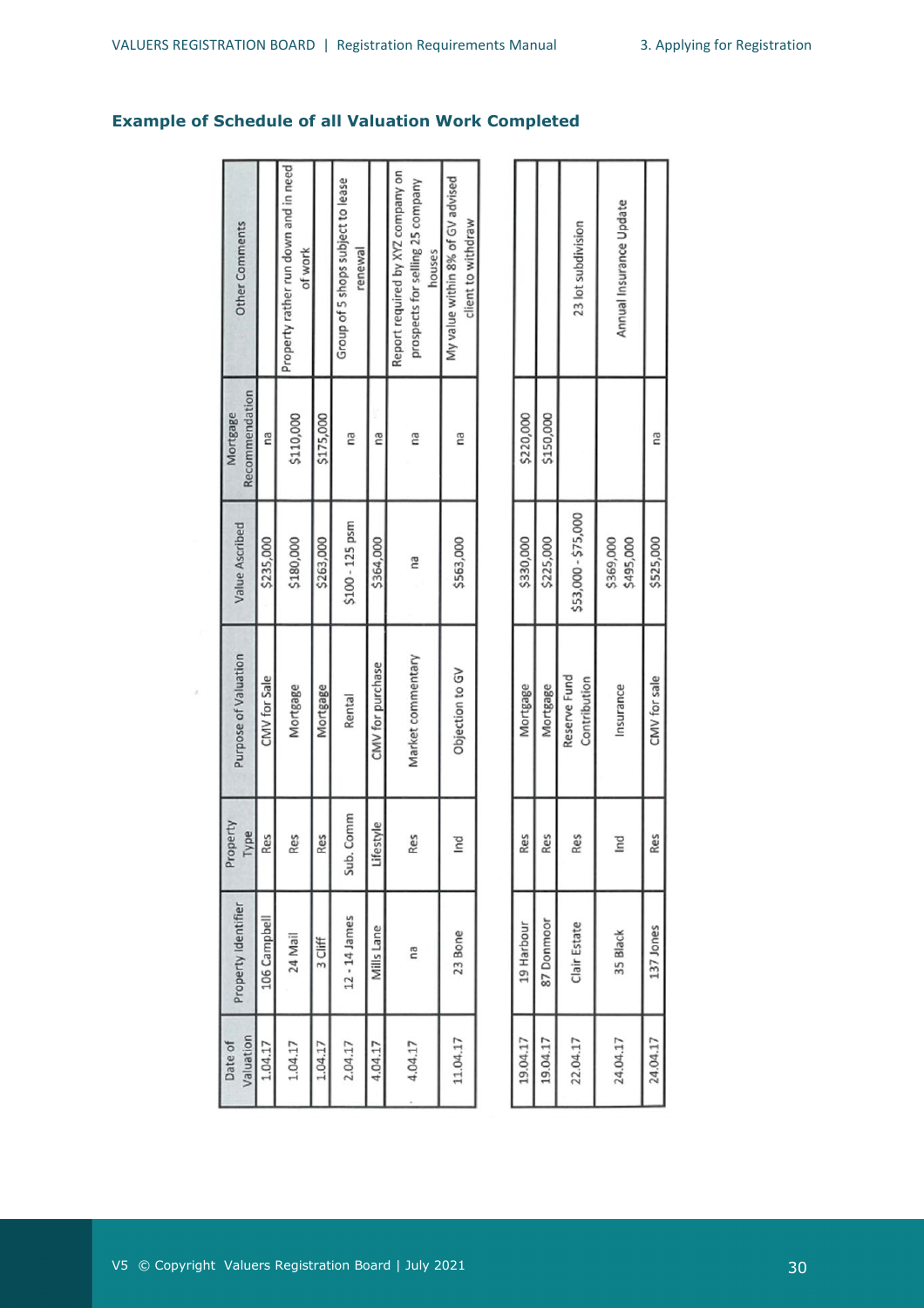## <span id="page-30-0"></span>**03.02 Presentation of Valuation Work**

#### <span id="page-30-1"></span>**03.02.01 Schedule of Valuations Completed**

A schedule (in table form or similar) of all valuation work completed over the three-year minimum experience period is required to be submitted. The schedule must be able to be reconciled with the diaries (Sec 02.05.05) and should include the following minimum data:

- date valuation completed
- address of property or other identifier
- type of property being valued (e.g. residential/commercial/ industrial/farm)
- purpose of the valuation (e.g. rental/market/ mortgage/asset/insurance)
- value ascribed to the property (if relevant)
- mortgage recommendation (if relevant)

#### <span id="page-30-2"></span>**03.02.02 Selection of Valuation Reports**

Each applicant must submit for examination 20 valuation reports which are both representative of the applicants work over the three-year experience period and of the range of work completed. Refer 02.03.02. All reports must be signed by both the applicant and his/her supervisor.

Workbooks must be in a clearly readable format, in a font size not less than Times New Roman 10 point or equivalent readable style and size for all Word and Excel spreadsheeting containing submitted valuation reports and all associated documentation from instructions through to report completion.

The packaging containing applications must be sufficiently robust to ensure safe delivery to 4 destinations. The Board requires valuation reports to be presented in a secure form, preferably plastic spiral bound, numbered and indexed from 1-20 clearly referencing each report. Reports presented in a lever arch type folder (e.g. "Eastlight", "Filemaster", "OfficeMax") are not appropriate as they frequently fall apart in transit, are in loose-leaf form and are no longer acceptable. The Board takes no responsibility for reports that fall apart when submitted in lever arch files and these will be returned for re-submission.

The Board requires that reports be bound individually in a spiral bound form, numbered, identified by address on a cover sheet and indexed as referred below.

The application section of the bound documents should incorporate as a separate bound document the following:

The application section of the bound documents should incorporate as a separate bound document the following:

- 1. A letter to the Board
- 2. The certified academic transcript
- 3. Continuing professional development (CPD) certification and accompanying details providing for a minimum of 20 point equivalents per year over three years of CPD relevant to registration as a valuer
- 4. An index of valuations completed and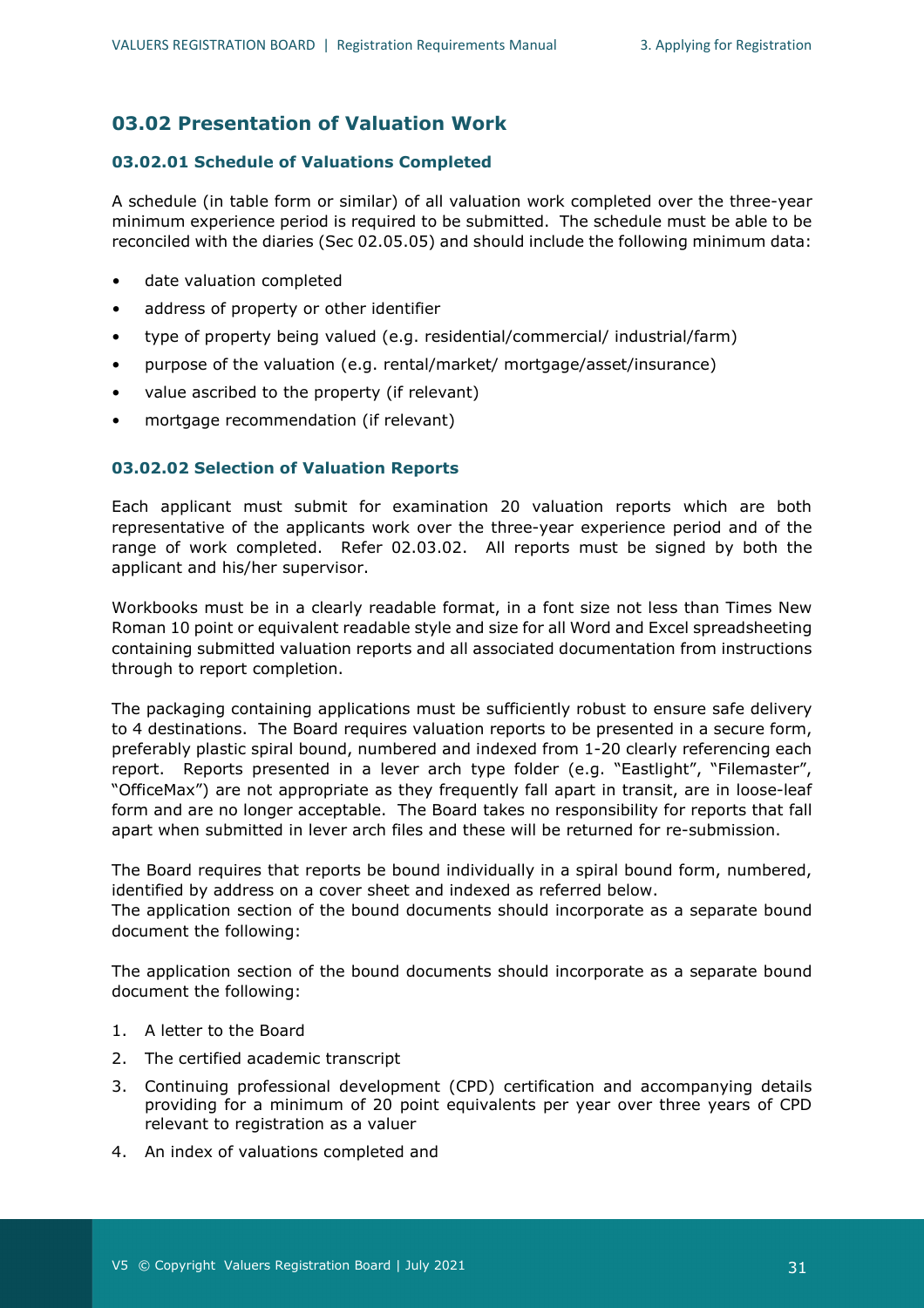5. An index of valuations submitted in sufficient detail to identify by number, address, date and type of report the valuation reports included.

The valuation reports should be full and detailed and to a standard required by the public and, where applicable, comply with the appropriate International Valuation Standards, New Zealand Institute of Valuers or Property Institute of New Zealand Practice Standards, Technical Information Papers and/or any legislative requirement.

The 20 reports submitted must contain a representative sampling of the valuer's area of expertise, e.g. a commercial valuer might provide a mix that includes:

- 5 market values office or retail
- · 5 rentals mixed
- · 5 market values industrial
- · 5 miscellaneous including insurance, compensation, mixed use

A rural valuer could have a mix such as the following:

- · 8 economic farm units
- 6 lifestyle blocks
- · 6 residential

A residential valuer might have a mix such as the following:

- 10 dwellings
- 2 as proposed
- 3 alternative ownership properties
- 1 subdivision
- · 2 income earnings
- · 2 vacant sections
- (see section 2.3.1)

The reports must be representative of the work performed which may be in a narrower range of work than noted above but sufficiently wide that the Board can be confident the candidate has reached the standard required to be registered.

Valuers undertaking rental valuations must be able to demonstrate an ability and experience to conclude the rental valuation process.

N.B. A full file on each valuation is required that includes **all** information commencing with the instructions received.

Valuation reports submitted to the Board need to include: (as appendices where appropriate)

- Instructions/Terms of Engagement/Scope of Works and registered interests
- A copy of the record of title and registered interests
- An accurate dimensional plan of the dwelling or major buildings with area calculations
- Valuer field notes
- A summary of analysed market evidence and derivation of valuation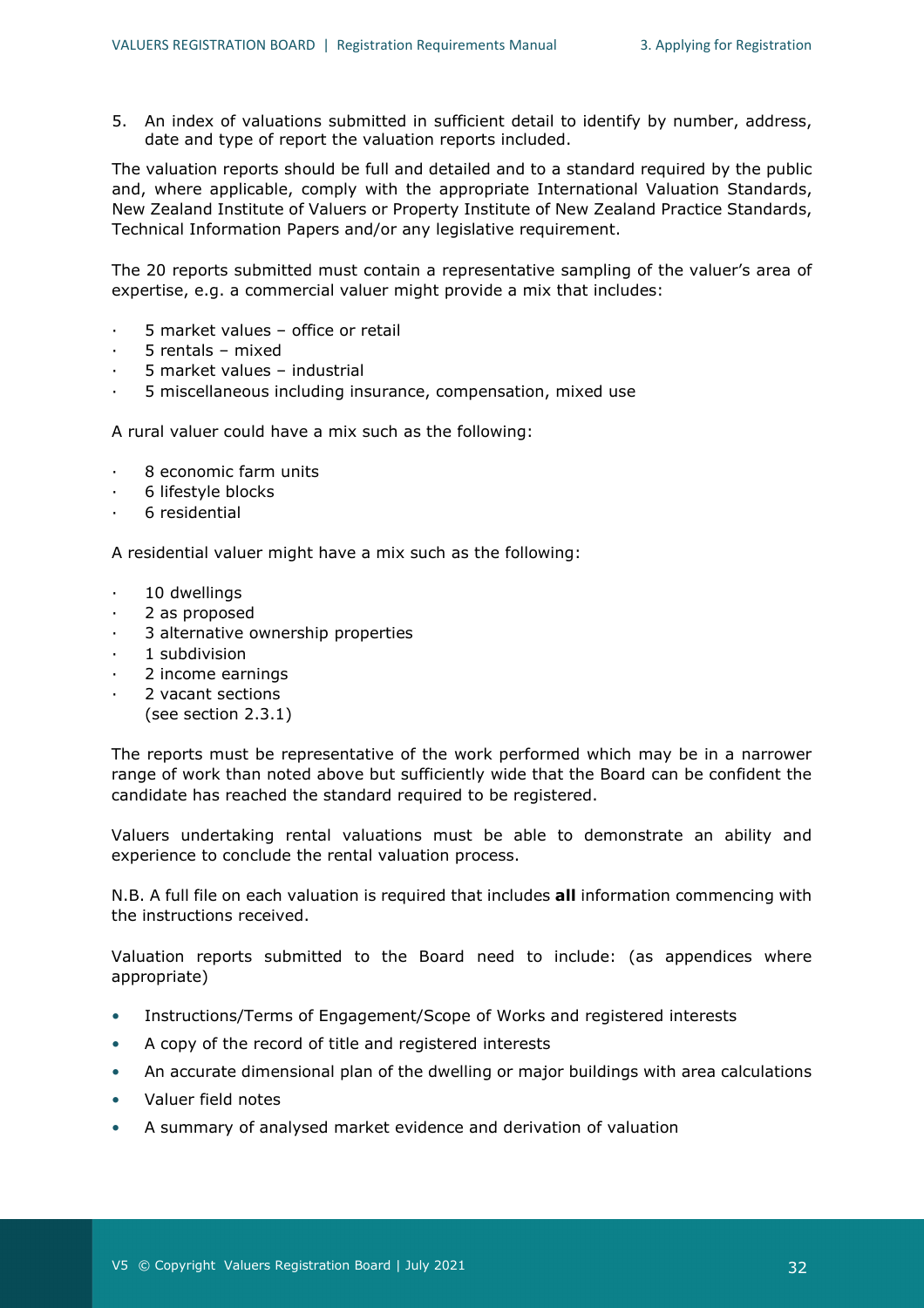- A strong link in the report between the sales evidence considered and the subject property in accordance with International Standards
- Details of relevant territorial authority planning documents and other Resource Management Act information

It must be clear in the workbook that all of the work is that of the valuer or where it is the work of another person that must be clearly identified in an accompanying letter. As a minimum, the valuer is expected to have measured the premises, researched and analysed the evidence and provided the greater proportion of any work included in the valuation report. Where this is not the case the Board may determine that the applicant may not have received adequate full-time experience in the valuation of land in terms of the Act.

No computer template calculations will be accepted by the Board, such as insurance calculations, discounted cash flows, spread sheets, computer analysis of sales or rentals, unless fully supported by handwritten calculations.

#### **Applicants should note that if the above requirements for Valuation Report workbooks are not fully adhered to the Reports and Registration Application will be returned and the applicant's examination deferred.**

#### <span id="page-32-0"></span>**03.02.03 Reports Involving Computer Applications**

Any report submitted to the Board which has involved computer generated analysis or valuation applications must be accompanied by a copy of the relevant explanations containing all formulae utilised, along with the data relevant to the valuation report. That valuation report should be accompanied by explanatory notes and supporting data to show the valuation process. No electronic data may be supplied.

The applicant may be examined by the Board on any aspects relating to any computer application used.

#### <span id="page-32-1"></span>**03.02.04 "In House" Reports**

Applicants may submit a proportion of valuation reports as evidence of their work that were completed for "*in house*" purposes i.e. not for the general public or organisations outside of where the applicant works. The Board's requirements as to compliance with good practice standards of reporting, data analysis, presentation and content must be that of a report presented to the public. As a general rule no more than 50% of "in house" reports should be submitted.

#### <span id="page-32-2"></span>**03.02.05 Reports Prepared at Time of Application**

Reports prepared at the time of application from material and records compiled some months or years earlier are not acceptable to the Board and must not be submitted for consideration.

Reports must have been compiled at the time the valuation was undertaken and must represent the work of the applicant.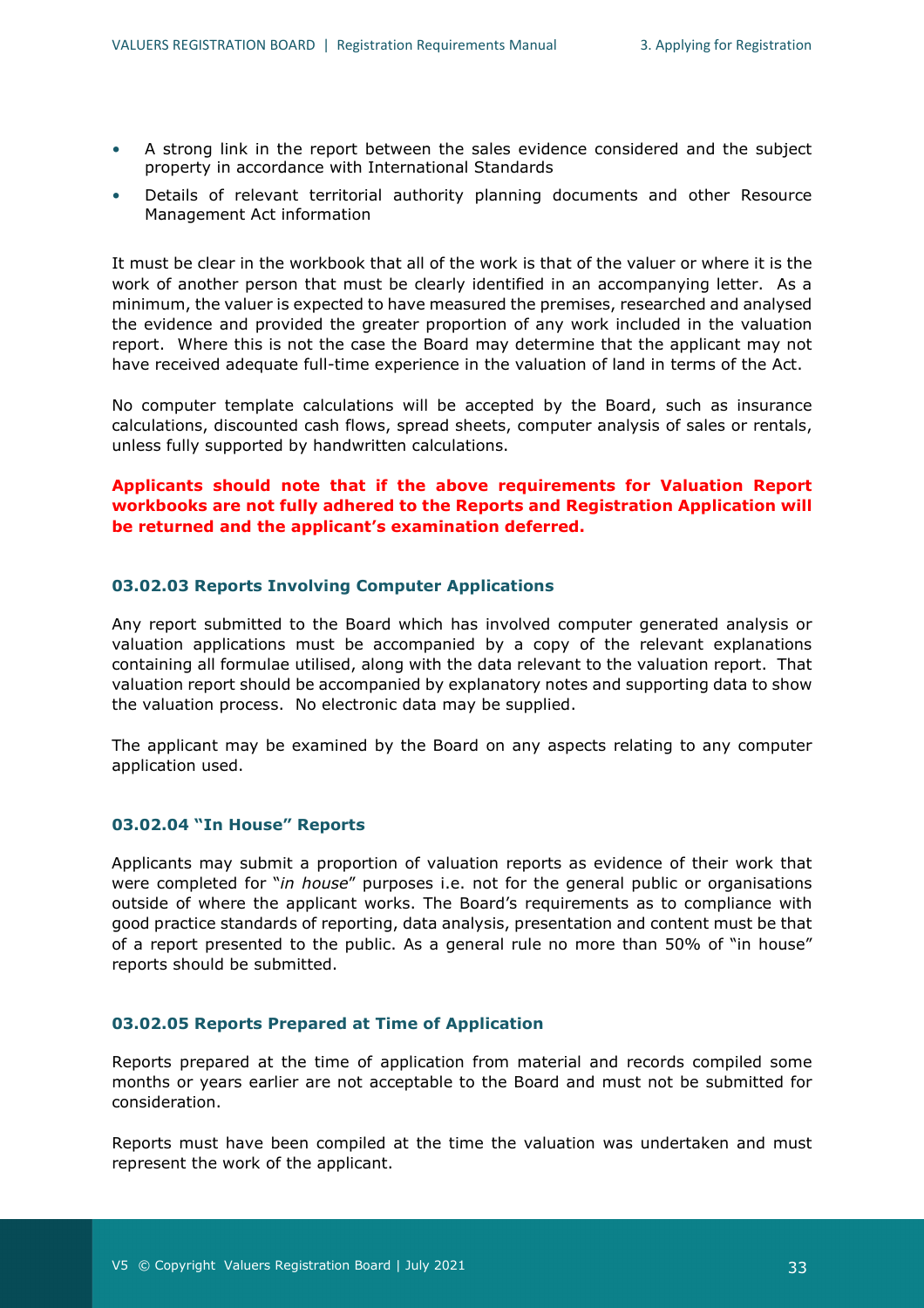Reports must not be:

- Compiled from research, calculations and conclusions prepared by other valuers
- On projects in which the applicant has had only a minor involvement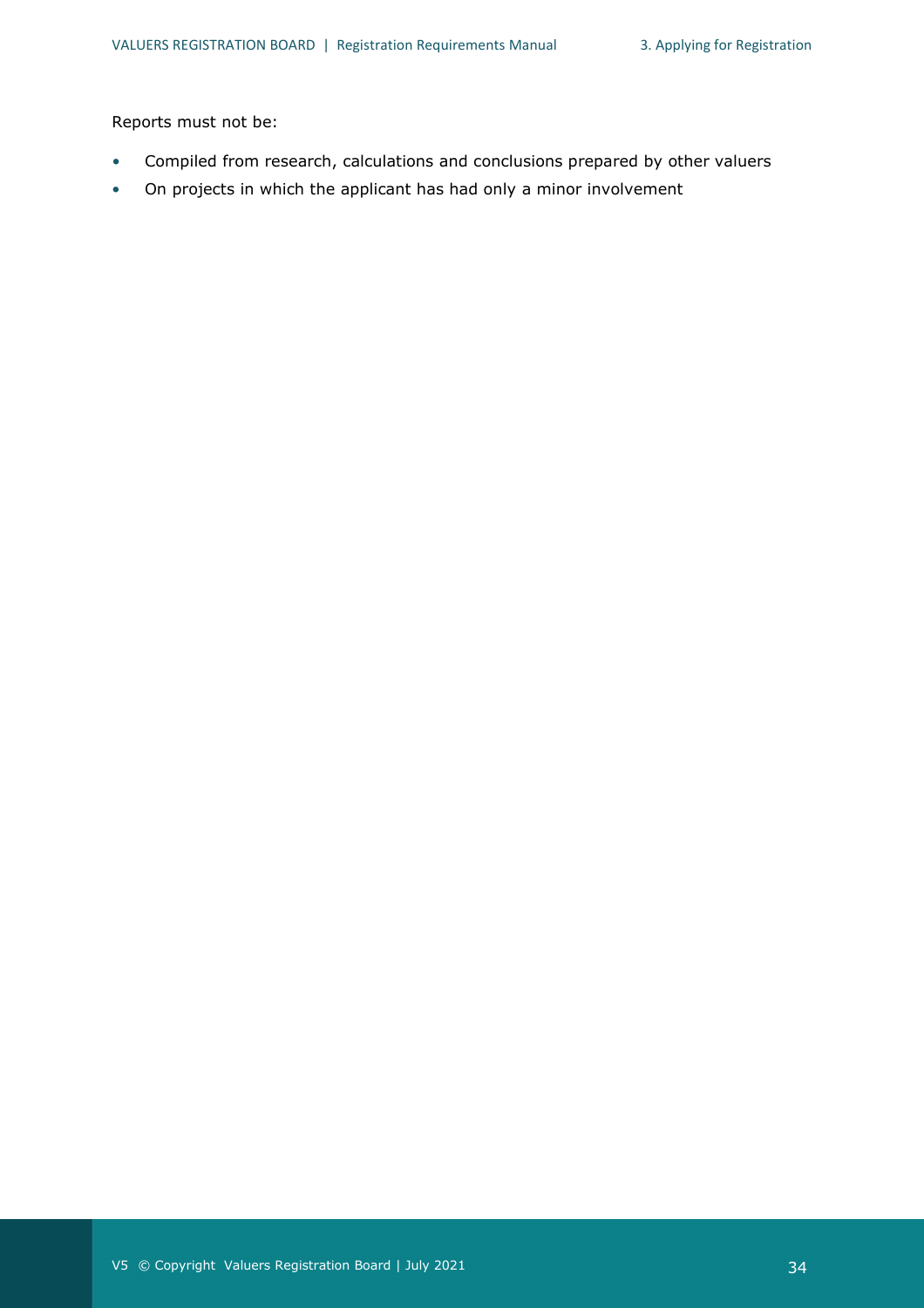## Section 4 – The Examination

### <span id="page-34-0"></span>**04.01 Examination Process**

#### <span id="page-34-1"></span>**04.01.01 Timing of Examination**

All applicants for registration are required to undergo an oral examination before the Board in February, May, August or November.

Examinations may be held at other times as the Board determines.

#### <span id="page-34-2"></span>**04.01.02 Location of Examinations**

May and November Examinations are usually held in Auckland, Wellington and Christchurch.

February and August Examinations are held in Wellington, unless the Board directs that oral examinations should be carried out at an alternative location. Any travel and accommodation costs to and from Wellington must be met by the applicant.

Examinations may be held in other centres from time to time at the Board's discretion.

#### <span id="page-34-3"></span>**04.01.03 Pre Examination Arrangements**

Applicants will be contacted in writing prior to the date of the examination and advised:

- Where the examination is to be held
- The date and time of the examination
- The names of persons who will conduct the examination (substitution of examiners may occur)
- Rights to bring Whanau or a support group
- The requirement to bring any other material or equipment to the examination

If an applicant is unable to attend the examination on the scheduled date, they should advise the Registrar immediately so that a mutually agreeable alternative date can be arranged. If a date cannot be agreed to fit in with the Board's reasonable time frame for conducting exams in that round, the examination will be deferred to the next round.

If an applicant feels that they have had insufficient preparation time prior to the scheduled date, they may elect to postpone their examination. This request should be made to the Registrar at the earliest opportunity.

**All applicants that attend on their scheduled examination date will be required to complete both the written and oral components.**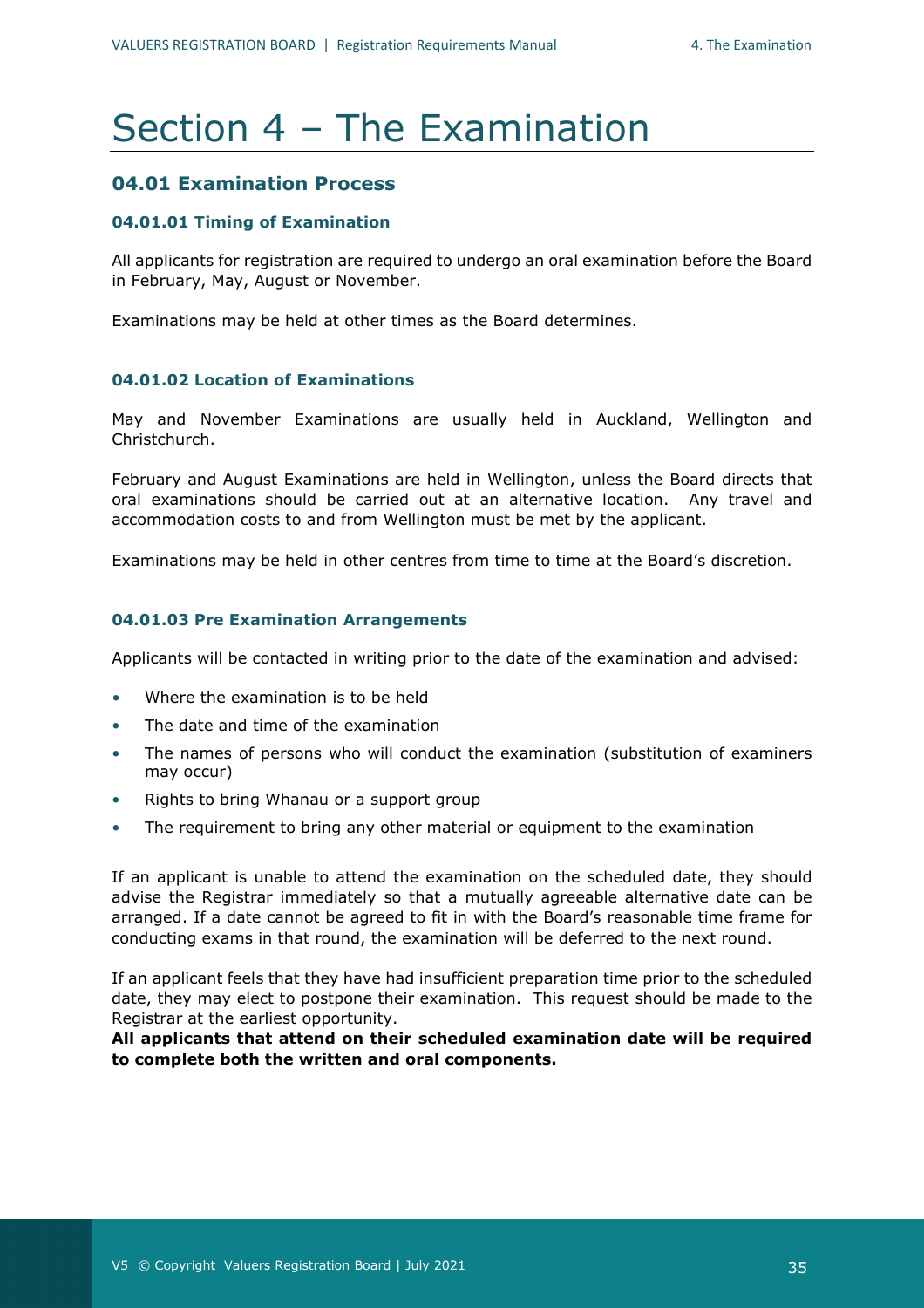#### <span id="page-35-0"></span>**04.01.04 Examination by Sub-Committee or Full Board**

In most cases first time applicants will be examined by an examination panel of the Board. In this way the Board is best able to action, in a timely fashion, the numbers of applicants coming forward for registration.

The examination panel takes a recommendation to the full Board who then makes the decision as to whether an applicant has been successful or otherwise.

Where an application has been deferred, the Registrar will indicate the minimum timeframe within which the candidate may apply for a re-examination by the full Board in Wellington and any requirement prior to re-examination.

#### **Applications for re-examination that are submitted in advance of the timeframe stipulated by the Board will not be accepted.**

#### <span id="page-35-1"></span>**04.01.05 Whanau and Support Groups at Examination**

The Valuers Registration Board has determined that Whanau or support group representation may be included at the registration oral examination where sought by the applicant, provided that:

- The Board has received prior advice of the number of people attending (preferably one person but up to three people can be accommodated with adequate notice and by agreement with the Board) and the applicant has discussed with the Registrar the format of the proceedings
- The Whanau or support group may attend only during the oral examination
- The Whanau or support group has no right to speak during the examination or make notes
- All costs and organisation associated with the attendance by a Whanau or support group are the responsibility of the applicant
- The support person is a referee, supervisor, family member or work colleague

#### <span id="page-35-2"></span>**04.01.06 Examination Content**

A standard library of questions is used covering all, or any, facet of valuation experience, case law, ethics, standards and practice, and statutes covering the profession.

Applicants will be expected to have a financial calculator and be fully conversant with its use. It is not acceptable to submit that the work currently undertaken does not require knowledge of TVM principles and DCF techniques.

The submission of spread sheets derived from proprietary software used to generate a valuation contained in a report is not acceptable to the Board.

Applicants are expected to be totally familiar with all valuation principles in their chosen rural, urban or rural/urban discipline, valuation trends, continuing education, and laws and cases affecting valuers and valuation.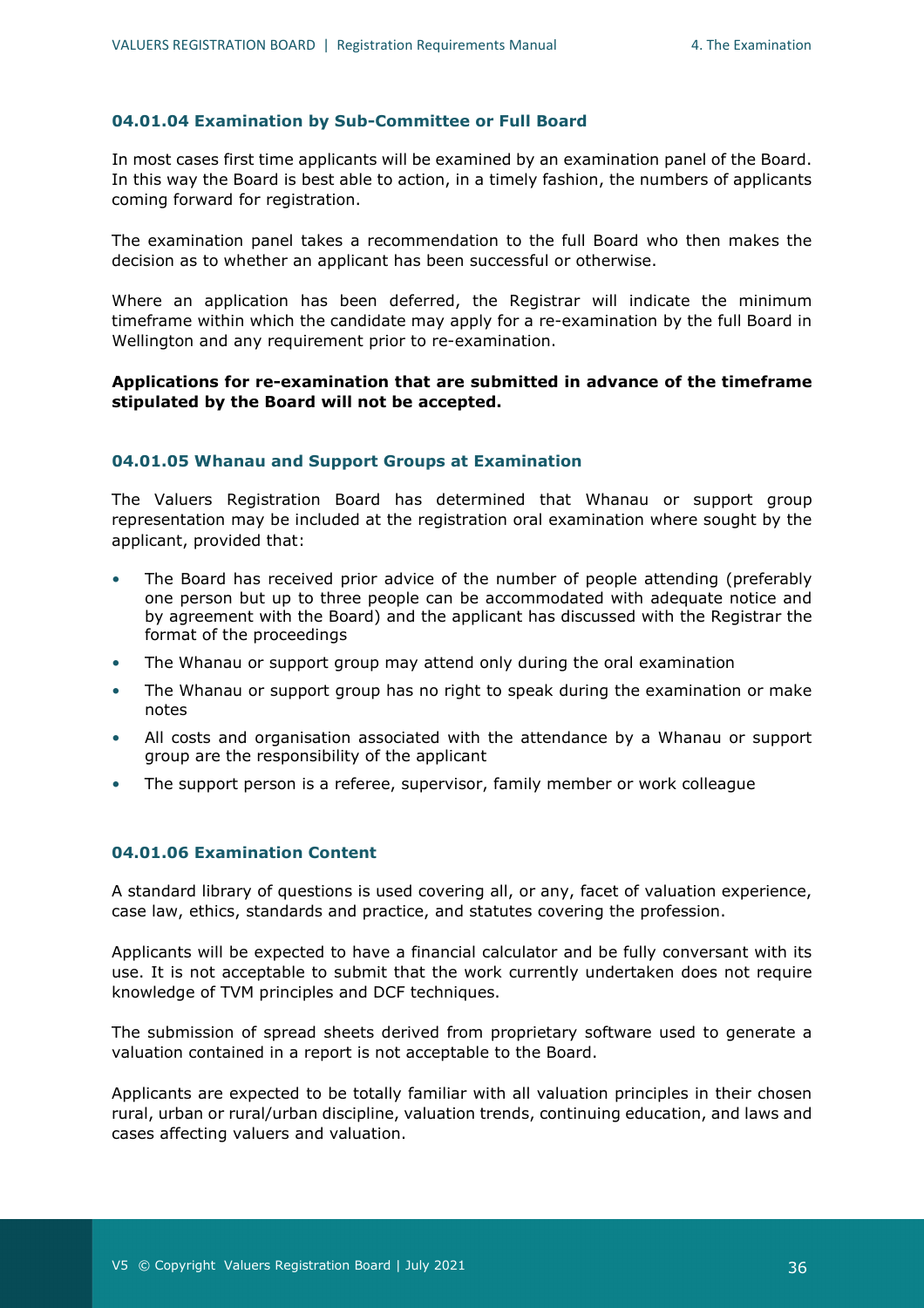#### <span id="page-36-0"></span>**04.01.07 Structure of Examination**

Applicants should allow approximately 3 and a half hours for the examination process, being one and a half hours prior to the oral exam to consider five valuation scenarios and up to two hours for the exam. Each exam will include as two of the five scenarios, a mandatory scenario on each of valuer ethics and standards, both international and national. If the time allotted for the oral exam exceeds two hours the Board may agree to extend the time, at its sole discretion, in which case the applicant will be advised that the time allotted has expired and that the exam may only continue at the Board's discretion until the Board advises no more time will be allowed. At that stage the exam will be at an end.

While the Board reserves the right to change the examination process there are currently two parts involved.

For the first 90 minutes applicants are provided with five written valuation scenarios to consider. The applicant spends this period independent of the Board studying the questions and making such calculations and notes as are appropriate, either on the question sheets or on a pad without assistance from or discussions with the Board. Notes and texts may not be brought into the examination rooms or referred to in any manner. Cell phones or any other recording device may not be brought into the examination rooms.

The Board then examines the applicant with reference to the material that it supplied. General questions may be traversed as well as discussion about the valuation reports submitted and the nature and extent of valuation experience claimed by the applicant. The Board examination panel may ask general questions that relate to an applicant's understanding of general economic principles that affect the value of land, issues surrounding the property market in the applicant's regional location and market drivers that affect the type of work undertaken by the valuer.

All notes made by the applicant and the questions on which the oral examination has been completed are collected from the applicant by the Board and destroyed. The only record retained is that of the Board members notes and marks. The marking sheet containing a summary of examiners comments is available on request in the event that registration is deferred or declined.

#### <span id="page-36-1"></span>**04.01.08 Examination process for Applicants under Reciprocity Agreements**

The Board will determine the examination requirements for applicants seeking registration under the reciprocity arrangements.

In most instances the examination format will be as prescribed for a New Zealand qualified applicant.

#### <span id="page-36-2"></span>**04.01.09 Examination Marking**

The marking of each applicant is based on a matrix. The current matrix utilised by the Board is attached and the basis of marking to pass the examination is as follows.

A bare pass is 60%. An applicant will be deferred if the mark is between 40% and 60% or declined if the mark is below 40%.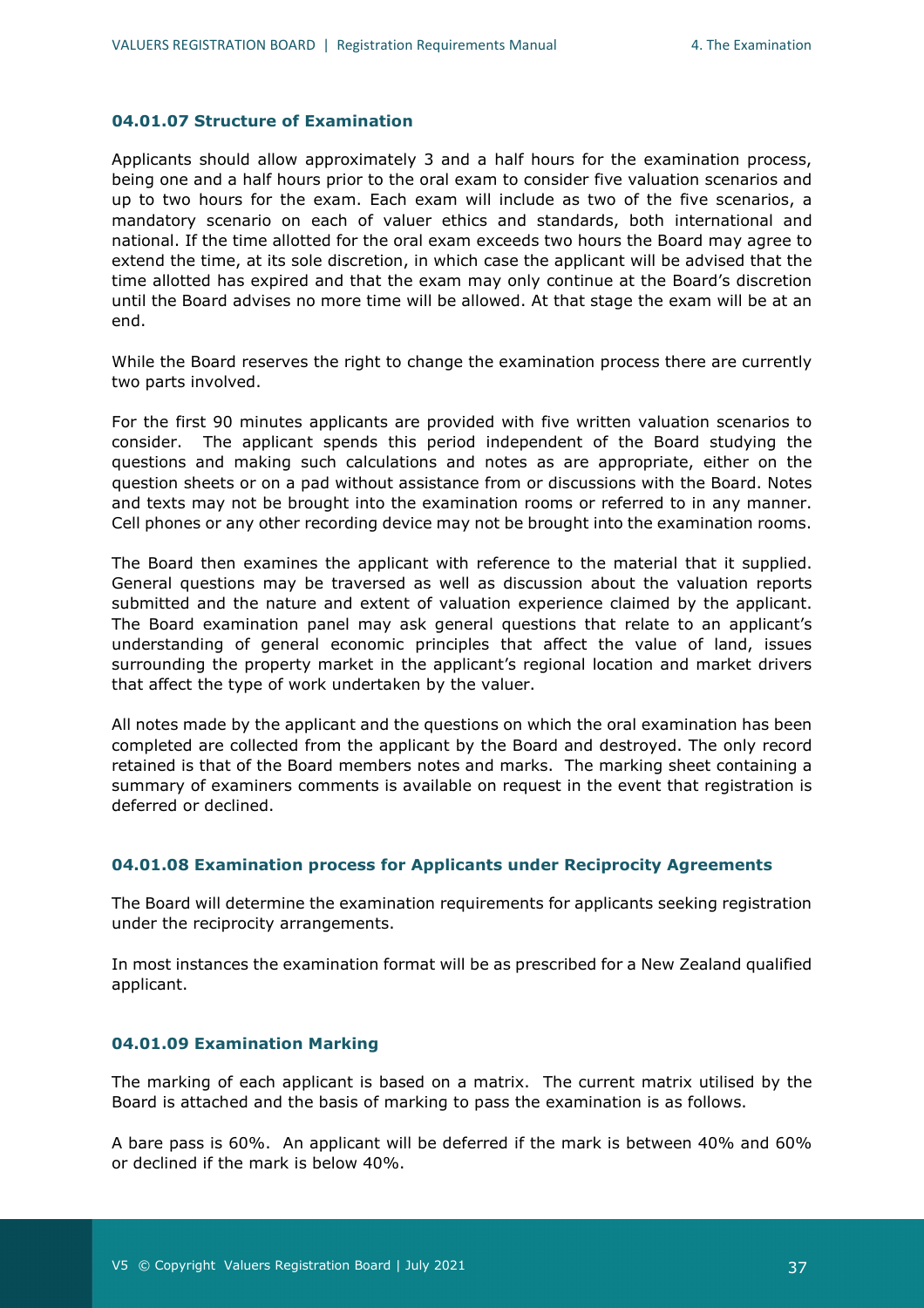Where the applicant is examined by two members as an examination panel of the Board, the marks will be averaged to determine whether an applicant has passed, been deferred or declined.

Where an applicant is deferred or declined, a letter from the Registrar will provide reasons for the Board's decision. The examination panel recommends to the Board and the Board, after deliberation, determines whether to accept or amend the decision of the examination panel.

Any re-examination is before a quorum of the Board that may include the original examination panel members. Beyond one deferral an additional charge of up to one half of the application fee may be made at the discretion of the Board on each subsequent deferral.

#### <span id="page-37-0"></span>**04.01.10 Examination Documents**

All scenarios given to the applicant and notes on scenarios are retained by the Board and destroyed. Notes made by the Board and/or an examination panel of the Board concerning each applicant are confidential to the Board.

Board Policy is that the workbook and diaries, if provided, will be returned to the applicant when the examination process is complete.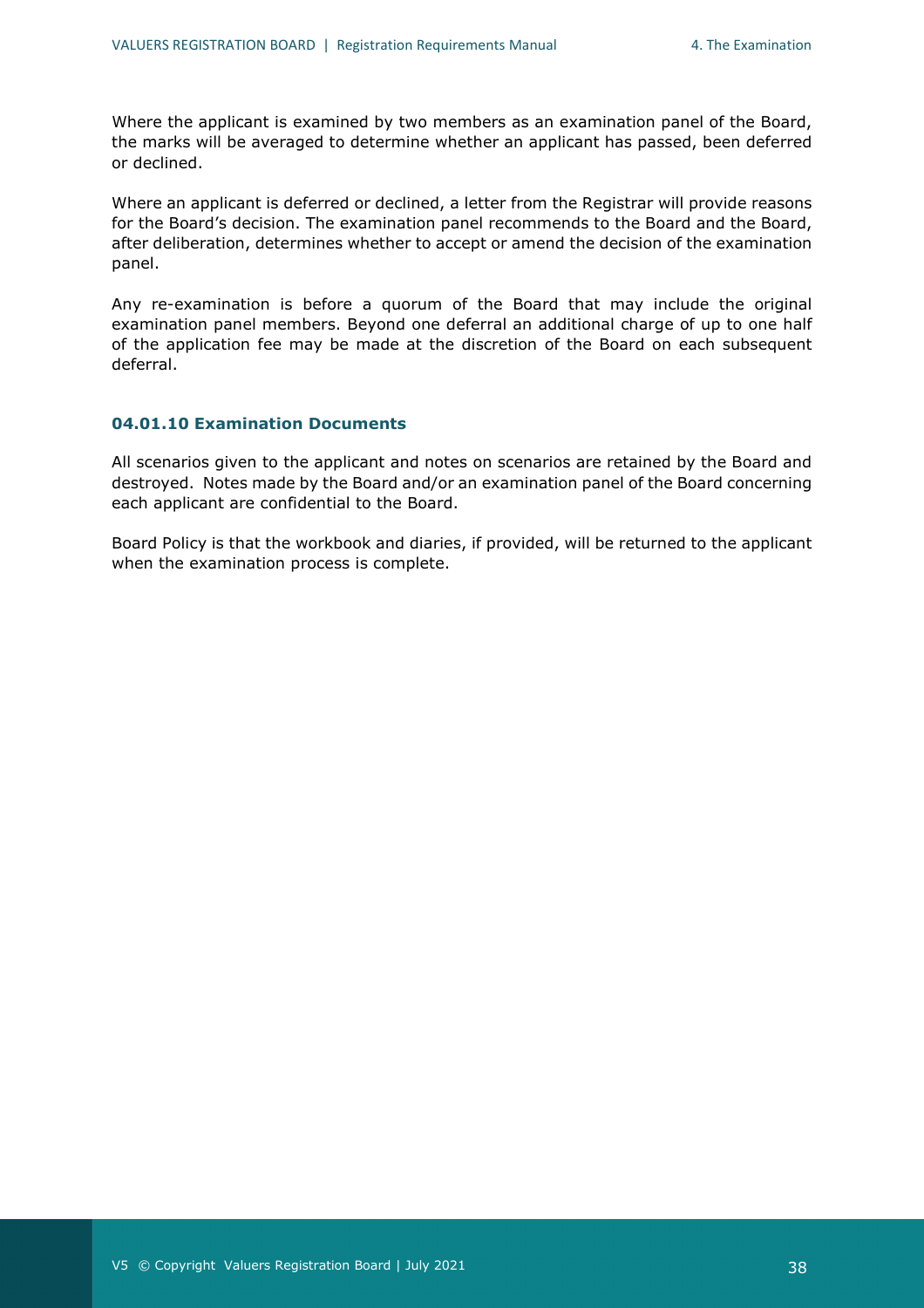| <b>VALUERS REGISTRATION BOARD EXAMINATION MATRIX</b> |                       |                         |                                        |                 |    |                |              |                 |              |  |  |  |
|------------------------------------------------------|-----------------------|-------------------------|----------------------------------------|-----------------|----|----------------|--------------|-----------------|--------------|--|--|--|
| <b>Applicant Name:</b>                               |                       |                         |                                        |                 |    |                |              |                 |              |  |  |  |
| <b>Applicant Code:</b>                               |                       |                         |                                        |                 |    |                |              |                 |              |  |  |  |
| <b>Date Of Examination:</b>                          |                       |                         |                                        |                 |    |                |              |                 |              |  |  |  |
| <b>Board Member:</b>                                 |                       |                         | <b>Panel Recommendation</b>            |                 |    |                |              |                 |              |  |  |  |
| Pass Mark 60%                                        |                       |                         | <b>Defer</b><br><b>Decline</b><br>Pass |                 |    |                |              |                 |              |  |  |  |
| <b>Comments</b>                                      |                       |                         |                                        |                 |    |                |              |                 |              |  |  |  |
| <b>Board Decision:</b>                               | Pass                  |                         |                                        | <b>Defer</b>    |    | <b>Decline</b> |              |                 |              |  |  |  |
| <b>PARTICULAR</b>                                    | <b>SCORE out of 5</b> |                         |                                        |                 | w. | <b>TOTAL</b>   | Panel        | <b>Possible</b> |              |  |  |  |
|                                                      | $\mathbf{1}$          | $\overline{\mathbf{2}}$ | $\overline{\mathbf{3}}$                | $\vert 4 \vert$ | 5  | score          | <b>SCORE</b> | <b>Decision</b> | <b>TOTAL</b> |  |  |  |
| <b>Market Knowledge</b>                              |                       |                         |                                        |                 |    |                |              |                 |              |  |  |  |
| Local                                                |                       |                         |                                        |                 |    | $\overline{2}$ |              |                 | 10           |  |  |  |
| General                                              |                       |                         |                                        |                 |    | $\overline{2}$ |              |                 | 10           |  |  |  |
| <b>Ethics</b>                                        |                       |                         |                                        |                 |    | $\overline{2}$ |              |                 | 10           |  |  |  |
|                                                      |                       |                         |                                        |                 |    |                |              |                 |              |  |  |  |
| Standards                                            |                       |                         |                                        |                 |    | $\overline{2}$ |              |                 | 10           |  |  |  |
|                                                      |                       |                         |                                        |                 |    |                |              |                 |              |  |  |  |
| <b>Scenario Topics</b>                               |                       |                         |                                        |                 |    |                |              |                 |              |  |  |  |
| (1)                                                  |                       |                         |                                        |                 |    | $\overline{3}$ |              |                 | 15           |  |  |  |
|                                                      |                       |                         |                                        |                 |    |                |              |                 |              |  |  |  |
|                                                      |                       |                         |                                        |                 |    |                |              |                 |              |  |  |  |
| (2)                                                  |                       |                         |                                        |                 |    | 3              |              |                 | 15           |  |  |  |
|                                                      |                       |                         |                                        |                 |    |                |              |                 |              |  |  |  |
|                                                      |                       |                         |                                        |                 |    |                |              |                 |              |  |  |  |
| (3)                                                  |                       |                         |                                        |                 |    | $\overline{3}$ |              |                 | 15           |  |  |  |
|                                                      |                       |                         |                                        |                 |    |                |              |                 |              |  |  |  |
|                                                      |                       |                         |                                        |                 |    |                |              |                 |              |  |  |  |
| <b>Pre-Examination Categories</b>                    |                       |                         |                                        |                 |    | $\mathsf 3$    |              |                 | 15           |  |  |  |
| Experience                                           |                       |                         |                                        |                 |    |                |              |                 |              |  |  |  |
| Capabilities                                         |                       |                         |                                        |                 |    |                |              |                 |              |  |  |  |
| <b>CPD</b>                                           |                       |                         |                                        |                 |    |                |              |                 |              |  |  |  |
| Workbooks                                            |                       |                         |                                        |                 |    |                |              |                 |              |  |  |  |
| <b>Accumulated Totals</b>                            |                       |                         |                                        |                 |    | 20             |              |                 | 100          |  |  |  |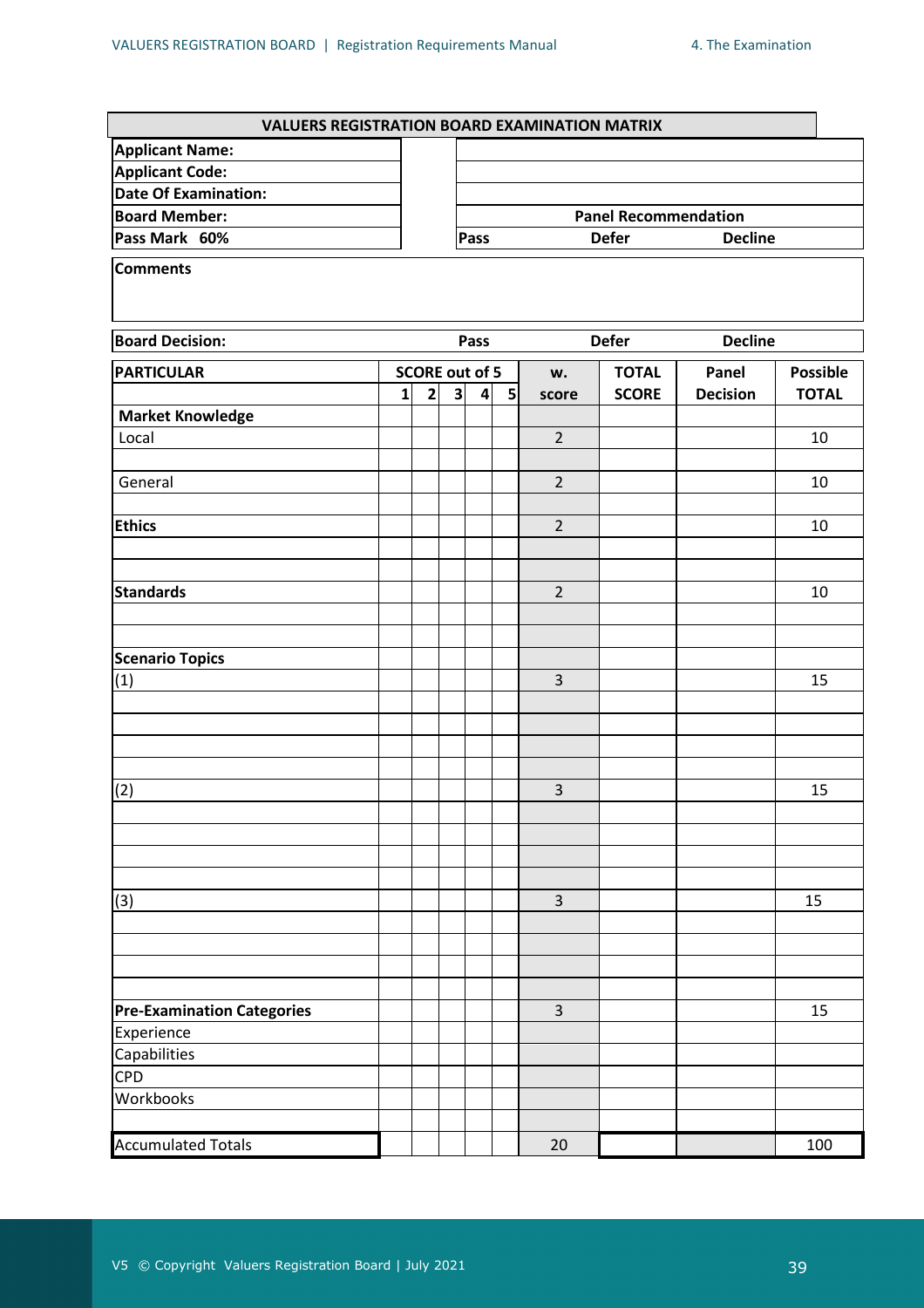## <span id="page-39-0"></span>Section 5 – Supervisors/Employers

## <span id="page-39-1"></span>**05.01 Supervisory Obligations**

#### <span id="page-39-2"></span>**05.01.01 Overview**

It has become apparent that gaps exist between what applicants and their supervisors expect from one another, not only relating to preparation for registration, but also through the practical experience period from graduation to registration.

The Board recommends that intending applicants should approach their supervising valuer/s at the commencement of their employment and advise the requirements of the Board both during the applicant's employment and in the event that the supervisor/s are asked to provide a reference in support of the application. A copy of the current manual should be provided by the intending applicant to the supervisor and discussed in order to ensure that the supervisor understands the Board's requirements. Updated manuals should be brought to the attention of the supervisor.

Situations have occurred, from time to time, where it has been difficult for an applicant to obtain a reference, either readily or satisfactorily, from a current or previous employer.

The Board has the authority to examine an applicant, a supervisor/employer, or any other person on oath, under Section 22 of the Act.

Registered valuers who act as supervisors should be aware, from the time they employ a graduate valuer, of the requirements that an applicant must meet to satisfy registration under the Act.

The Board recommends that an agreement be entered into between the applicant and the supervisor or employer, setting out the expectations of both parties. The supervisor should be aware that the applicant will be required to complete an examination at the end of three years of practical experience and should cooperate with the applicant to ensure that a standard is achieved that will enable the applicant to be registered.

Supervisors/employers should ensure that graduate valuers receive adequate supervision, appropriate practical guidance and tuition, and opportunities to attend study groups and continuing education programmes.

The Board encourages graduates to form study groups. This has the advantage of sharing work experience, studying together for registration and acceptance of appropriate study as part of a CPD programme approved by PINZ. Details of study groups should then be provided with the application.

The Board encourages valuers studying for registration to attend a Graduate Induction programme coordinated by PINZ.

Applicants are expected to submit 20 valuation reports that are representative of work over a minimum three-year period and should progressively have these reports signed and verified together with all accompanying information from instructions through to research and analysis. The reports should cover the full three-year period of experience claimed by the applicant.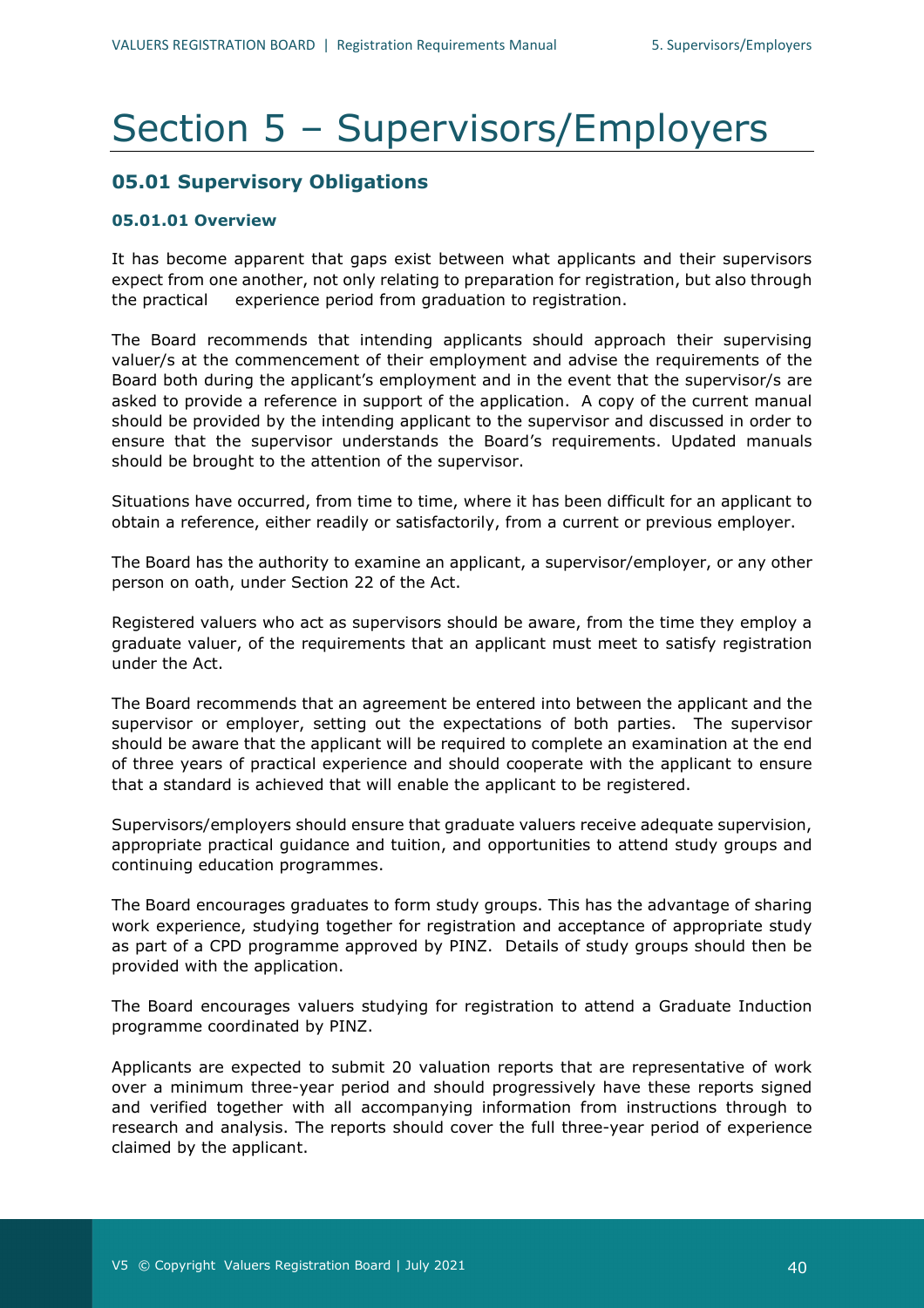## <span id="page-40-0"></span>**05.02 Co-Signing Reports**

### <span id="page-40-1"></span>**05.02.01 Verification**

- Reports presented as part of an applicant's work book of 20(10) valuations must be signed by both the applicant valuer and the supervising valuer
- The Board requires both signatures on the reports as verification that the reports have not been altered since dispatch to the clients and that the reports are substantially the work of the applicant valuer
- Where the employer or supervisor has a policy that unregistered valuers do not sign reports, then a letter from the supervisor to the Registrar must be included with the application stating that all of the reports submitted for registration are the work of the applicant, or where this is not the case, then the work that is the applicant's and that which is not the applicant's, must be identified with sufficient precision that the Board can determine the work of the valuer. The Board reserves the right to require this letter to be in the form of an affidavit
- Co-signed reports must specify compliance with the relevant standards and TIPS relating to an unregistered valuer

## <span id="page-40-2"></span>**05.03 Certification of Diaries**

#### <span id="page-40-3"></span>**05.03.01 Frequency**

- All applicants are required to maintain daily diaries (02.05.05)
- Arrange for their supervisor to certify the diary to the effect that it is a true and correct record of the work undertaken by the applicant. (Certification of the diaries should be made on a three monthly basis)

#### <span id="page-40-4"></span>**05.04 References**

It is one of the Board's requirements that two of three referees nominated by the applicant must be registered valuers and that at least one be the applicant's supervisor who has undertaken supervision of the applicant over a prolonged period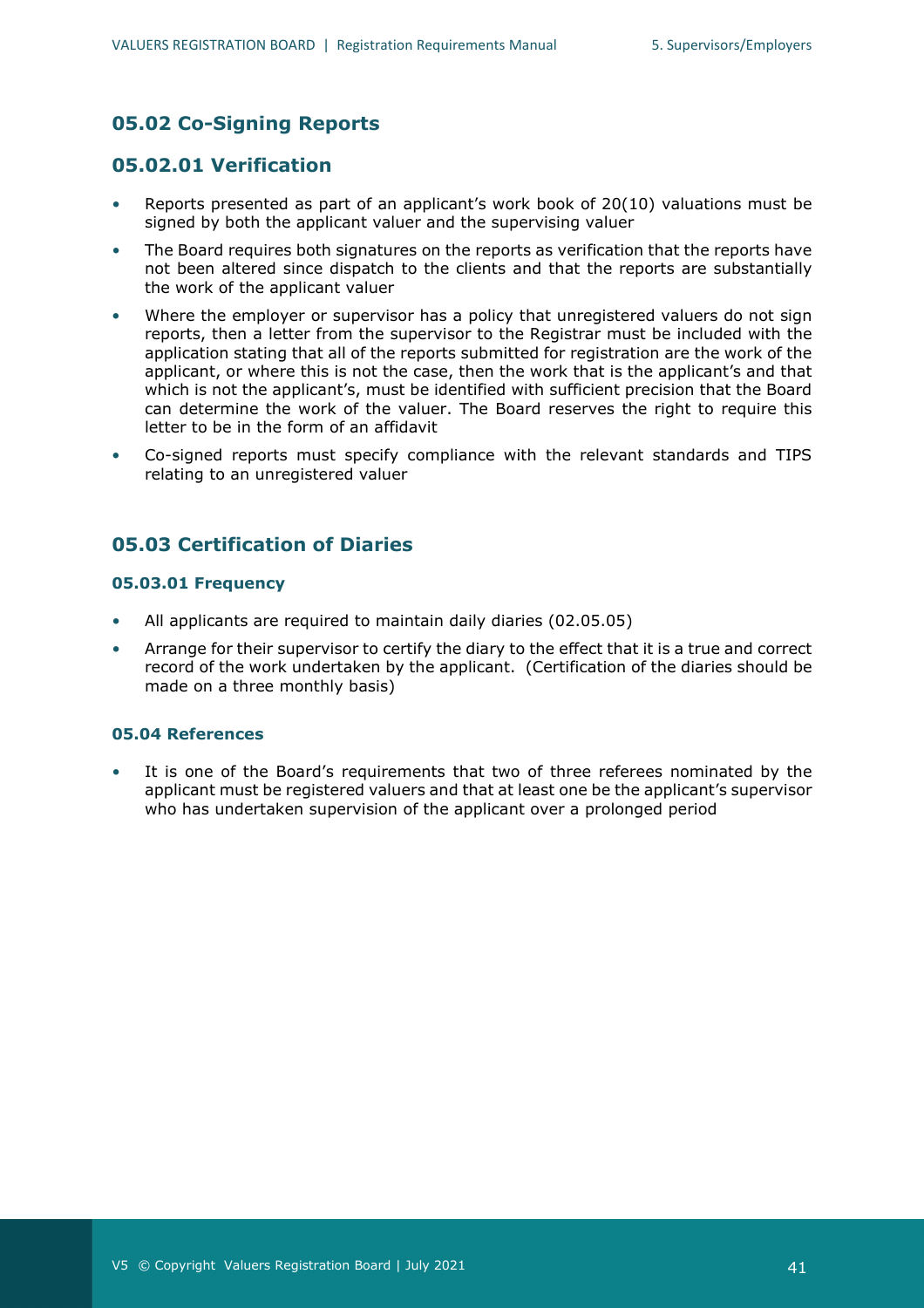## <span id="page-41-0"></span>Appendix 1

## **GUIDELINES** ISSUED BY THE VALUERS REGISTRATION BOARD

ON

## THE PROCESS FOR EVALUATING THE EQUIVALENCE OF

## NEW ZEALAND QUALIFICATIONS OTHER THAN VALUERS REGISTRATION BOARD ACCREDITED DEGREES

AND

## INTERNATIONAL QUALIFICATIONS, INCLUDING INTERNATIONAL VALUATION QUALIFICATIONS

FOR

REGISTRATION AS A VALUER UNDER SECTION 48 OF THE VALUERS ACT 1948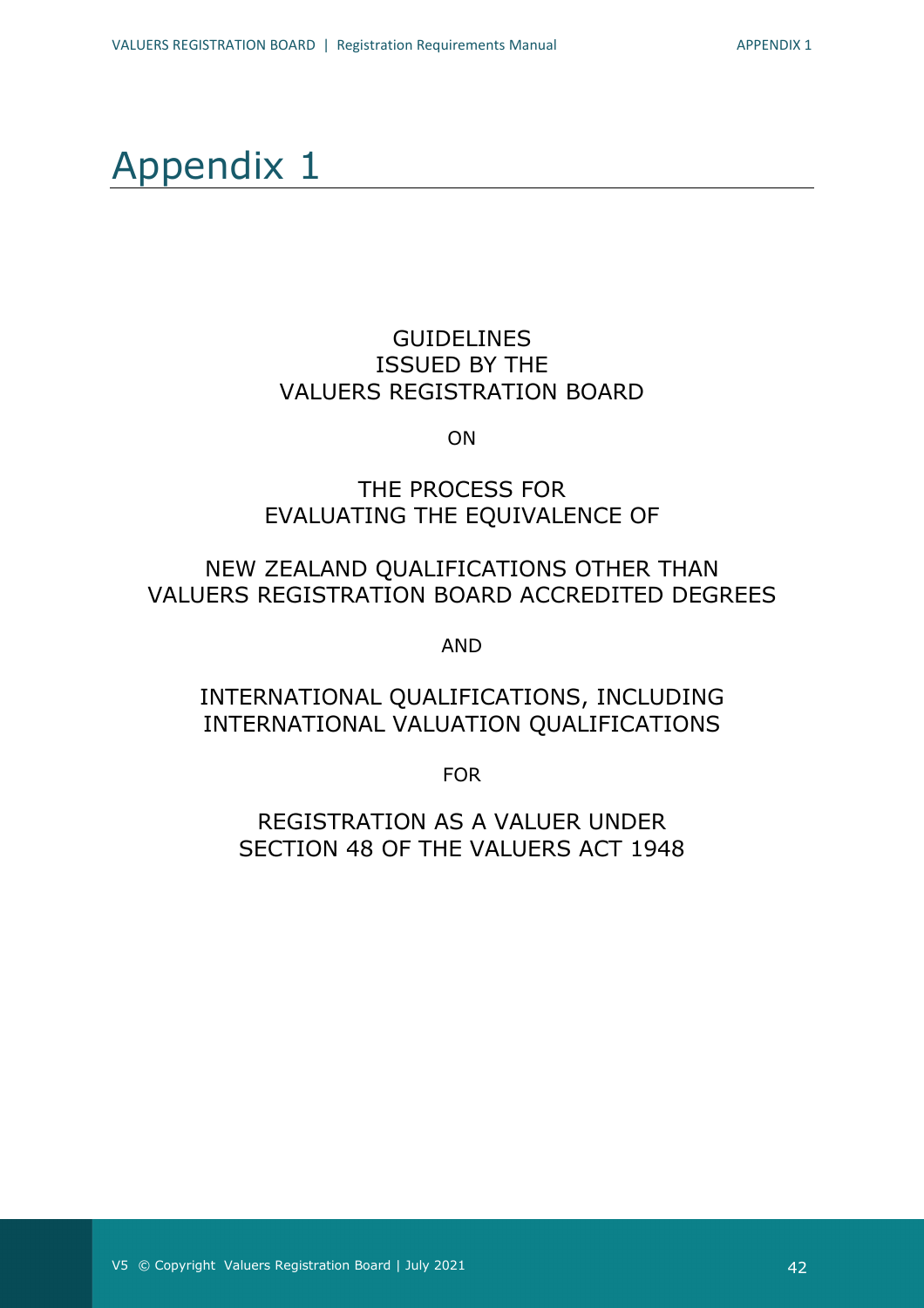#### **Introduction**

Section 19 of the Valuers Act 1948 states:

- *(1) Every person who is not less than 23 years of age shall be entitled to be registered under this Act if they satisfy the Board they are of good character and reputation and have attained a reasonable standard of professional competence and that they –*
	- *(a) hold a recognised certificate (as defined in subsection (2) of this section), and*  have had not less than 3 years' practical experience in New Zealand in the valuing *of land within the 10 years immediately preceding the making of their application, or*
	- *(b) have passed an examination or examinations approved by the Board and have had not less than 3 years' practical experience in New Zealand in the valuing of land within the 10 years immediately preceding the making of their application, or*
	- *(c) hold a recognised certificate (as so defined) granted out of New Zealand, and have had not less than 3 years' practical experience in the valuing of land within the 10 years immediately preceding the making of their application, of which at least 1 year shall be experience acquired in New Zealand within the previous 3 years, and have passed an examination approved by the Board in the valuation law of New Zealand and are at the date of their application, or were within the previous 12 months, members in good standing of an overseas institute or association of valuers with whom a reciprocity agreement has been entered into by the Board and that agreement is in full force and effect.*
- *(2) For the purposes of this section, the term 'recognised certificate' means a certificate, diploma, degree or licence granted by a university, college, board or other authority (whether in New Zealand or elsewhere) and recognised by the Board as furnishing sufficient evidence of the possession by the holder thereof of the requisite knowledge and skill for the efficient practice of the profession of land valuing.*

#### **Background Paper**

The Valuers Registration Board (the Board) commissioned a paper on "Evaluating the Equivalence of International Valuation Qualifications" from Professor Terence Boyd of Queensland University of Technology.

The initial report was received in March 2004 and following deliberation and further discussion, Professor Boyd provided supplementary notes and a process flow chart in November 2004. The Board is indebted to Professor Boyd for his detailed research that included a consideration of qualifications in Australia, the United Kingdom, Hong Kong, Singapore and South Africa.

The Board consulted external bodies and grateful assistance is acknowledged to Auckland, Massey and Lincoln universities, the New Zealand Institute of Valuers and the New Zealand Property Institute for their input. The process flow chart has been further adapted by the Board for this paper, retaining its key features of:

- the evaluation of prior academic learning
- a score awarded to determine additional education requirements for each individual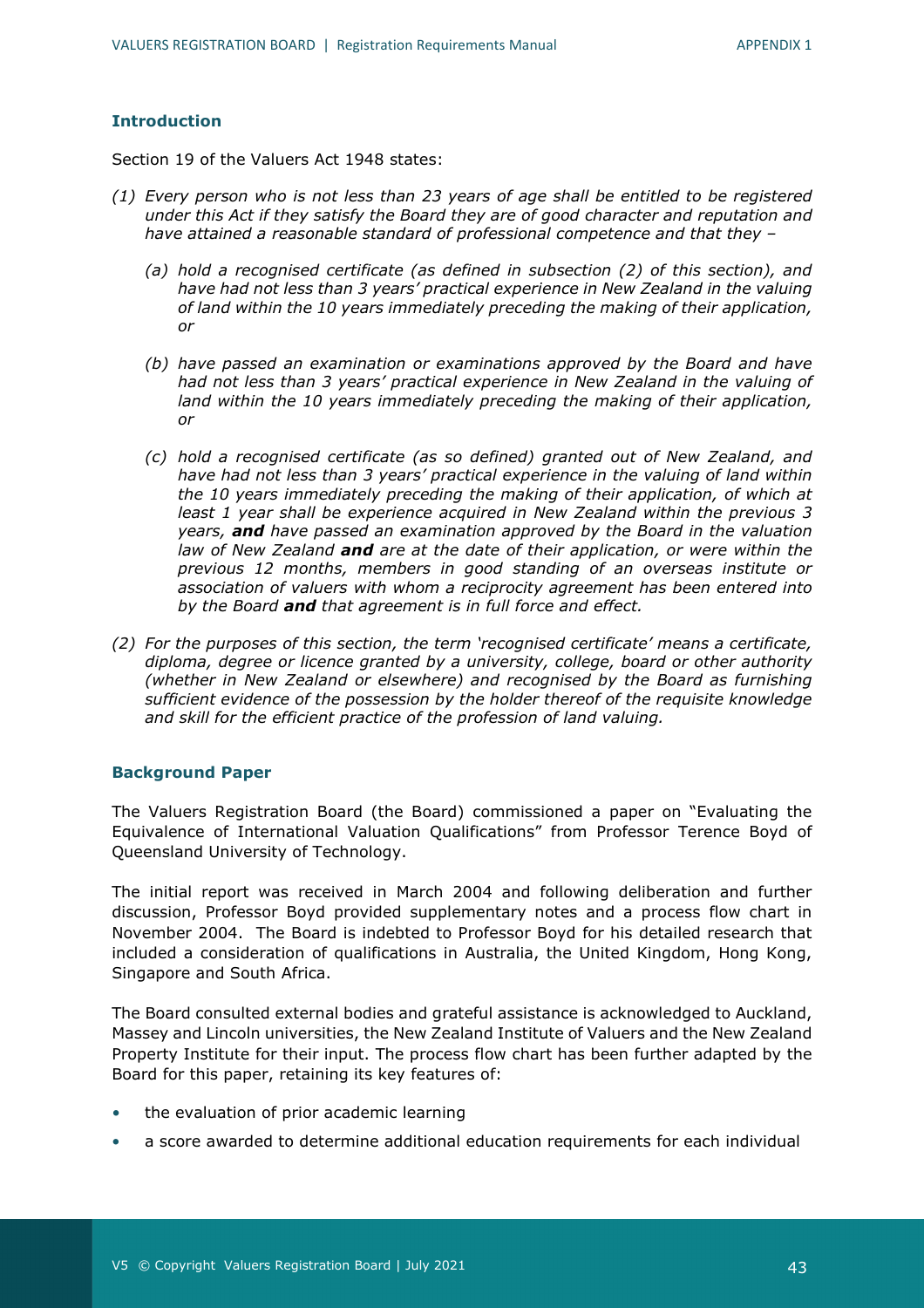- a transparent framework that is clear and simple to apply, understood by regulators, education providers and applicants
- consistency across international boundaries
- certainty of acceptance for registration as a valuer, subject to compliance with the practical experience requirements and passing an oral examination before the Board.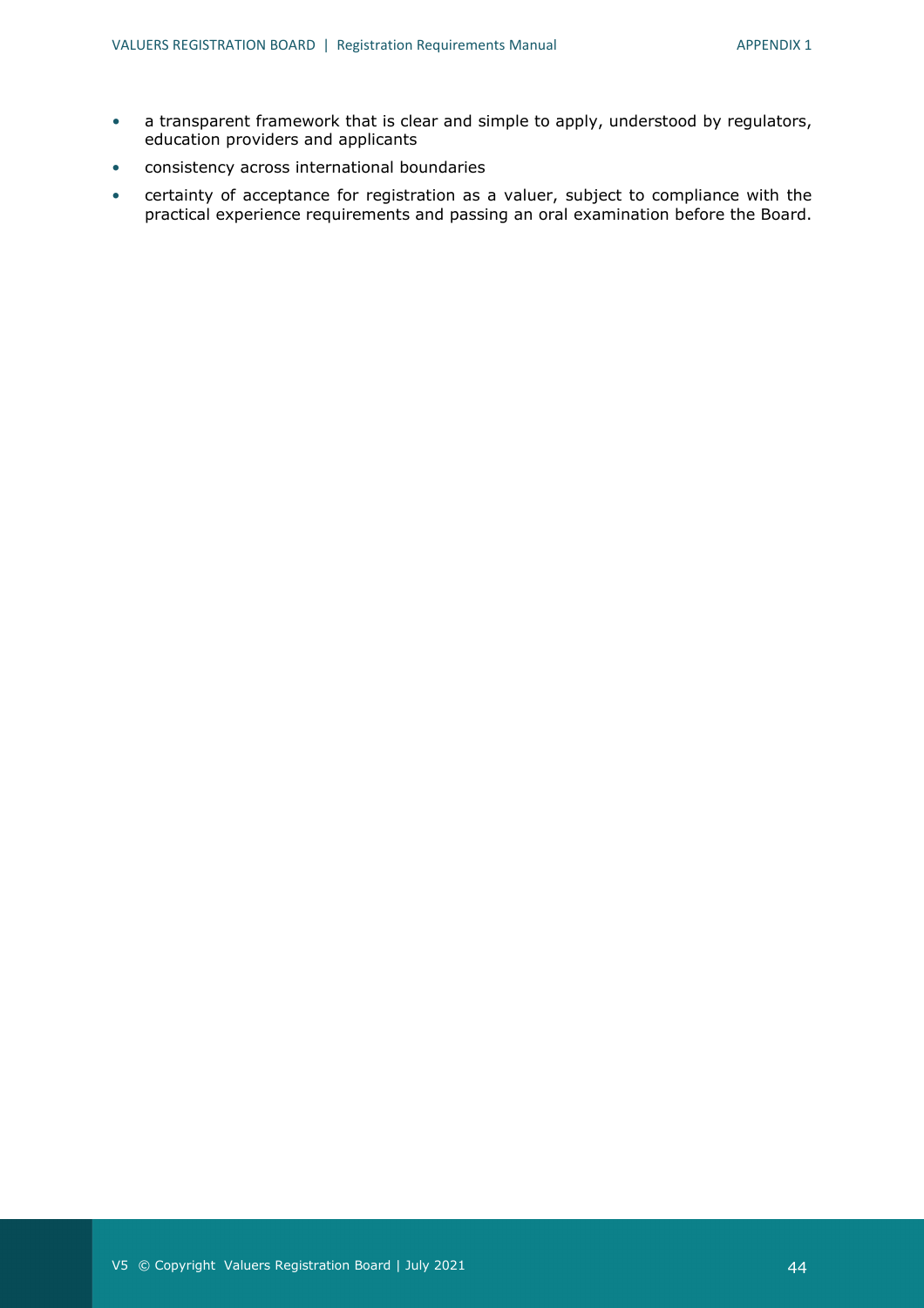## **Guidelines**

These guidelines set out the process that the Board uses when it considers applications from people with:

- (a) New Zealand qualifications other than a Board-accredited Bachelor degree, and/or
- (b) international qualifications, including international valuation qualifications.

Each application will be considered on a case by case basis.

The key components of the evaluation process, as outlined on the following page, should always be read in conjunction with the evaluation process flowchart.

### **Key Components of the Evaluation process**

Because of the wide range of education qualifications of applicants, especially international applicants, it is not possible to provide a single academic pathway to registration. Accordingly, the evaluation process assesses prior tertiary learning using a "scoring" scheme based on levels (from 1 to 4) and thereafter specifies the additional education requirements for each score.

Several examples of tertiary qualifications for each score are provided below.

#### **Score 1: Any Diploma**

- · An Australian TAFE (polytechnic) diploma in real estate
- · A UK based diploma course in management
- · An advanced diploma from Singapore in Construction Management

#### **Score 2: Any Bachelor or Masters Degree**

· Any overseas Bachelor or Masters Degree that receives NZQA equivalent rating. It can be from any country and cover any subject area (even unrelated to property studies)

#### **Score 3: Valuation Diploma**

- · An advanced valuation diploma from Hong Kong Polytechnic University
- · An advanced valuation diploma from Sydney Institute of Technology, or other TAFEs, in Australia
- The national diploma in valuation from a South African Technikons
- A graduate diploma in surveying from a UK University
- · A valuation major from an international Bachelor of Technology degree (not accepted as Bachelor level in NZ)

#### **Score 4: Bachelor or Masters with Valuation Major**

- All degrees accredited by property institutes with Valuers Registration Board and New Zealand Institute of Valuers reciprocity agreements (e.g. Australian Universities accredited by API)
- A Bachelor degree in Real Estate from Hong Kong University
- · A Masters degree in Real Estate from Pretoria University, South Africa
- · A Bachelor's degree in Valuation from National University of Singapore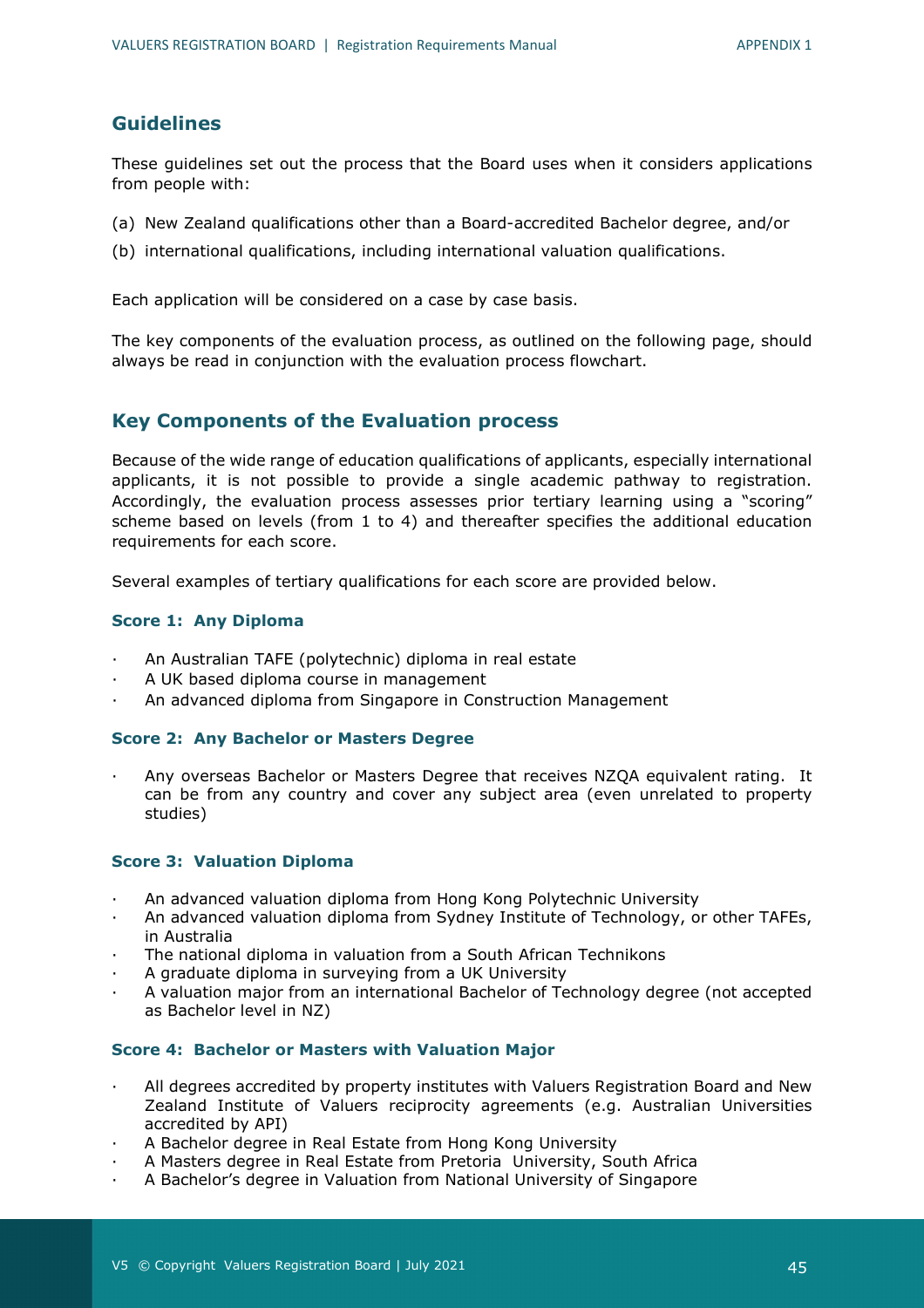· Bachelor or Masters Degree in property from a European University, provided the degree is accepted for valuer registration or its equivalent in that country.

The Valuers Registration Board does have reciprocal agreements with some countries which would enable an application for registration upon compliance with the relevant criterion.

All applicants with overseas qualifications that are not eligible under reciprocity, must firstly forward details of their academic qualifications, including full course content, to the New Zealand Qualifications Authority (NZQA) for an assessment.

The applicant should then liaise with the appropriate university to determine if any additional courses are required to obtain a qualification equivalent to a New Zealand undergraduate degree.

The NZQA assessment together with the recommendation by the university should then be forwarded to the Board for approval prior to commencing the proposed course of study.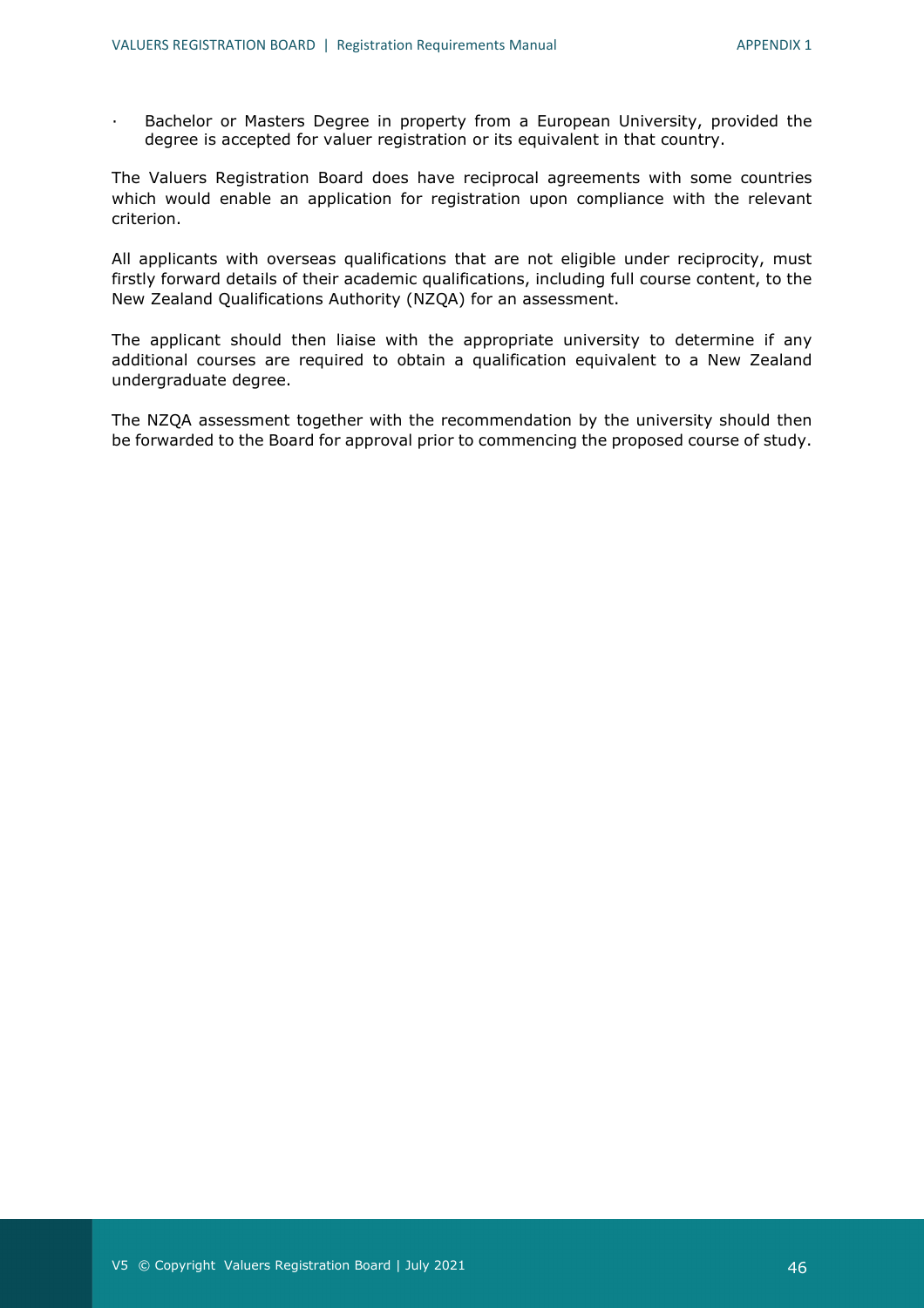#### Evaluation ProcessStandard Are you a full member of a Valuation Association **Yes** Registration Process accredited by or having a reciprocal agreement with the (see below) Valuers Registration Board? (see note 1) **No** Have you had your prior learning assessed by the New Ask NZQA to assess **No** Zealand Qualifications Authority (NZQA) to check its your prior learning. status in New Zealand? (see note 2) (see note 2) **Yes** Plan your additional learning requirements (see below) based on your NZQA assessment and send your plan and your NZQA assessment firstly to the appropriate university and then to the Valuers Registration Board for their prior approval before commencing further study / gaining NZ work experience. **Score 1: Score 2a: Score 2b: Score 3: Score 4:** A bachelors A diploma or A bachelors or A bachelors or An advanced or advanced masters degree, masters degree, graduate diploma degree or masters degree diploma without a major with a major in in valuation. (see note 3) in valuation. law, finance, (see note 5) with a valuation (see note 4) economics, town major. planning, (see note 6) resource management, civil / land engineering, or construction. (see note 4) Based on your score above, you will need to complete the academic requirements shown in the relevant box below, as well as the practical requirements expected of all registration applicants. Τ Τ Τ Τ Ц A half-year, to An approved One to one and a One year full Has passed an one year, full university degree half years full time equivalent examination in property time equivalent university based time equivalent approved by the valuation from a university based valuation course, university based Board, in the NZ university. valuation course, Valuation Law of made up of the valuation course, (see note 7) made up of the papers required including a NZ New Zealand. property law papers required for a 'valuation for a 'valuation major' paper. major' equivalent, while (see note 9) equivalent. taking account of (see note 8) the applicant's base degree. (see note 8)

#### **Standard Registration Process.**

Applicants must:

- hold a recognised certificate, (including a NZ Law Paper if applying under reciprocity)
- meet the relevant practical experience requirements,
- complete the necessary application form (including paying the required fees), and supply the required information (including academic record, sample reports, schedule of valuations etc), and • pass the Valuers Registration Board examination process.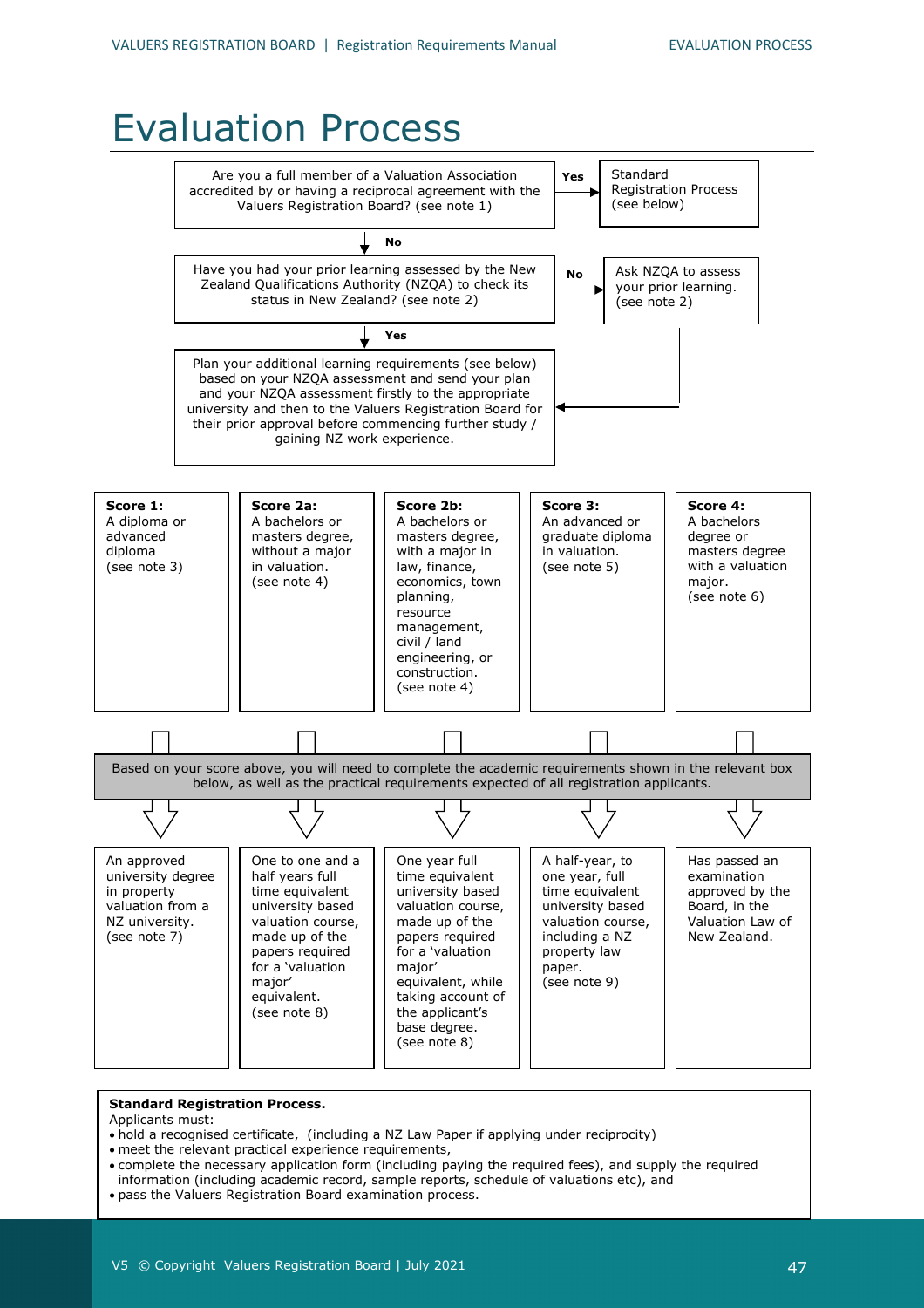**Notes** to be read in conjunction with above diagram:

- 1. International valuation associations accredited by, or having reciprocal agreements with, the Valuers Registration Board include the Australian Property Institute (API), the Royal Institution of Chartered Surveyors Valuation Faculty (RICS) and the Singapore Institute of Surveyors and Valuers (SISV).
- 2. The Qualifications Evaluation Service of the New Zealand Qualifications Authority (NZQA) assesses the **level** of international qualifications in relation to the NZ Qualifications Framework. For more information refer [www.nzqa.govt.nz.](http://www.nzqa.govt.nz/) NZQA does not assess content of a qualification for acceptance by the Valuers Registration Board.
- 3. A diploma, or advanced diploma is defined, in this context, as a tertiary qualification of one or two years (full time duration). It includes graduate certificates and diplomas
- 4. A bachelor or masters degree is defined, in this context, as equivalent to a NZ Bachelor or Masters degree. A major in valuation is a degree with a minimum of 50% of the course content in valuation and valuation support subjects.
- 5. An advanced diploma in valuation is a tertiary course of a minimum duration of two years (full time) with at least 50% of the course content in valuation and valuation support subjects. A graduate diploma in valuation is a university-based course of a minimum duration of two semesters full time with at least 50% of the course content in valuation and valuation support subjects. Prior formal learning by way of an unrelated Bachelors Degree assessed as equivalent by NZQA.
- 6. A bachelor or masters degree with a valuation major is equivalent to a NZ Bachelor or Masters degree with a minimum of 50% of the course content in valuation and valuation support subjects.
- 7. A university degree in property valuation is a VRB accredited Bachelor degree which is currently offered at Auckland, Lincoln and Massey universities. The individual universities determine any credits that you may receive.
- 8. A one-year to one and a half-year (full time) university-based valuation course is a VRB accredited conversion course. It may form part of an undergraduate degree or be structured as a postgraduate diploma or advanced diploma or graduate diploma. The content of the course will be fully prescribed as valuation and valuation support subjects and the appropriateness of each conversion course will be considered by the VRB on a case by case basis.
- 9. A half-year to one-year (full time) university-based valuation course is a VRB accredited conversion course. It may form part of an undergraduate degree or be structured as a postgraduate certificate. The content of the course will be fully prescribed as valuation and valuation support subjects and the appropriateness of each conversion course will be considered by the VRB on a case by case basis.

#### **Additional Notes**

- a. The additional study required to achieve a "recognised certificate" will take into account the prior learning and the proposed course of study. Accordingly, the Valuers Registration Board reserves the right of flexibility at levels "Score 2a" and "Score 3" to assess the additional study requirements in conjunction with the applicants chosen learning institution.
- b. Workplace experience, "practical experience" outside New Zealand may be taken into account at the discretion of the Board provided it does not conflict with Section 19 and the applicant is able to demonstrate advanced learning at post-graduate level involving research and practical experience in a valuation course structure but in no event will this 'credit' for practical experience exceed six months.